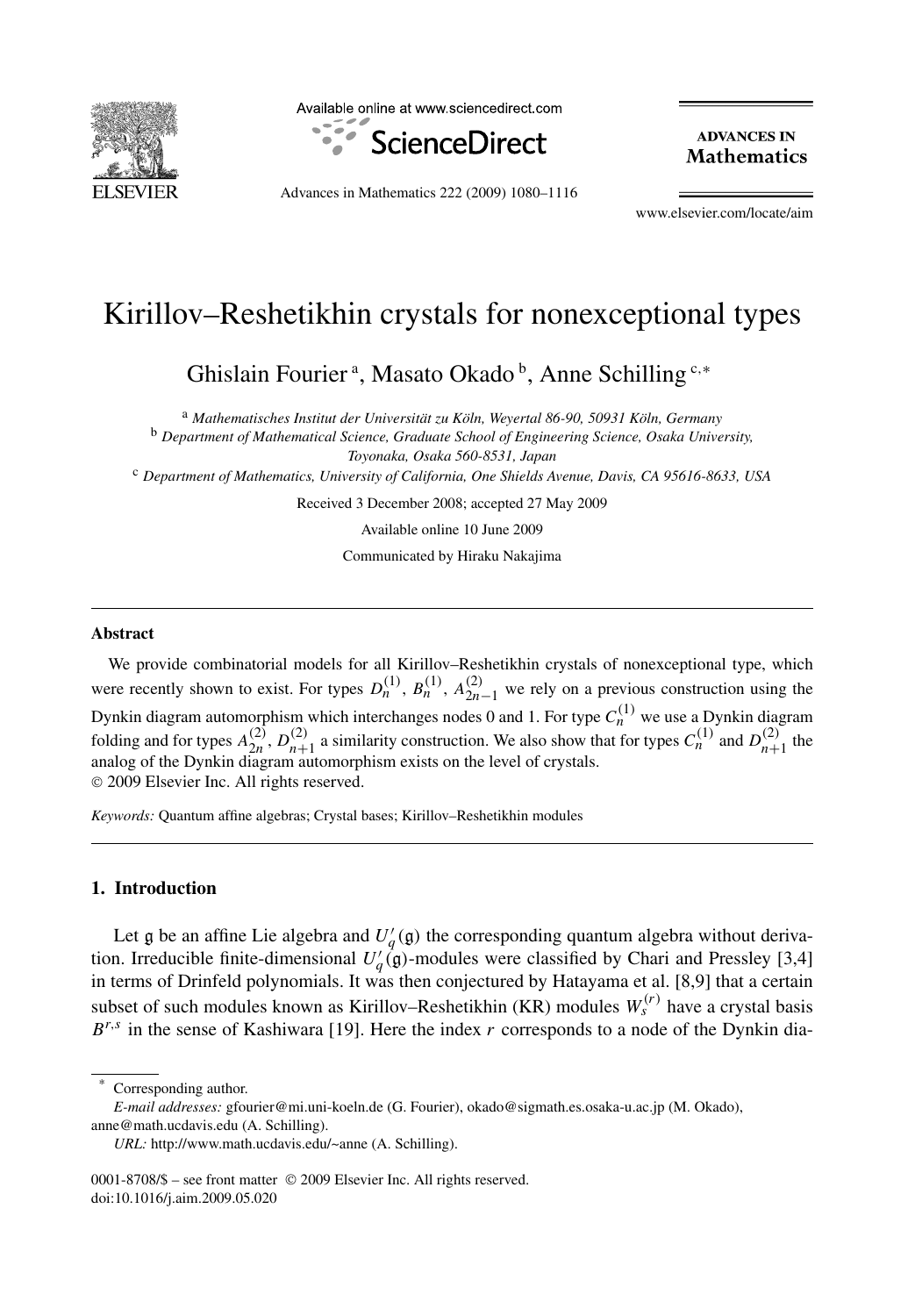gram of g except the affine node 0 as specified in [16], and *s* is an arbitrary positive integer. This conjecture was recently confirmed in [28] for all g of nonexceptional affine type by using the results [10,11,26] on *T* -systems. (For many special cases including exceptional ones the conjecture was already known to be true in [1,12,15,18,21,23,24,27,35].) By the theory of affine finite crystals developed in [17,18], that is, crystal bases of finite-dimensional  $U_q'(\mathfrak{g})$ -modules, any integrable highest weight  $U_q(\mathfrak{g})$ -module can be realized as a semi-infinite tensor product of perfect crystals. This is known as the path realization. Many of the crystals coming from KR modules, KR crystals for short, are (conjectured to be) perfect [8,9,18,31]. By [5,25] perfect KR crystals are isomorphic as classical crystals to certain Demazure subcrystals of integrable highest weight crystals. In [6] it was shown that under certain assumptions the classical isomorphism from the Demazure crystal to the KR crystal, sends zero arrows to zero arrows. This implies in particular that the affine crystal structure on these KR crystals is unique.

In this paper we solve the long outstanding problem of the construction of KR crystals. We provide an explicit combinatorial crystal structure for all KR crystals  $B^{r,s}$  of  $W_s^{(r)}$  for  $\mathfrak{g}$ of nonexceptional type. To do this we first construct a combinatorial model  $V^{r,s}$  (=  $V^{r,s}_{\mathfrak{g}}$ ) for the KR crystal  $B^{r,s}$ . Let us look at type  $A_{n-1}^{(1)}$  for instance. Since it is known that  $W_s^{(r)}$  is irreducible as a  $U_q(A_{n-1})$ -module with highest weight  $s\Lambda_r$ , the combinatorial crystal  $V^{r,s}$  is defined to be the highest weight  $A_{n-1}$ -crystal  $B(s\Lambda_r)$ , which can be identified with the set of semi-standard tableaux of rectangular shape  $(s<sup>r</sup>)$ . On  $B(s\Lambda_r)$  the action of crystal operators  $e_i, f_i$  $(i = 1, 2, \ldots, n-1)$  is known [22]. Hence, we are left to define the action of  $e_0$ ,  $f_0$ . This was done by Shimozono [33], exploiting the fact that there is an automorphism  $\sigma$  defined on  $B(s\Lambda_r)$  which corresponds to the Dynkin diagram automorphism mapping  $i$  to  $i + 1$  modulo  $n$  (see Section 4.1). With this  $\sigma$  the affine crystal operator is given by  $e_0 = \sigma^{-1} \circ e_1 \circ \sigma$  and  $f_0 = \sigma^{-1} \circ f_1 \circ \sigma$ .

For other types of nonexceptional algebras, KR modules are not necessarily irreducible. Let  $g_0$  be the finite-dimensional simple Lie algebra obtained by removing 0 from the Dynkin diagram of  $\mathfrak{g}$ . In general  $W_s^{(r)}$  decomposes into

$$
W_s^{(r)} \simeq \bigoplus_{\lambda} V(\lambda) \tag{1.1}
$$

as a  $U_q(\mathfrak{g}_0)$ -module, where  $V(\lambda)$  stands for the irreducible  $U_q(\mathfrak{g}_0)$ -module with highest weight corresponding to  $\lambda$  and the sum runs over all partitions  $\lambda$  that can be obtained from the  $r \times s$  (or  $r \times (s/2)$  only when  $g = B_n^{(1)}$  and  $r = n$ ) rectangle by removing pieces of shape *ν* (where  $(v, g_0)$ ) are given in Table 1). There are some exceptions, in which case  $W_s^{(r)}$  is irreducible and does not decompose as in (1.1). We call these nodes *r* "exceptional"; they are the filled nodes in Table 1.<sup>1</sup> These decompositions were proven by Chari [2] in the untwisted cases. In general they can be proven from the results by Nakajima and Hernandez [10,11,26]. See [8,9].

The combinatorial crystal  $V^{r,s}$  is constructed according to whether  $r$  is exceptional or not. We first treat the nonexceptional cases. Since we already know the  $g_0$ -crystal structure via Kashiwara–Nakashima tableaux [22], it is sufficient to define an appropriate automorphism related to a Dynkin diagram automorphism or an explicit 0-action. For types  $D_n^{(1)}$ ,  $B_n^{(1)}$ ,  $A_{2n-1}^{(2)}$ we rely on the construction in [31] of an automorphism  $\sigma$  which fixes the  $\{2, 3, \ldots, n\}$ -crystal structure and interchanges nodes 0 and 1, and define the affine crystal operator as  $e_0 = \sigma \circ e_1 \circ \sigma$ (see Section 4.2). The  $C_n^{(1)}$  crystal  $V^{r,s}$  is realized as a "virtual" crystal inside the type  $A_{2n+1}^{(2)}$ 

 $\overline{1}$  In [28] the node  $r = n$  for type  $B_n^{(1)}$  was accidentally marked as exceptional.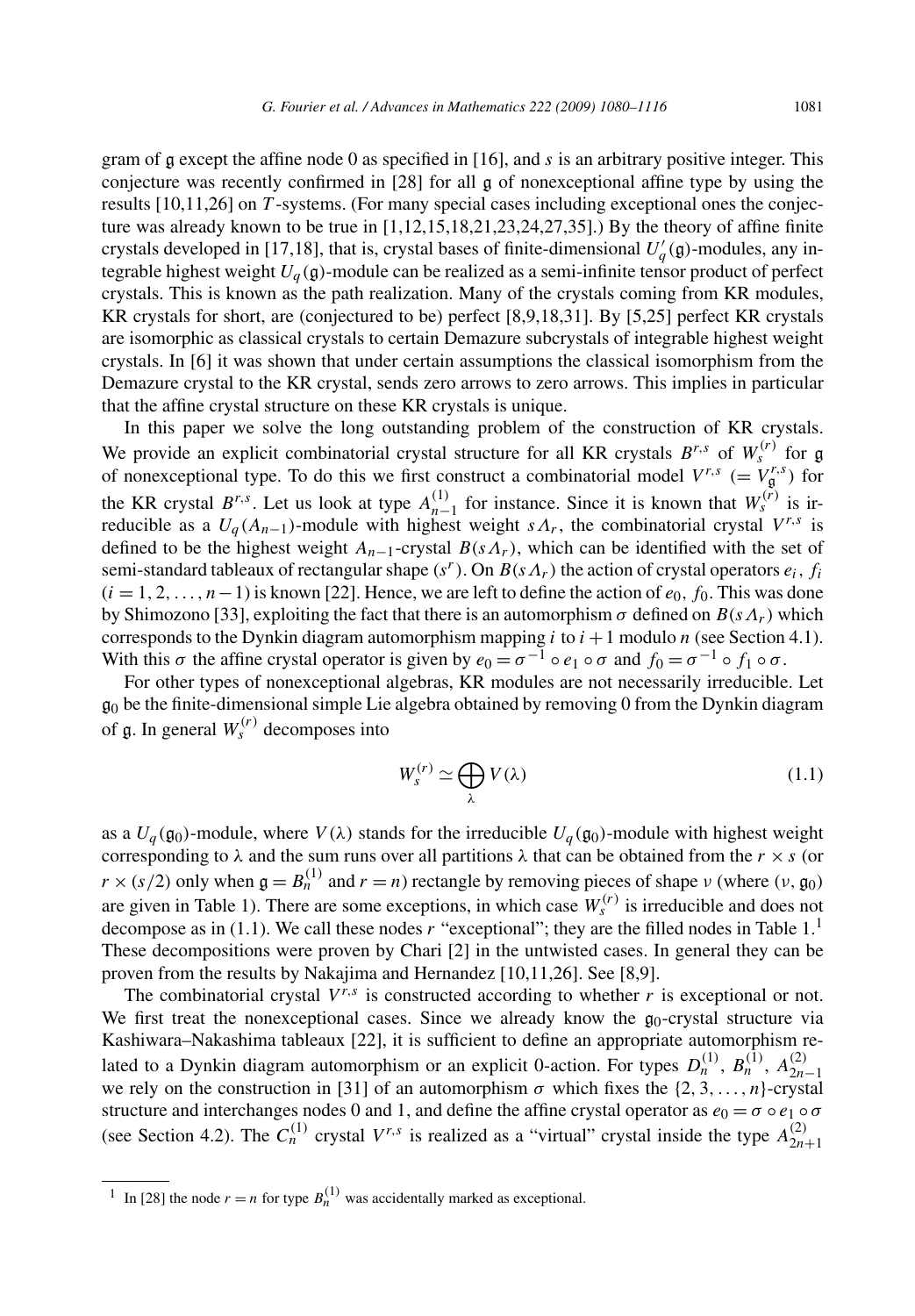

#### Table 1 Dynkin diagrams.

KR crystal  $V^{r,s}$  using a folding of the Dynkin diagram (see Section 4.3). For g of type  $D_{n+1}^{(2)}$ or  $A_{2n}^{(2)}$ , Kashiwara's similarity method [20] is used to construct  $V_{\mathfrak{g}}^{r,s}$  through a unique injective embedding  $S: V_{\mathfrak{g}}^{r,s} \to V_{C_n^{(1)}}^{r,s}$  (see Section 4.4). The combinatorial crystals for the exceptional nodes such as  $V^{n,s}$  for types  $C_n^{(1)}$ ,  $D_{n+1}^{(2)}$  and  $V^{n,s}$ ,  $V^{n-1,s}$  for type  $D_n^{(1)}$  are treated in Section 6. The main theorem of this paper can be stated as follows:

**Theorem 1.1.** *The combinatorial crystal V r,s given in this paper is isomorphic as a* g*-crystal to the KR crystal Br,s.*

This theorem summarizes Theorem 4.1 for type  $A_{n-1}^{(1)}$  shown in [18,33], Theorem 5.1 for types  $D_n^{(1)}$ ,  $B_n^{(1)}$ ,  $A_{2n-1}^{(2)}$  shown in [28], Theorem 5.3 for  $r = n$  for type  $B_n^{(1)}$ , Theorem 5.7 for types  $C_n^{(1)}$ ,  $D_{n+1}^{(2)}$ ,  $A_{2n}^{(2)}$ , Theorems 6.3 for the exceptional node  $r = n$  of types  $C_n^{(1)}$ ,  $D_{n+1}^{(2)}$ , and finally Theorem 6.4 for exceptional nodes  $r = n - 1$ , *n* of type  $D_n^{(1)}$ .

The general strategy to deduce  $V^{r,s} \cong B^{r,s}$  is to show a certain uniqueness theorem. For example, for types  $D_n^{(1)}$ ,  $B_n^{(1)}$ ,  $A_{2n-1}^{(2)}$  it is stated as follows. If  $V^{r,s}$  and *B* have the same decompositions as  $\{1, 2, \ldots, n\}$  and  $\{0, 2, \ldots, n\}$ -crystals, then they have to be isomorphic (see Section 5.1).

By construction, the Dynkin diagram automorphism  $\sigma$  for type  $A_{n-1}^{(1)}$ ,  $B_n^{(1)}$ ,  $D_n^{(1)}$ , and  $A_{2n-1}^{(2)}$ acts on the combinatorial crystal  $V^{r,s}$ . The Dynkin diagrams for type  $C_n^{(1)}$  and  $D_{n+1}^{(2)}$  also have an automorphism mapping  $i \mapsto n - i$  for all  $i \in \{0, 1, \ldots, n\}$ . However, from the construction of  $V^{r,s}$  for these types using Dynkin diagram foldings and similarity methods, it is not obvious that this Dynkin diagram automorphism extends to  $V^{r,s}$ . This is proven in Theorem 7.1 and shows in particular that [29, Assumption 1] holds.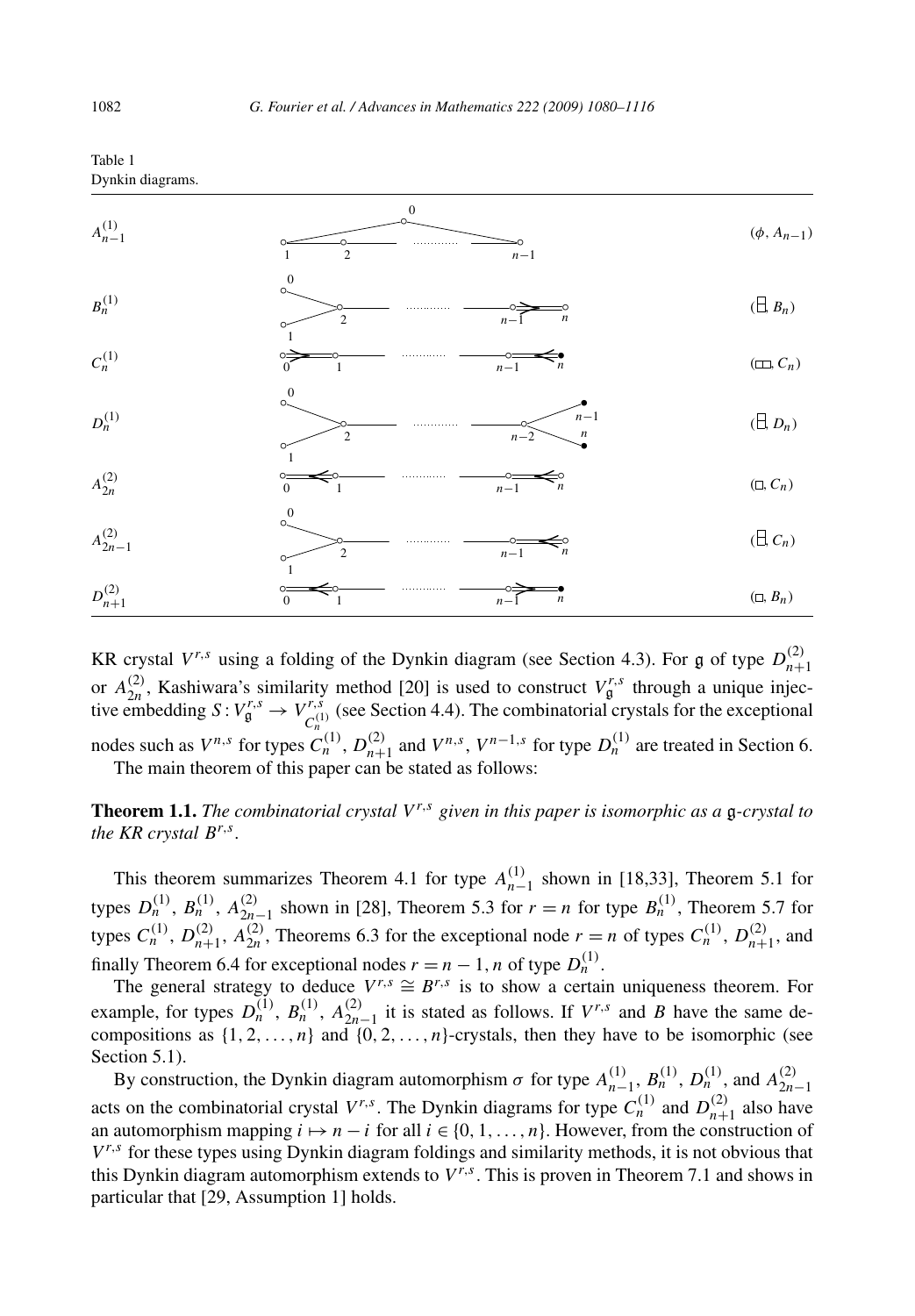**Organization.** The paper is organized as follows. In Section 2 we review some general facts and definitions about crystals, in particular the classical crystals of type  $B_n$ ,  $C_n$ ,  $D_n$  using Kashiwara–Nakashima tableaux [22]. In Section 3 we review the branching  $X_n \to X_{n-1}$  in terms of  $\pm$ -diagrams, and derive some properties of  $B_n$ ,  $C_n$  crystals and their corresponding ±-diagrams. These definitions and properties are used to define the combinatorial KR crystals  $V^{r,s}$  in Section 4 and to show in Section 5 that there is a unique crystal with the classical decompositions of  $B^{r,s}$ , thereby proving that  $V^{r,s} \cong B^{r,s}$ . The  $V^{r,s}$  for exceptional nodes are treated in Section 6. In Section 7 it is shown that the Dynkin diagram automorphism of type  $C<sub>n</sub><sup>(1)</sup>$  and  $D_{n+1}^{(2)}$  extends to  $V^{r,s}$ .

#### **2. Some review of crystal theory**

We review some basic definitions and facts about crystals that are used in this paper in Section 2.1. In order to describe the crystal graphs for the finite-dimensional modules of quantum groups of classical type, Kashiwara and Nakashima [22] introduced the analogue of semistandard tableaux, called Kashiwara–Nakashima (KN) tableaux. In Sections 2.2–2.4 we review KN tableaux for types  $B_n$ ,  $C_n$ , and  $D_n$ , respectively.

#### *2.1. General definitions*

Crystal theory was introduced by Kashiwara [19] which provides a combinatorial way to study the representation theory of quantum algebras  $U_q(\mathfrak{g})$ . In this paper  $\mathfrak{g}$  stands for a simple Lie algebra or affine Kac–Moody Lie algebra with index set *I* and  $U_q(\mathfrak{g})$  is the corresponding quantum algebra. Axiomatically, a  $\mathfrak{g}$ -crystal is a nonempty set *B* together with maps

$$
e_i, f_i: B \to B \cup \{\emptyset\} \text{ for } i \in I,
$$
  
wt:  $B \to P$ ,

where *P* is the weight lattice associated to g. The maps  $e_i$  and  $f_i$  are Kashiwara's crystal operators and wt is the weight function. Stembridge [34] gave a local characterization to determine when an axiomatic crystal actually corresponds to a  $U_q(\mathfrak{g})$ -representation when  $\mathfrak{g}$  is simplylaced. For further details about crystal theory, please consult for example [14,19].

To each crystal one can associate a crystal graph with vertices in *B* and an arrow colored  $i \in I$ from *b* to *b'* if  $f_i(b) = b'$ . For  $b \in B$  and  $i \in I$ , let

$$
\varepsilon_i(b) = \max\{k \in \mathbb{Z}_{\geqslant 0} \mid e_i^k(b) \neq \emptyset\},\
$$
  

$$
\varphi_i(b) = \max\{k \in \mathbb{Z}_{\geqslant 0} \mid f_i^k(b) \neq \emptyset\}.
$$

An element  $b \in B$  is called highest (resp. lowest) weight if  $e_i(b) = \emptyset$  (resp.  $f_i(b) = \emptyset$ ) for all *i* ∈ *I*. For *J* ⊂ *I*, we say that *b* ∈ *B* is *J*-highest (resp. *J*-lowest) if  $e_i(b) = \emptyset$  (resp.  $f_i(b) = \emptyset$ ) for all  $i \in J$ .

We say that *b*,  $b' \in B$  are *J*-related or  $b \sim_J b'$  in symbols, if there exist *J*-highest elements  $b_0$ ,  $b'_0$  of the same weight such that  $b = f_{\vec{c}}(b_0)$ ,  $b' = f_{\vec{c}}(b'_0)$  for some sequence  $\vec{c}$  from *J*. Here  $f_c = f_{c_1} \cdots f_{c_\ell}$  for  $\vec{c} = (c_1, \ldots, c_\ell)$ . A *J*-component C of a crystal *B* is a connected component in the crystal graph of *B* when only considering arrows colored  $i \in J$ .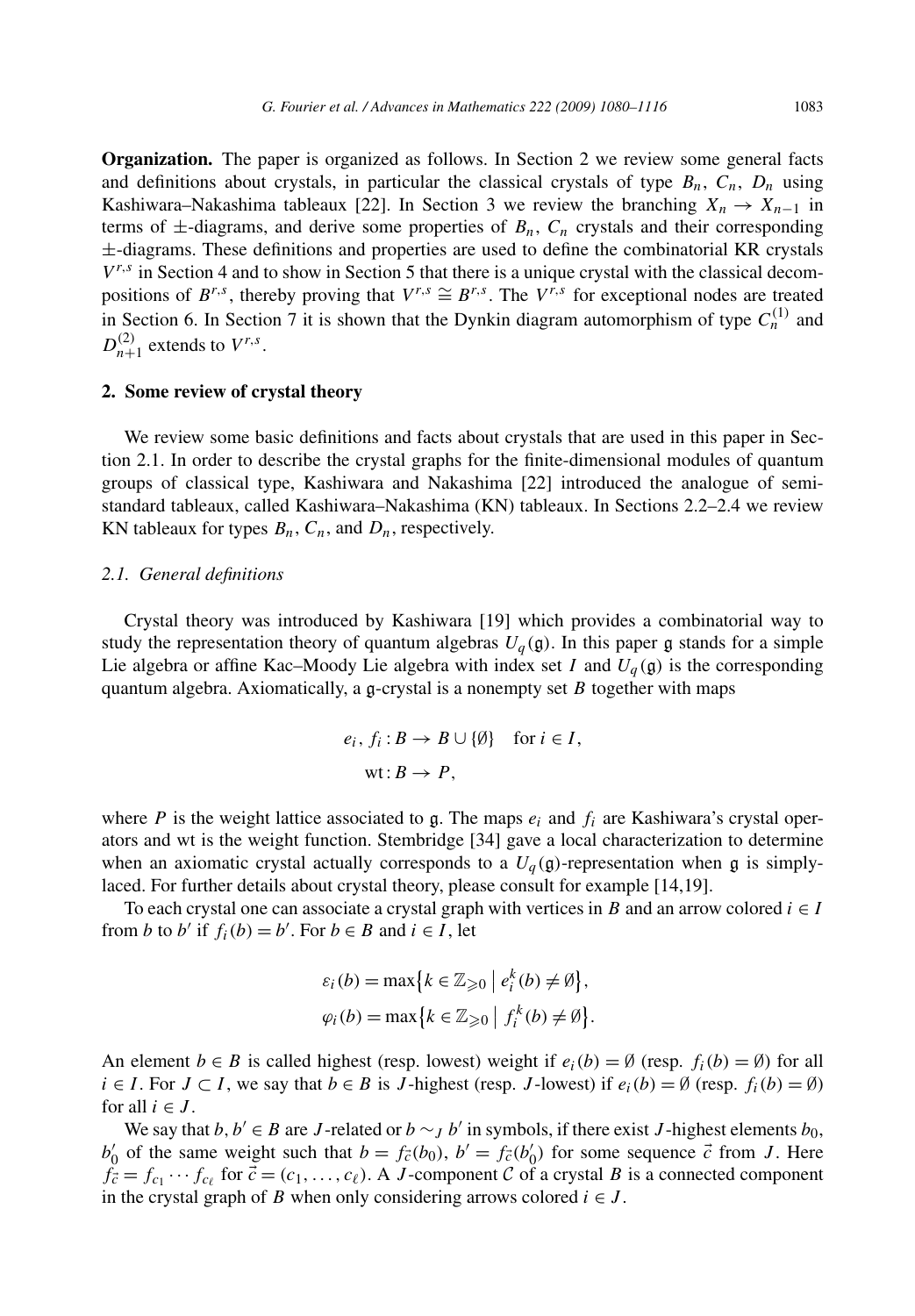We denote by  $B(\Lambda)$  the highest weight crystal of highest weight  $\Lambda$ , where  $\Lambda$  is a dominant integral weight. Let  $\Lambda_i$  with  $i \in I$  be the fundamental weights associated to a simple Lie algebra of classical types, that is,  $A_{n-1}$ ,  $B_n$ ,  $C_n$  or  $D_n$ . Then as usual, a dominant integral weight  $\Lambda =$  $\Lambda_{i_1} + \cdots + \Lambda_{i_k}$  is identified with a partition with columns of height  $i_j$  for  $1 \leq j \leq k$ , except when *Λij* is a spin weight, in which case we identify *Λij* with a column of height *n* and width 1*/*2. For type  $B_n$  the fundamental weight  $\Lambda_n$  is a spin weight and for type  $D_n$  the fundamental weights *Λn*<sup>−</sup><sup>1</sup> and *Λn* are spin weights. In this paper we use French notation where parts are drawn in increasing order from top to bottom. For type  $A_{n-1}$ , the highest weight crystal  $B(\Lambda)$  is given by the set of all semi-standard Young tableaux of shape *Λ* over the alphabet {1*,* 2*,...,n*}. For types  $B_n$ ,  $C_n$ , and  $D_n$  elements in  $B(\Lambda)$  are given by Kashiwara–Nakashima (KN) tableaux [22]; they are reviewed in the next subsections.

Let  $B_1$ ,  $B_2$  be crystals. Then  $B_1 \otimes B_2 = \{b_1 \otimes b_2 \mid b_1 \in B_1, b_2 \in B_2\}$  can be endowed with the structure of crystal. In order to compute the action of  $e_i$ ,  $f_i$  on multiple tensor products, it is convenient to use the rule called "signature rule". Let  $b_1 \otimes b_2 \otimes \cdots \otimes b_m$  be an element of the tensor product of crystals  $B_1 \otimes B_2 \otimes \cdots \otimes B_m$ . One wishes to find the indices *j*, *j'* such that

$$
e_i(b_1 \otimes \cdots \otimes b_m) = b_1 \otimes \cdots \otimes e_i b_j \otimes \cdots \otimes b_m,
$$
  

$$
f_i(b_1 \otimes \cdots \otimes b_m) = b_1 \otimes \cdots \otimes f_i b_{j'} \otimes \cdots \otimes b_m.
$$

To do it, we introduce (*i*-)signature by

*εi(b*1*)* −···− *ϕi(b*1*)* +···+ *εi(b*2*)* −···− *ϕi(b*2*)* +···+······ *εi(bm)* −···− *ϕi(bm)* +···+*.*

We then reduce the signature by deleting the adjacent  $+-$  pair successively. Eventually we obtain a reduced signature of the following form:

−−···−++···+ *.*

Then the action of  $e_i$  (resp.  $f_i$ ) corresponds to changing the rightmost – to + (resp. leftmost + to −). If there is no − (resp. +) in the signature, then the action of  $e_i$  (resp.  $f_i$ ) should be set to Ø. The value of  $\varepsilon_i(b)$  (resp.  $\varphi_i(b)$ ) is given by the number of  $-$  (resp. +) in the reduced signature.

Consider, for instance, an element  $b_1 \otimes b_2 \otimes b_3$  of the 3 fold tensor product  $B_1 \otimes B_2 \otimes B_3$ . Suppose  $\varepsilon_i(b_1) = 1$ ,  $\varphi_i(b_1) = 2$ ,  $\varepsilon_i(b_2) = 1$ ,  $\varphi_i(b_2) = 1$ ,  $\varepsilon_i(b_3) = 2$ ,  $\varphi_i(b_3) = 1$ . Then the signature and reduced one read

$$
\begin{aligned}\n\text{sig} & -++ \cdot -+ \cdot --+, \\
\text{red sig} & - & \cdot & +.\n\end{aligned}
$$

Thus we have

$$
e_i(b_1 \otimes b_2 \otimes b_3) = e_i b_1 \otimes b_2 \otimes b_3,
$$
  

$$
f_i(b_1 \otimes b_2 \otimes b_3) = b_1 \otimes b_2 \otimes f_i b_3.
$$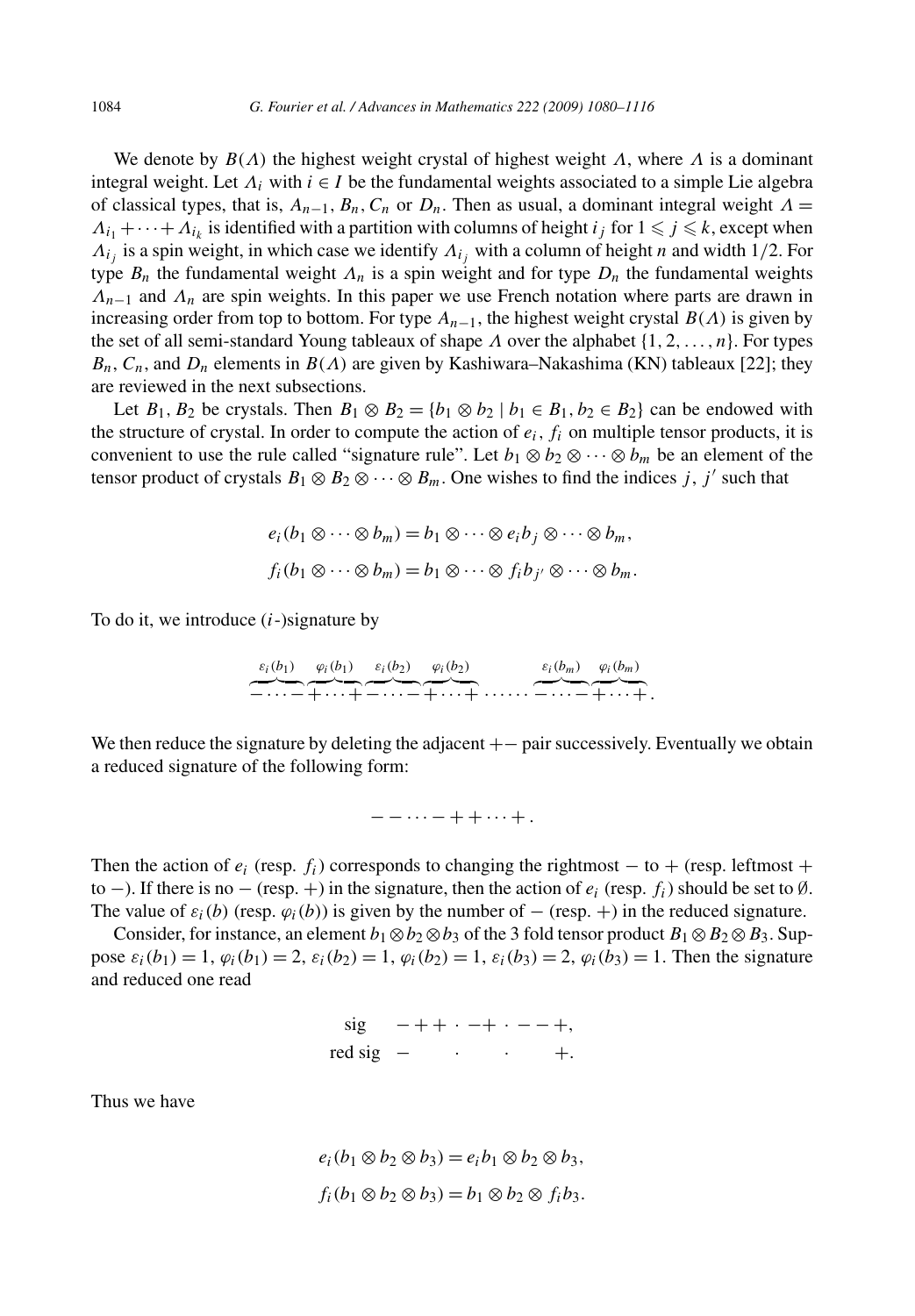#### *2.2. KN tableaux of type Cn*

In this section we review KN tableaux of type  $C_n$ . On the set of letters  $\{i, i \mid 1 \leq i \leq n\}$ , introduce the following order

$$
1 \prec 2 \prec \cdots \prec n \prec \overline{n} \prec \cdots \prec \overline{2} \prec \overline{1}.
$$

As a set the crystal  $B(\Lambda_N)$  of the fundamental representation with highest weight  $\Lambda_N$  is given by

$$
B(\Lambda_N) = \left\{ \begin{aligned} &\frac{\bar{i}_N}{\vdots} \mid (1) \ 1 \preccurlyeq i_1 \prec \cdots \prec i_N \preccurlyeq \bar{1}, \\ & (2) \text{ if } i_k = p \text{ and } i_l = \bar{p}, \text{ then } k + (N - l + 1) \leq p \end{aligned} \right\}.
$$

To describe the crystal  $B(\Lambda_M + \Lambda_N)$   $(M \geq N)$  we need to define the notion of  $(a, b)$ configurations.

#### **Definition 2.1.** Let

$$
u = \frac{\overline{i_M}}{\overline{i_1}} \in B(\Lambda_M) \quad \text{and} \quad v = \frac{\overline{j_N}}{\overline{j_1}} \in B(\Lambda_N).
$$

For  $1 \le a \le b \le n$ , we say  $w = (u, v)$  is in the  $(a, b)$ -configuration if it satisfies the following: There exist  $1 \leq p \leq q < r \leq s \leq N$  such that  $i_p = a$ ,  $i_q = b$ ,  $i_r = \overline{b}$ ,  $j_s = \overline{a}$  or  $i_p = a$ ,  $j_q = b$ ,  $j_r = \overline{b}$ ,  $j_s = \overline{a}$ . The definition includes the case where  $a = b$ ,  $p = q$ , and  $r = s$ . Define

$$
p(a, b; w) = (q - p) + (s - r).
$$

Then the crystal  $B(\Lambda_M + \Lambda_N)$  of the highest weight module of highest weight  $\Lambda_M + \Lambda_N$  is given by

$$
B(\Lambda_M + \Lambda_N) = \left\{ w = \begin{bmatrix} \frac{i_M}{\vdots} & \vdots & \vdots \\ w = \frac{\begin{vmatrix} \vdots & \vdots & \vdots \\ \vdots & \vdots & \vdots \\ \vdots & \vdots & \vdots \end{vmatrix}}{\begin{vmatrix} \vdots & \vdots & \vdots \\ \vdots & \vdots & \vdots \\ \vdots & \vdots & \vdots \end{vmatrix}} \right\}
$$
 (2.2) (2.2) then  $p(a, b; w) < b - a$ 

Note that an element of  $B(\Lambda_M + \Lambda_N)$  cannot be in the  $(a, a)$ -configuration. We can now describe the crystal *B*(*Λ*) of the highest weight module of highest weight  $\Lambda = \Lambda_{l_1} + \cdots + \Lambda_{l_p}$  ( $n \ge l_1 \ge l_2$ )  $\cdots \geqslant l_p \geqslant 1$ ) as

*B(Λ)* = ⎧ ⎪⎪⎪⎪⎪⎪⎨ ⎪⎪⎪⎪⎪⎪⎩ *w* = *. . . . . . t*<sup>1</sup> *tp tk tk*<sup>+</sup><sup>1</sup> ∈ *B(Λlk* + *Λlk*<sup>+</sup><sup>1</sup> *)* for any *k* = 1*,...,p* − 1 ⎫ ⎪⎪⎪⎪⎪⎪⎬ ⎪⎪⎪⎪⎪⎪⎭ *.* (2.3)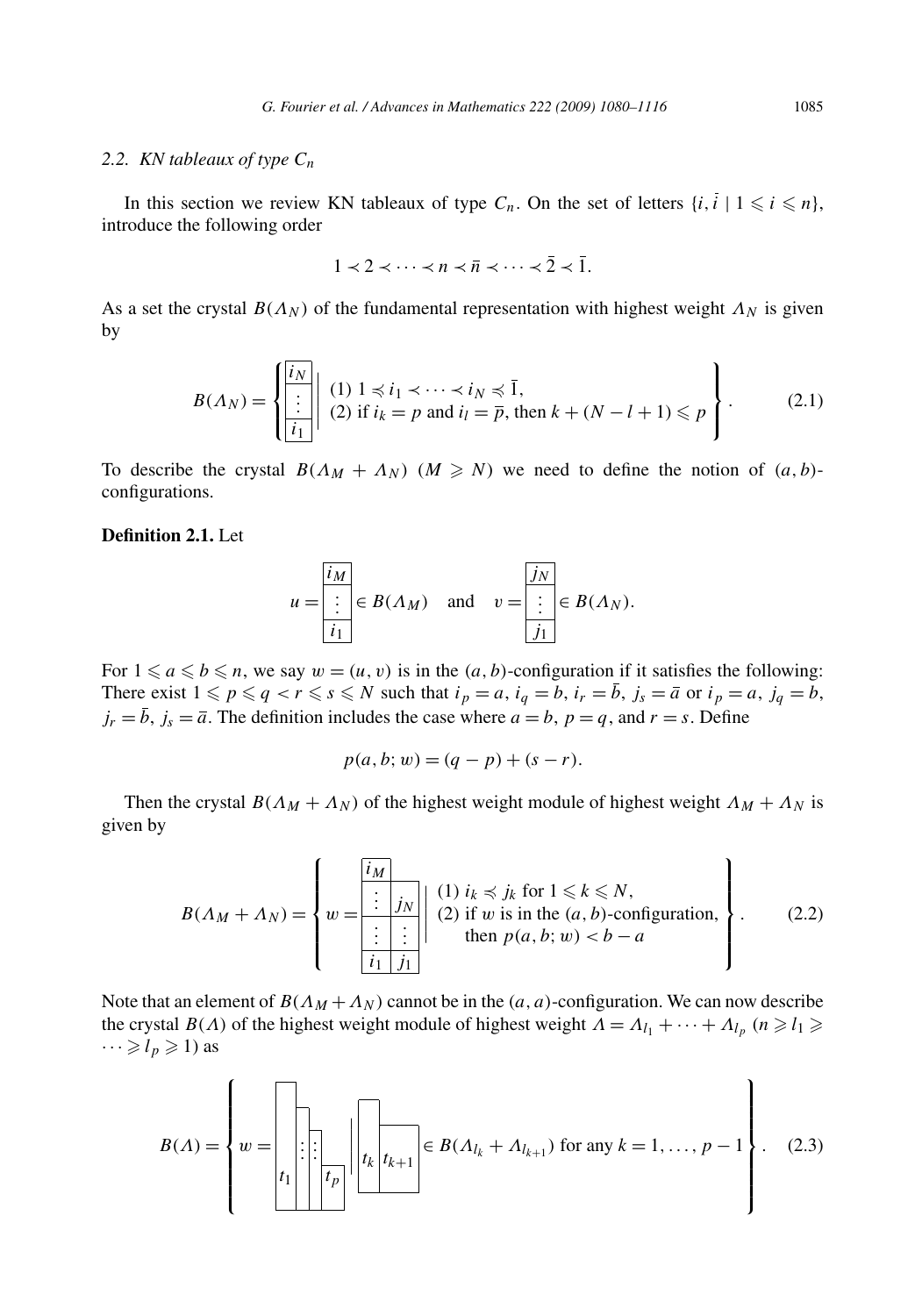Let us describe the action of crystal operators on  $B(\Lambda)$ . For the simplest case  $B(\Lambda_1)$  they are given by the following crystal graph:

$$
\boxed{1} \xrightarrow{1} \boxed{2} \xrightarrow{2} \cdots \xrightarrow{n-1} \boxed{n} \xrightarrow{n} \boxed{\overline{n}} \xrightarrow{n-1} \cdots \xrightarrow{2} \boxed{2} \xrightarrow{1} \boxed{1}.
$$

For the general case, we regard a tableau as an element of  $B(\Lambda_1)^{\otimes N}$ , where *N* is the number of boxes of the tableau. We move along the tableau from the rightmost column to left, and in each column we move from bottom to top. Then we obtain the sequence of letters  $b_1, b_2, \ldots, b_N$ . We associate the tableau to  $b_1 \otimes b_2 \otimes \cdots \otimes b_N$  in  $B(A_1)^{\otimes N}$ . Then the action of  $e_i$ ,  $f_i$  is given by the multiple tensor product rule explained in the previous subsection.

#### *2.3. KN tableaux of type Bn*

The construction for  $B_n$  is divided into two cases. Set  $\omega_i = \Lambda_i$  (for  $i \leq n-1$ ),  $\omega_n = 2\Lambda_n$ , and on the set of letters  $\{i, i \mid 1 \leq i \leq n\} \cup \{0\}$  introduce the following order

$$
1 \prec 2 \prec \cdots \prec n \prec 0 \prec \overline{n} \prec \cdots \prec \overline{2} \prec \overline{1}.
$$

As a set the crystal  $B(\omega_N)$  of the fundamental representation with highest weight  $\omega_N$  is given by

$$
B(\omega_N) = \begin{cases} \frac{i_N}{i} & \text{if } 1 \le i_1 < \dots < i_N \le 1, \\ \frac{i}{i_1} & \text{but no element other than 0 can appear more than once,} \\ (2) & \text{if } i_k = p \text{ and } i_l = \overline{p}, \text{ then } k + (N - l + 1) \le p \end{cases} \tag{2.4}
$$

The second case is the "spin representation" of highest weight  $\Lambda_n$ . Define on  $\{1, \ldots, n, \overline{n}, \ldots, \overline{1}\}$ a linear order by

$$
1 \prec 2 \prec \cdots \prec n \prec \overline{n} \prec \cdots \prec \overline{2} \prec \overline{1}.
$$

Then as a set the crystal  $B(\Lambda_n)$  is given by

$$
B(\Lambda_n) = \left\{ \begin{aligned} &\overline{i_n} \\ &\vdots \\ &\overline{i_1} \end{aligned} \right\vert \begin{array}{l}\n(1) \ 1 \leq i_1 < \dots < i_n \leq \overline{1}, \\ \n(2) \ i \ \text{and} \ i \ \text{do not appear simultaneously} \end{array} \right\}.
$$
\n
$$
(2.5)
$$

To describe the crystal  $B(\omega_M + \omega_N)$   $(M \ge N)$  we again need to define the notion of  $(a, b)$ configurations.

#### **Definition 2.2.** Let

$$
u = \frac{\overline{\mathbf{i}_M}}{\mathbf{i}_1} \in B(\omega_M) \quad \text{and} \quad v = \frac{\overline{\mathbf{j}_N}}{\mathbf{i}_1} \in B(\omega_N).
$$

For  $1 \leq a \leq b < n$  we have the same conditions as in Definition 2.1 for type  $C_n$ . For  $1 \leq a < n$ , we say  $w = (u, v)$  is in the  $(a, n)$ -configuration if it satisfies the following: There exist  $1 \leq p \leq$  $q < r = q + 1 \leq s \leq N$  such that  $i_p = a$ ,  $j_s = \overline{a}$  and one of the conditions is satisfied: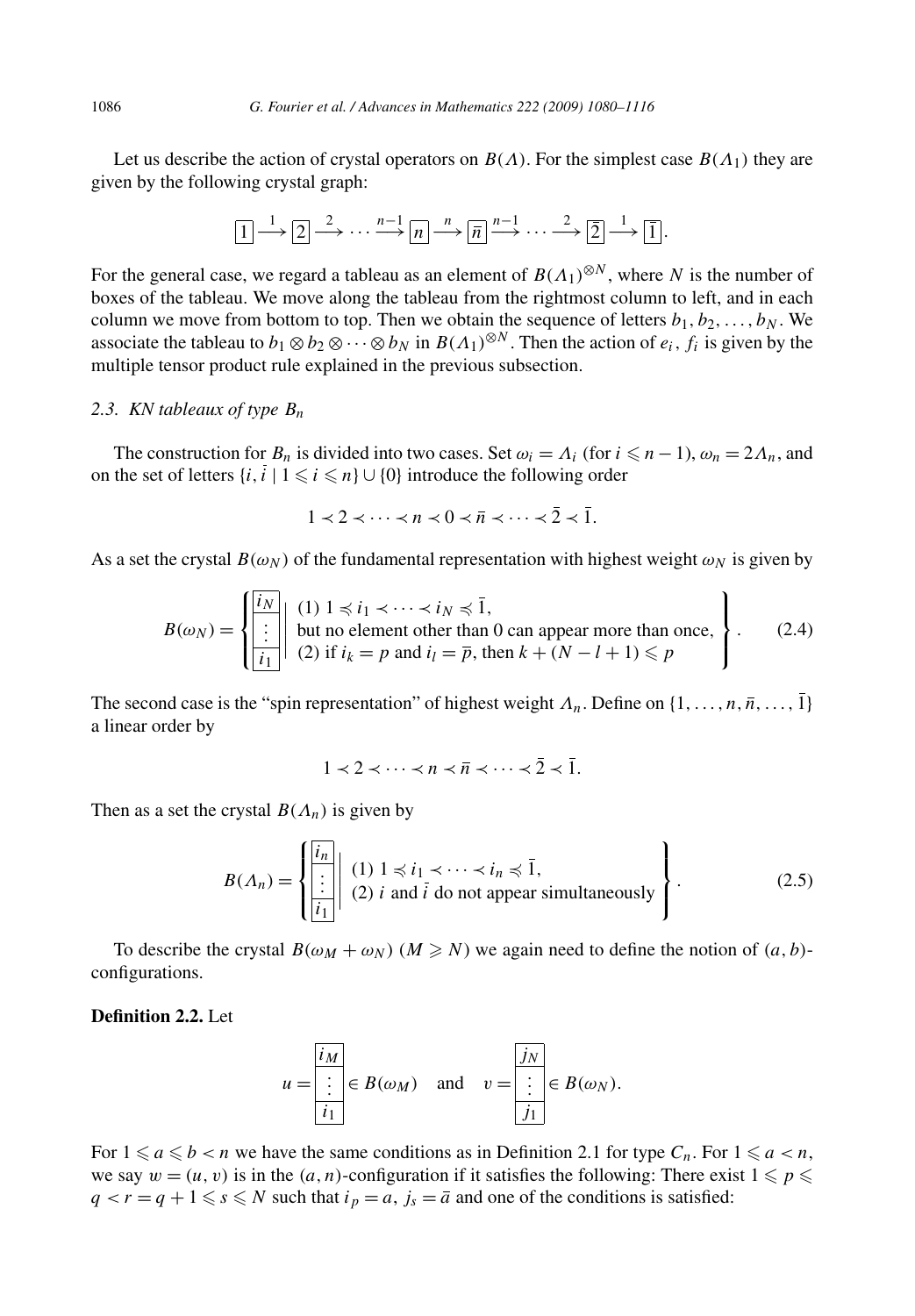(1)  $i_q$  and  $i_r (= i_{q+1})$  are *n*, 0, or  $\bar{n}$ . (2)  $j_q$  and  $j_r (= j_{q+1})$  are *n*, 0, or  $\bar{n}$ .

We say  $w = (u, v)$  is in the  $(n, n)$ -configuration if there are  $1 \leq p < q \leq N$  such that  $i_p = n$  or 0 and  $j_p = 0$  or  $\bar{n}$ . Define again

$$
p(a, b; w) = (q - p) + (s - r).
$$

Then as a set the crystal  $B(\omega_M + \omega_N)$  of the highest weight module of highest weight  $\omega_M$  +  $\omega_N$  is given by

$$
B(\omega_M + \omega_N) = \left\{ w = \begin{bmatrix} i_M & (1) \ i_k \preccurlyeq j_k \text{ for } 1 \leq k \leq N, \\ \vdots & j_N \\ \vdots & \vdots \\ \vdots & \vdots \\ \frac{i_1 \ j_1}{\end{bmatrix} \right\} \begin{array}{c} (1) \ i_k \preccurlyeq j_k \text{ for } 1 \leq k \leq N, \\ \text{and } i_k \text{ and } j_k \text{ cannot both be 0,} \\ (2) \text{ if } w \text{ is in the } (a, b) \text{-configuration,} \\ \text{then } p(a, b; w) < b - a \end{array} \right\}.
$$
 (2.6)

Note that an element of  $B(\omega_M + \omega_N)$  cannot be in the  $(a, a)$ -configuration. The conditions for  $B(\Lambda_n + \omega_N)$  are formally just the same as in (2.6), although there is no 0 in the first column.

We can now describe the crystal *B(Λ)* of the highest weight module of highest weight *Λ*. If *Λ* is of the form  $\Lambda = \omega_{l_1} + \cdots + \omega_{l_p}$   $(n \ge l_1 \ge \cdots \ge l_p \ge 1)$ ,

*B(Λ)* = ⎧ ⎪⎪⎪⎪⎪⎪⎨ ⎪⎪⎪⎪⎪⎪⎩ *w* = *. . . . . . t*<sup>1</sup> *tp tk tk*<sup>+</sup><sup>1</sup> ∈ *B(ωlk* + *ωlk*<sup>+</sup><sup>1</sup> *)* for *k p* − 1 ⎫ ⎪⎪⎪⎪⎪⎪⎬ ⎪⎪⎪⎪⎪⎪⎭ *.* (2.7)

The crystal structure can be described in the same way as in Section 2.2. The only difference is that we have to replace the crystal graph of  $B(\Lambda_1)$  with the one below:

$$
\boxed{1} \xrightarrow{1} \boxed{2} \xrightarrow{2} \cdots \xrightarrow{n-1} \boxed{n} \xrightarrow{n} \boxed{0} \xrightarrow{n} \boxed{\overline{n}} \xrightarrow{n-1} \cdots \xrightarrow{2} \boxed{2} \xrightarrow{1} \boxed{1}.
$$

Else, *Λ* can be written as  $\Lambda = \Lambda_n + \omega_{l_2} + \cdots + \omega_{l_p}$  ( $n \ge l_2 \ge \cdots \ge l_p \ge 1$ ). In this case,

*B(Λ)* = ⎧ ⎪⎪⎪⎪⎪⎪⎨ ⎪⎪⎪⎪⎪⎪⎩ *w* = *. . . . . . t*<sup>1</sup> *tp tk tk*<sup>+</sup><sup>1</sup> <sup>∈</sup> *B(Λn* <sup>+</sup> *ωl*<sup>2</sup> *)* for *<sup>k</sup>* <sup>=</sup> <sup>1</sup>*, B(ωlk* + *ωlk*<sup>+</sup><sup>1</sup> *)* for 2 *k p* − 1 ⎫ ⎪⎪⎪⎪⎪⎪⎬ ⎪⎪⎪⎪⎪⎪⎭ *.* (2.8)

The crystal structure in this case is given as that on the tensor product  $B(\omega_1 + \cdots + \omega_l) \otimes B(\Lambda_n)$ . For the crystal structure on  $B(\Lambda_n)$  see [22, Section 5.4].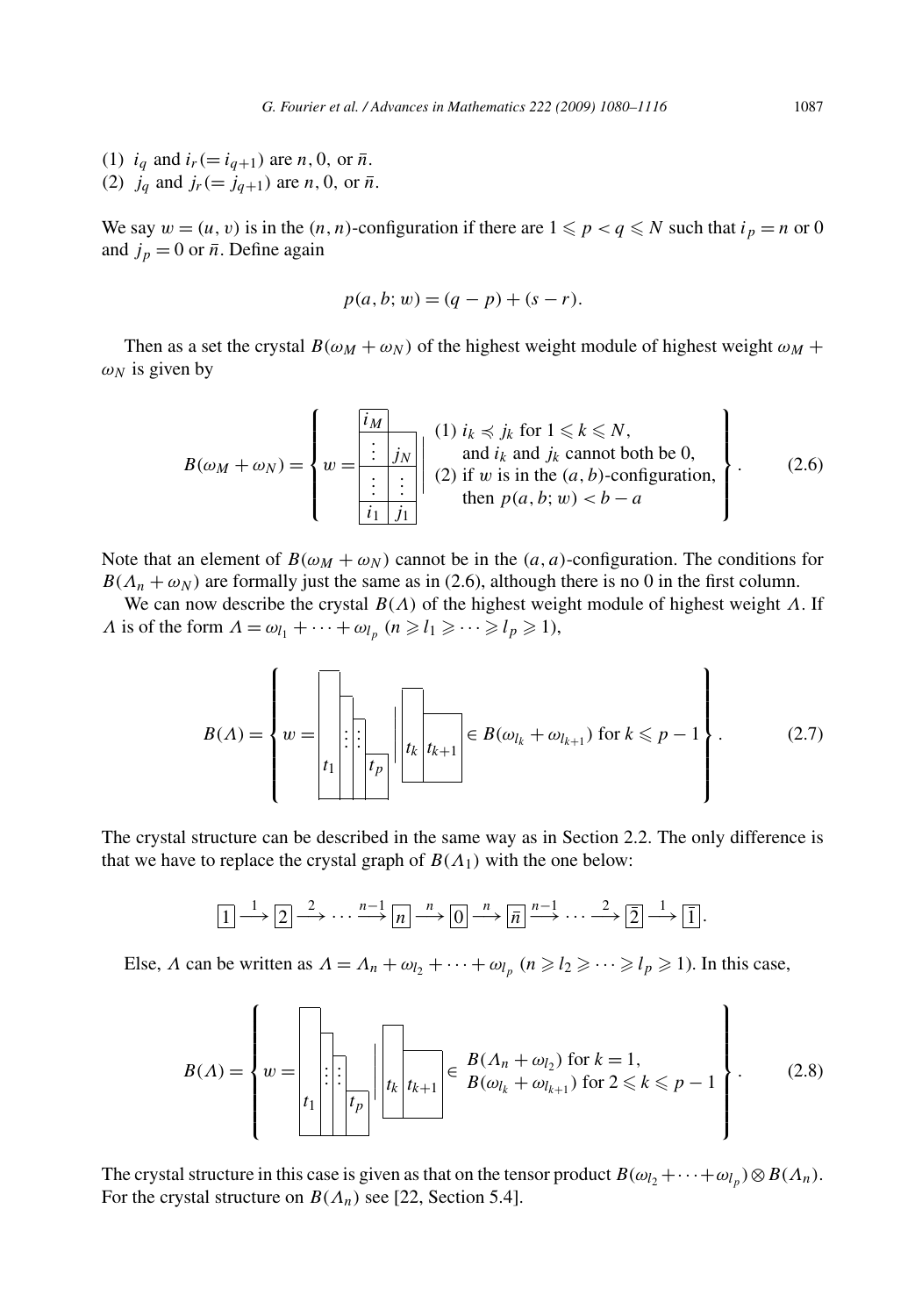#### *2.4. KN tableaux of type Dn*

For type  $D_n$  we only consider  $B(\Lambda)$ , where the coefficients of  $\Lambda_{n-1}$  and  $\Lambda_n$  of  $\Lambda$  are 0. On the set  $\{i, i \mid 1 \leq i \leq n\}$  we define the following order

$$
1 \prec 2 \prec \cdots \prec n-1 \prec \frac{n}{n} \prec \overline{n-1} \prec \cdots \prec \overline{1}
$$

where there is no order between *n* and  $\bar{n}$ . Then as a set the crystal of highest weight  $\Lambda_N$  for  $N \leq n-2$  is

$$
B(\Lambda_N) = \left\{ \begin{aligned} &\frac{\bar{i}_N}{\vdots} \quad (1) \ i_j \not\geq i_{j+1} \text{ for } 1 \leq j < N, \\ &\vdots \quad (2) \text{ if } i_k = p \text{ and } i_l = \overline{p} \ (1 \leq p \leq n), \text{ then } k + (N - l + 1) \leq p \end{aligned} \right\}.
$$

To describe the crystal  $B(\Lambda_M + \Lambda_N)$  ( $M \ge N$ ) we need to define again the notion of  $(a, b)$ configurations.

#### **Definition 2.3.** Let

$$
u = \frac{\overline{i_M}}{\overline{i_1}} \in B(\Lambda_M) \quad \text{and} \quad v = \frac{\overline{j_N}}{\overline{j_1}} \in B(\Lambda_N).
$$

- (1) For  $1 \le a \le b < n$  we have the same conditions as in Definition 2.1.
- (2) For  $1 \le a < n$ , we say  $w = (u, v)$  is in the  $(a, n)$ -configuration if it satisfies the following: There exist  $1 \leq p \leq q < r = q + 1 \leq s \leq N$  such that  $i_p = a$ ,  $j_s = \overline{a}$  and one of the conditions is satisfied:
	- (a)  $i_q$  and  $i_r (= i_{q+1})$  are *n* or  $\overline{n}$ ,
	- (b)  $j_q$  and  $j_r (= j_{q+1})$  are *n* or  $\overline{n}$ .
- (3) We say  $w = (u, v)$  is in the  $(n, n)$ -configuration if there are  $1 \leq p < q \leq N$  such that  $i_p = n$ or  $\bar{n}$  and  $j_p = n$  or  $\bar{n}$ .
- (4) For  $1 \le a < n$ ,  $w = (u, v)$  is in the *a*-odd-configuration if the following conditions are satisfied: There exists  $1 \leqslant p \leqslant q < r \leqslant s \leqslant N$  such that
	- (a)  $r q + 1$  is odd,
	- (b)  $i_p = a$  and  $j_s = \overline{a}$ ,
	- (c)  $j_q = n$ ,  $i_r = \bar{n}$  or  $j_q = \bar{n}$ ,  $i_r = n$ .
- (5) For  $1 \le a < n$ ,  $w = (u, v)$  is in the *a*-even-configuration if the following conditions are satisfied: There exists  $1 \leqslant p \leqslant q < r \leqslant s \leqslant N$  such that
	- (a)  $r q + 1$  is even,
	- (b)  $i_p = a$  and  $j_s = \overline{a}$ ,
	- (c)  $j_q = n, i_r = n$  or  $j_q = \overline{n}, i_r = \overline{n}$ .

#### Then

- (1) If *w* is in the  $(a, b)$ -configuration for  $1 \le a \le b \le n$ , we define  $p(a, b; w) = (q p) +$  $(s − r)$ . If  $a = b = n$ , set  $p(a, b; w) = 0$ .
- (2) If *w* is in the *a*-odd or *a*-even-configuration, we define  $q(a; w) = s p$ .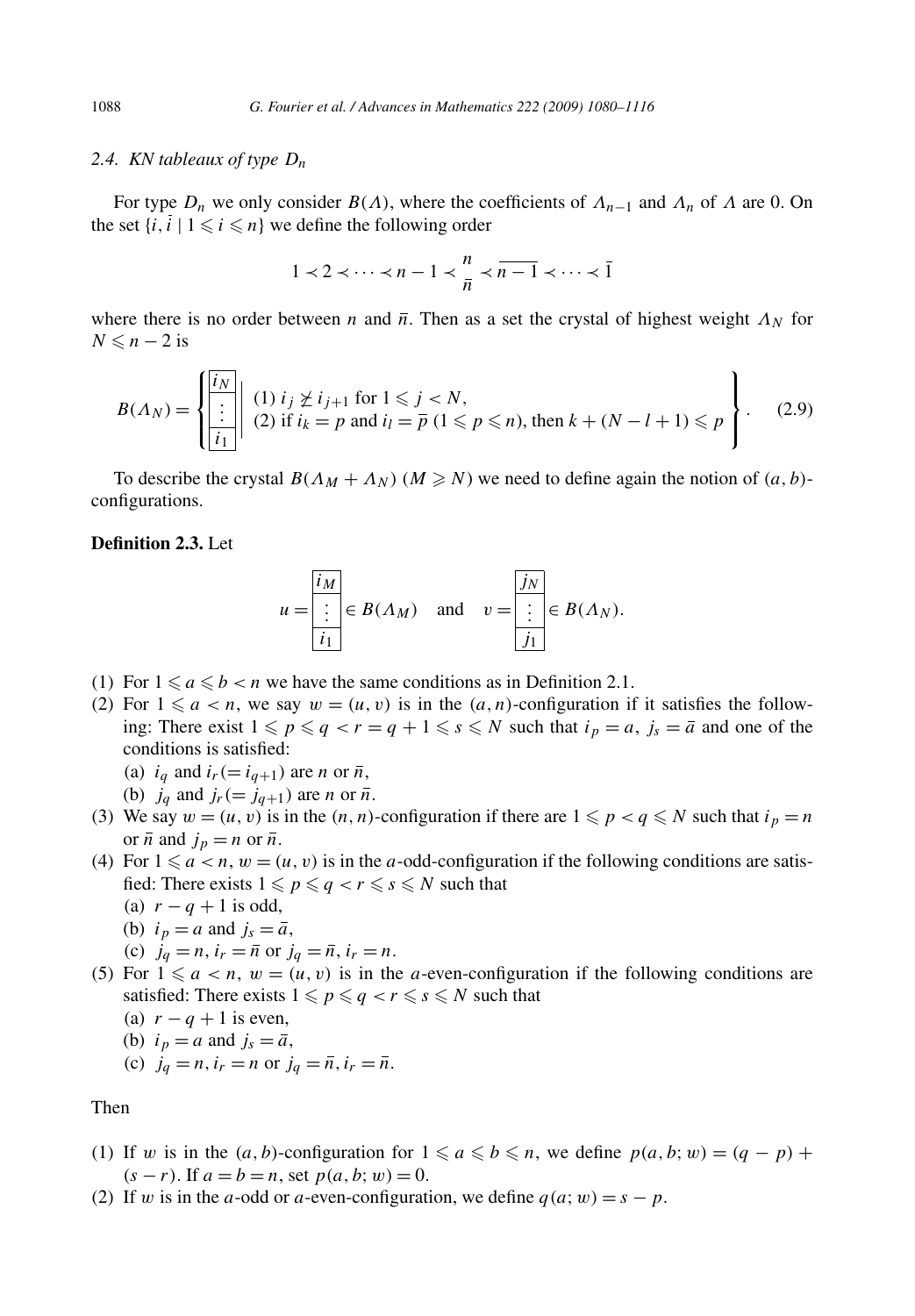Then the crystal  $B(\Lambda_M + \Lambda_N)$  of the highest weight module of highest weight  $\Lambda_M + \Lambda_N$  $(n \geqslant M \geqslant N \geqslant 1)$  is given by

$$
B(\Lambda_M + \Lambda_N) = \left\{ w = \begin{bmatrix} \frac{i_M}{\vdots} & (1) i_k \preccurlyeq j_k \text{ for } 1 \le k \le N, \\ (2) \text{ if } w \text{ is in the } (a, b)\text{-configuration,} \\ \frac{\vdots}{\vdots} & (3) \text{ if } w \text{ is in the } a\text{-odd-} \\ \frac{\vdots}{\vdots} & (3) \text{ if } w \text{ is in the } a\text{-odd-} \\ \text{or } a\text{-even-configuration,} \\ \text{then } q(a; w) < n - a \end{bmatrix} \right\}. \tag{2.10}
$$

The crystal *B*(*Λ*) with  $\Lambda = \Lambda_{l_1} + \cdots + \Lambda_{l_p}$  ( $n-2 \ge l_1 \ge l_2 \ge \cdots \ge l_p \ge 1$ ) is described again as (2.3). The crystal structure on *B(Λ)* is obtained as in Section 2.2. The only difference is that we have to replace the crystal graph of  $B(\Lambda_1)$  with the one below:



#### **3. Properties and branching of classical crystals**

In this section we derive some properties of  $B_n$ ,  $C_n$  crystals in Section 3.1, branching rules  $X_n \to X_{n-1}$  in terms of  $\pm$ -diagrams where  $X = B, C, D$  in Section 3.2, and properties of  $\pm$ -diagrams for type  $B_n$ ,  $C_n$  in Section 3.3. These results will be used later in the construction of KR crystals.

#### *3.1. Properties of Bn and Cn crystals*

In this section we prove some preliminary results for the form and properties of special elements in  $B(\Lambda)$  of type  $C_n$  and  $B_n$ . In addition to the index set of the classical Dynkin diagram  $I_0 = \{1, 2, \ldots, n\}$ , we will also use  $J = \{1, 2, \ldots, n-1\}$  and  $J' = \{2, 3, \ldots, n\}$ .

**Lemma 3.1.** Let *b* be a *J* -lowest weight element of type  $C_n$  or  $B_n$ . Then the columns of *b* must *be of the form*

| $l_t$            |  |
|------------------|--|
|                  |  |
| $\overline{l}_1$ |  |
| $\alpha$         |  |
| n                |  |
| $\overline{n}$   |  |
|                  |  |
| $\overline{k}$   |  |

(3.1)

 $$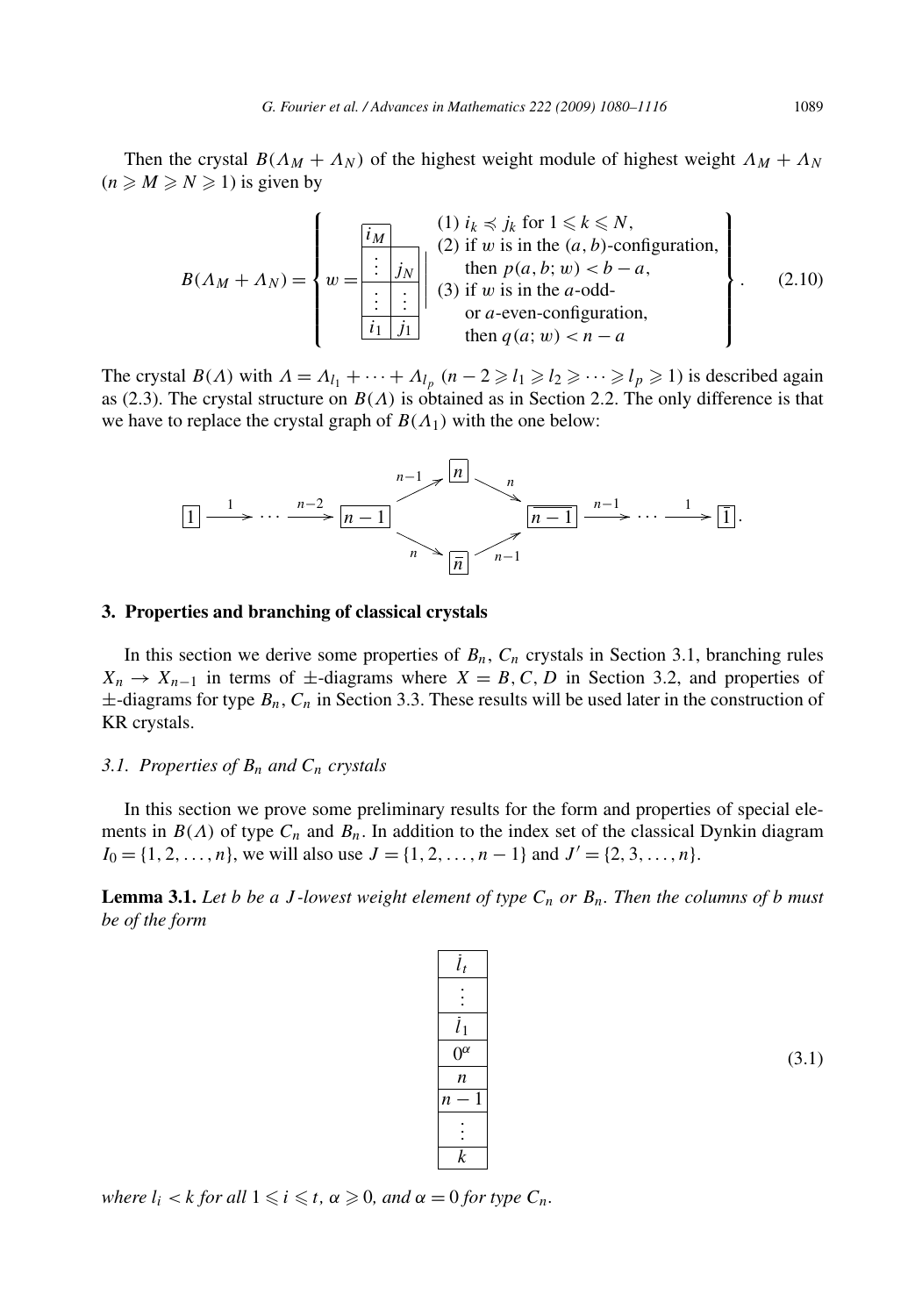**Proof.** We prove this lemma for  $C_n$ . The  $B_n$  case can be treated in exactly the same way.

We prove the lemma by induction on the columns (from left to right).

All unbarred letters of *b* form a tableau in the bottom left (in French convention). If there is no unbarred letter in the first column, then there is none in the entire tableau. Suppose the letter *k* occurs in the first column, then there has to be (since *b* is lowest weight) a  $k + 1$  or a  $\overline{k}$  in the same column. Suppose there is a  $\bar{k}$ . Then, since *b* is lowest weight, there has to be a  $\bar{k} - 1$ . Then the top of the column has the form

But this is not a legal type  $C_n$  tableau, since the pair k and  $\overline{k}$  does not satisfy the condition of (2.1). Hence there must be a  $k + 1$ . Therefore the first column looks as follows

*k* The condition  $l_i < k$  for all *i* is forced again by the tableau rules (2.1) for  $C_n$ , since the top has to be consecutive in the barred letters for *b* to be *J* -lowest weight. This concludes the induction beginning. Now suppose the claim is true for the first  $m - 1$  columns. If the *m*th column does not start with an unbarred letter, we are done. So suppose it starts with a *k*.

**Case 1.** The column  $m - 1$  starts with a k as well. Since b is *J*-lowest weight, there must be either a  $k + 1$  or a  $\overline{k}$  to bracket the  $k$  in column  $m$ . By induction, in every column to the left of the *m*th column, there is no  $\bar{k}$ . Suppose there is a  $\bar{k}$  in the *m*th column. Then *b* contains the following pattern:

> ∗ *k . . . . . . k k*

which is illegal by (2.2). Hence there must be a  $k + 1$ . This letter  $k + 1$  has to be bracketed again, since *b* is lowest weight. Suppose it is bracketed with  $k + 1$ . But by induction to the left there is no unbracketed  $k + 1$  or  $k$ , which is a contradiction. Hence there is a  $k + 2$  and so on.

$$
\begin{array}{c}\n\overline{i_r} \\
\vdots \\
\overline{i_1} \\
n \\
\hline\n\end{array}
$$
\n
$$
\begin{array}{c}\n\overline{i_1} \\
\overline{i_2} \\
\hline\n\end{array}
$$



$$
(3.2)
$$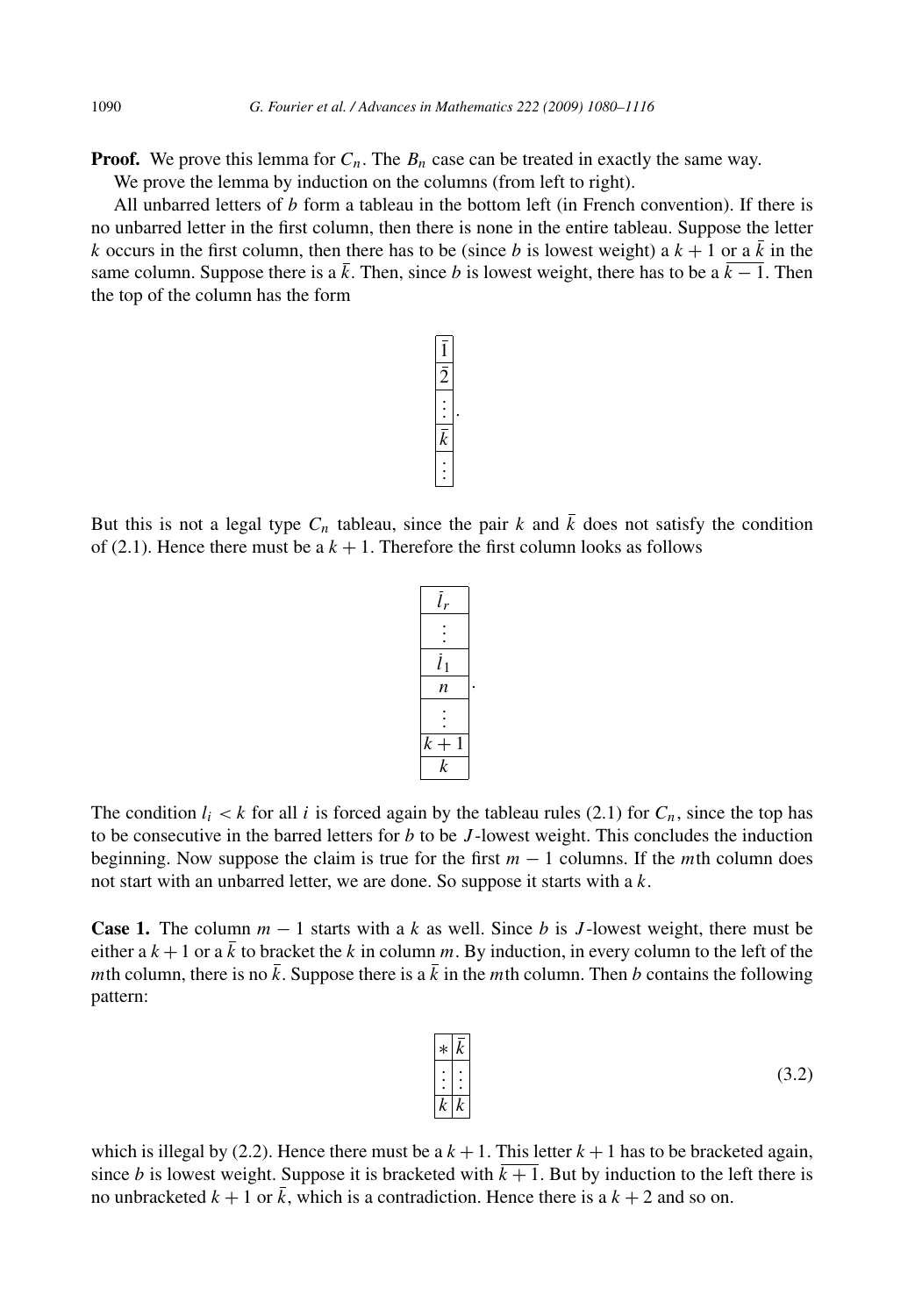**Case 2.** There is no column to the left of the *m*th column, that starts with a *k*. Suppose *k* is bracketed with a  $\bar{k}$ . This  $\bar{k}$  has to be in the same column as  $k$ , since by induction, there is no  $\bar{k}$ to the left. But this  $\bar{k}$  has to be bracketed by a  $\bar{k} - 1$  which is in the same column (by induction). Hence this column is of the form

| $\overline{k}$<br>i |  |
|---------------------|--|
|                     |  |
| k                   |  |
| $\bar{k}$           |  |
|                     |  |
| k                   |  |

for some *i*. The letter  $\overline{k - i}$  has to be bracketed as well. Suppose it is bracketed with a  $k - i$ . Then we obtain an illegal  $C_n$  tableau by (2.2). If it is bracketed with a  $\overline{k-i-1}$  in another column, then there is a corresponding unbarred letter in this column. This letter has to be bigger or equal to  $k - i$ , which gives again an illegal tableau. The column

| $\overline{k}$ |  |
|----------------|--|
| $\overline{k}$ |  |
|                |  |
| $\overline{k}$ |  |

is also illegal by (2.1). Hence  $k$  has to be bracketed by  $k + 1$ . Repeating the arguments as before one obtains that the *m*th column is of the form

| n                |  |
|------------------|--|
|                  |  |
| $\boldsymbol{k}$ |  |
| $\boldsymbol{k}$ |  |

To finish the induction, we need to show that above the *n* there are only  $l_i$  with  $l_i < k$ . Suppose there is an *l* with  $l \geq k$ . Then, since the element is lowest weight, *l* must be bracketed. It cannot be bracketed with an unbarred letter to the left of the *m*th column, since they are all smaller than *k* (if there is an unbarred letter  $l = k$ , then the tableau has a pattern of the form (3.2), which is illegal by (2.2)). By induction the only barred letters to the left of the *m*th column are  $\bar{p}$ , with  $p < k - 1$ . (If there is a *k* at the left of the *m*th column, then there could not be a  $k - 1$ , because the tableau would be again illegal.) Hence all barred letters in the *m*th column must be smaller than  $k$ .  $\Box$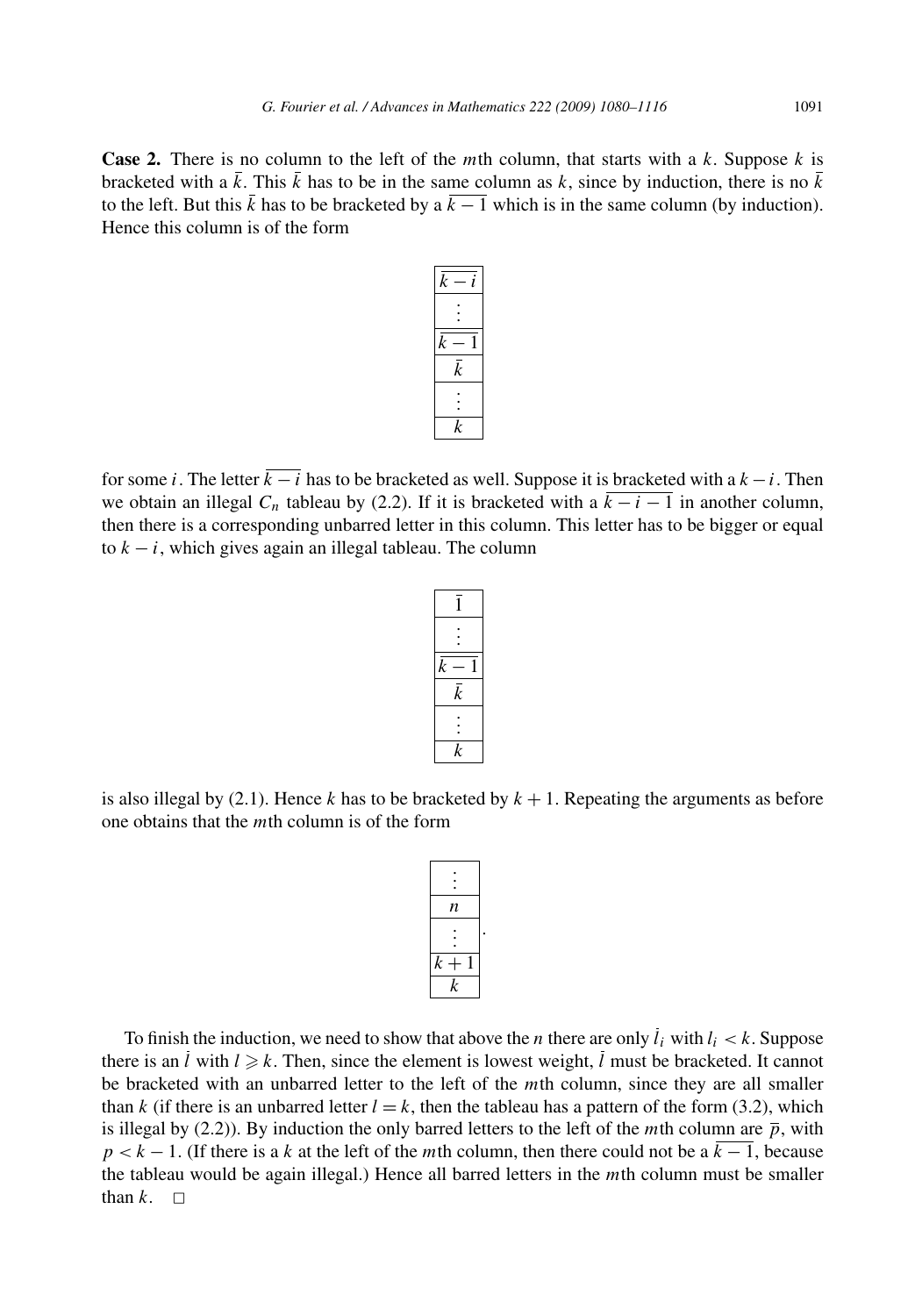The inner shape of a *J* -lowest weight element *b* is defined to be the shape after deleting all  $\overline{1}$ s.

**Lemma 3.2.** *The highest weight of the J -component of a J -lowest weight element b is given by the inner shape of b.*

**Proof.** By Lemma 3.1, *b* contains no 1's. Construct a tableau *b'* from *b* by deleting all  $\overline{1}$ 's and replacing each letter *c* (resp. *c*) by  $c-1$  (resp.  $\overline{c-1}$ ). Then one finds that *b'* is again a KN tableau for  $C_{n-1}$  ( $B_{n-1}$  resp.): To be a KN tableau there are conditions in each column (2.1) (resp. (2.4)) and those for adjacent columns (2.2) (resp. (2.6)). The former condition is satisfied, since there is no  $(k, \bar{k})$  pair by Lemma 3.1. The latter condition is invariant under changing contents as above. So by applying a sequence of  $e_i$  with  $i \in \{1, 2, ..., n-1\}$ , *b'* can be raised to the  $C_{n-1}$ -highest weight element  $(B_{n-1}$  resp.).  $□$ 

Recall that  $b, b' \in B(\Lambda)$  are *J*'-related or  $b \sim_{J'} b'$  in symbols, if there exist *J*'-highest elements  $b_0$ ,  $b'_0$  of the same weight such that  $b = f_{\vec{c}}(b_0)$ ,  $b' = f_{\vec{c}}(b'_0)$  for some sequence  $\vec{c}$  from  $J'$ .

**Corollary 3.3.** If  $b_1$  and  $b_2$  are J-lowest,  $b_1 \sim_{J'} b_2$  and  $wt(b_1) = wt(b_2)$ , then  $b_1$  and  $b_2$  differ *just by boxes containing* 1*. The inner tableaux are the same.*

**Proof.** This follows directly from Lemma 3.2.  $\Box$ 

*3.2.*  $X_n$  →  $X_{n-1}$  *branching and*  $±$ *-diagrams* 

Let  $g_0$  be a finite Lie algebra of type  $X_n = D_n$ ,  $B_n$ , or  $C_n$ . In this section we describe a branching rule for  $X_n \to X_{n-1}$  involving  $\pm$ -diagrams.

A ±-diagram *P* of shape *Λ/λ* is a sequence of partitions *λ* ⊂ *μ* ⊂ *Λ* such that *Λ/μ* and *μ/λ* are horizontal strips (i.e. every column contains at most one box). We depict this ±-diagram by the skew tableau of shape  $\Lambda/\lambda$  in which the cells of  $\mu/\lambda$  are filled with the symbol + and those of  $\Lambda/\mu$  are filled with the symbol –. Write  $\Lambda = \text{outer}(P)$  and  $\lambda = \text{inner}(P)$  for the outer and inner shapes of the  $\pm$ -diagram *P*. When drawing partitions or tableaux, we use the French convention where the parts are drawn in increasing order from top to bottom.

There are a couple further type-specific requirements:

- (1) For type  $C_n$  the outer shape  $\Lambda$  contains columns of height at most *n*, but the inner shape  $\lambda$  is not allowed to be of height *n* (hence there are no empty columns of height *n*).
- (2) For type  $B_n$  the outer shape  $\Lambda$  contains columns of height at most *n*; for the columns of height *n*, the ±-diagram can contain at most one 0 between + and − at height *n* and no empty columns are allowed; furthermore there may be a spin column of height *n* and width  $1/2$  containing + or  $-$ .
- (3) For type  $D_n$  suppose  $\Lambda = k_1 \Lambda_1 + \cdots + k_{n-1} \Lambda_{n-1} + k_n \Lambda_n$ . If  $k_n \geq k_{n-1}$  we depict this weight by *(kn* − *kn*<sup>−</sup>1*)/*2 columns of height *n* colored 1 (where we interpret a 1*/*2 column as a  $\Lambda_n$  spin column if  $k_n - k_{n-1}$  is odd),  $k_{n-1}$  columns of height  $n-1$ , and as usual  $k_i$ columns of height *i* for  $1 \le i \le n - 2$ . If  $k_n < k_{n-1}$  we depict this weight by  $(k_{n-1} - k_n)/2$ columns of height *n* colored 2 (where we interpret a  $1/2$  column as a  $\Lambda_{n-1}$  spin column if  $k_{n-1} - k_n$  is odd),  $k_n$  columns of height  $n-1$ , and as usual  $k_i$  columns of height *i* for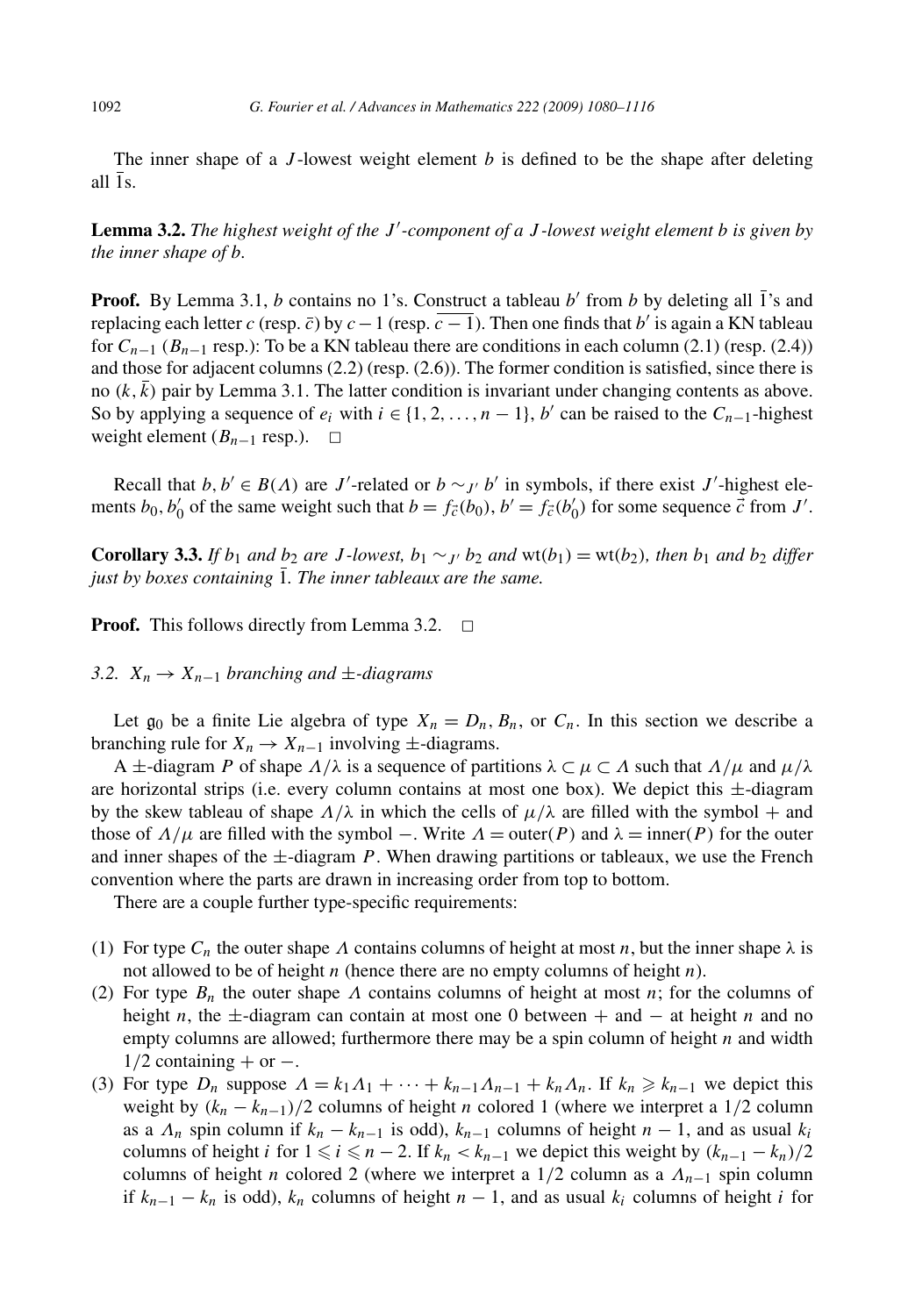1  $\le i \le n - 2$ . We require that columns of height *n* are colored, contain +, −, or  $\mp$ , but cannot simultaneously contain + and  $-$ ; spin columns can only contain + or  $-$ .

**Proposition 3.4.** *For an Xn dominant weight Λ, there is an isomorphism of Xn*<sup>−</sup>1*-crystals*

$$
B_{X_n}(\Lambda) \cong \bigoplus_{\substack{\pm \text{-diagrams } P \\ \text{outer}(P)=\Lambda}} B_{X_{n-1}}(\text{inner}(P)).
$$

*That is, the multiplicity of*  $B_{X_{n-1}}(\lambda)$  *in*  $B_{X_n}(\Lambda)$ *, is the number of*  $\pm$ *-diagrams of shape*  $\Lambda/\lambda$ *.* 

**Proof.** This follows directly from the branching rules for  $X_n$  to  $X_{n-1}$  (see for example [7, pg. 426]).  $\square$ 

There is a bijection  $\Phi: P \mapsto b$  from  $\pm$ -diagrams *P* of shape  $\Lambda/\lambda$  to the set of  $X_{n-1}$ highest weight vectors *b* of  $X_{n-1}$ -weight  $\lambda$ . Namely, we construct a string of operators  $f_{\alpha} :=$  $f_{a_1} f_{a_2} \cdots f_{a_\ell}$  such that  $\Phi(P) = f_{\vec{a}} u$ , where *u* is the highest weight vector in  $B_{X_n}(A)$ . Start with  $\overrightarrow{\mathbf{a}} = 0.$ 

- (1) Scan the columns of *P* from right to left. For each column of *P* for which  $a + can$  be added, append  $(1, 2, ..., h)$  to  $\overrightarrow{a}$ , where *h* is the height of the added +. Note that  $a +$  is not addable to a spin column. Further type specific rules are:
	- (a) For  $D_n$ , if there is an addable + at height  $n-1$  to a column of height *n*, append *(*1*,* 2*,...,n* − 2*,n)* if the color is 1 and *(*1*,* 2*,...,n* − 1*)* if the color is 2.

(b) For  $B_n$ , if there is a column of height *n* containing 0 append  $(1, 2, ..., n)$  to  $\overrightarrow{a}$ .

- (2) Next scan *P* from left to right for columns containing a − at height *h*.
	- (a) For  $D_n$ , if  $h = n$ , append  $(1, 2, ..., n 2, n)$  if the color is 1 and  $(1, 2, ..., n 1)$  if the color is 2 (this also applies to spin columns). If  $h = n - 1$ , append  $(1, 2, ..., n)$ . For  $h < n-1$ , append the string  $(1, 2, \ldots, n, n-2, n-3, \ldots, h)$  to  $\overrightarrow{a}$ .
	- (b) For  $B_n$ , if the is in a spin column, append  $(1, 2, \ldots, n)$  to  $\overrightarrow{a}$ . Otherwise append the string  $(1, 2, ..., n-1, n, n, n-1, ..., h)$  to  $\overrightarrow{a}$ .
	- (c) For  $C_n$ , append the string  $(1, 2, \ldots, n-1, n, n-1, \ldots, h)$  to  $\overrightarrow{a}$ .

This correspondence can easily be checked by explicitly writing down the *Xn*−1-highest weight vectors for each type.

Alternatively, suppose *Λ* is a dominant weight; we require that *Λ* does not contain any columns of height *n* for type  $D_n$ . Then the bijection  $\Phi: P \mapsto b$  from  $\pm$ -diagrams *P* of shape *Λ/λ* to the set of  $X_{n-1}$ -highest weight vectors *b* of  $X_{n-1}$ -weight  $\lambda$  is as follows. For any columns of height *n* containing  $+$ , place a column 12... *n* (this includes spin columns for type  $B_n$ ). Otherwise, place  $\overline{1}$  in all positions in *P* that contain a –, place a 0 in the position containing 0, and fill the remainder of all columns by strings of the form 23 *...k*. We move through the columns of *b* from top to bottom, left to right. Each  $+$  in *P* (starting with the leftmost moving to the right ignoring  $+$  at height *n*) will alter *b* as we move through the columns. Suppose the  $+$  is at height *h* in *P*. If one encounters a spin column of type  $B_n$ , replace it by a column  $12 \dots hh + 2 \dots nh + 1$ (read from bottom to top). Otherwise, if one encounters a 1, replace 1 by  $h + 1$ . If one encounters a 2, replace the string  $23 \dots k$  by  $12 \dots h h + 2 \dots k$ .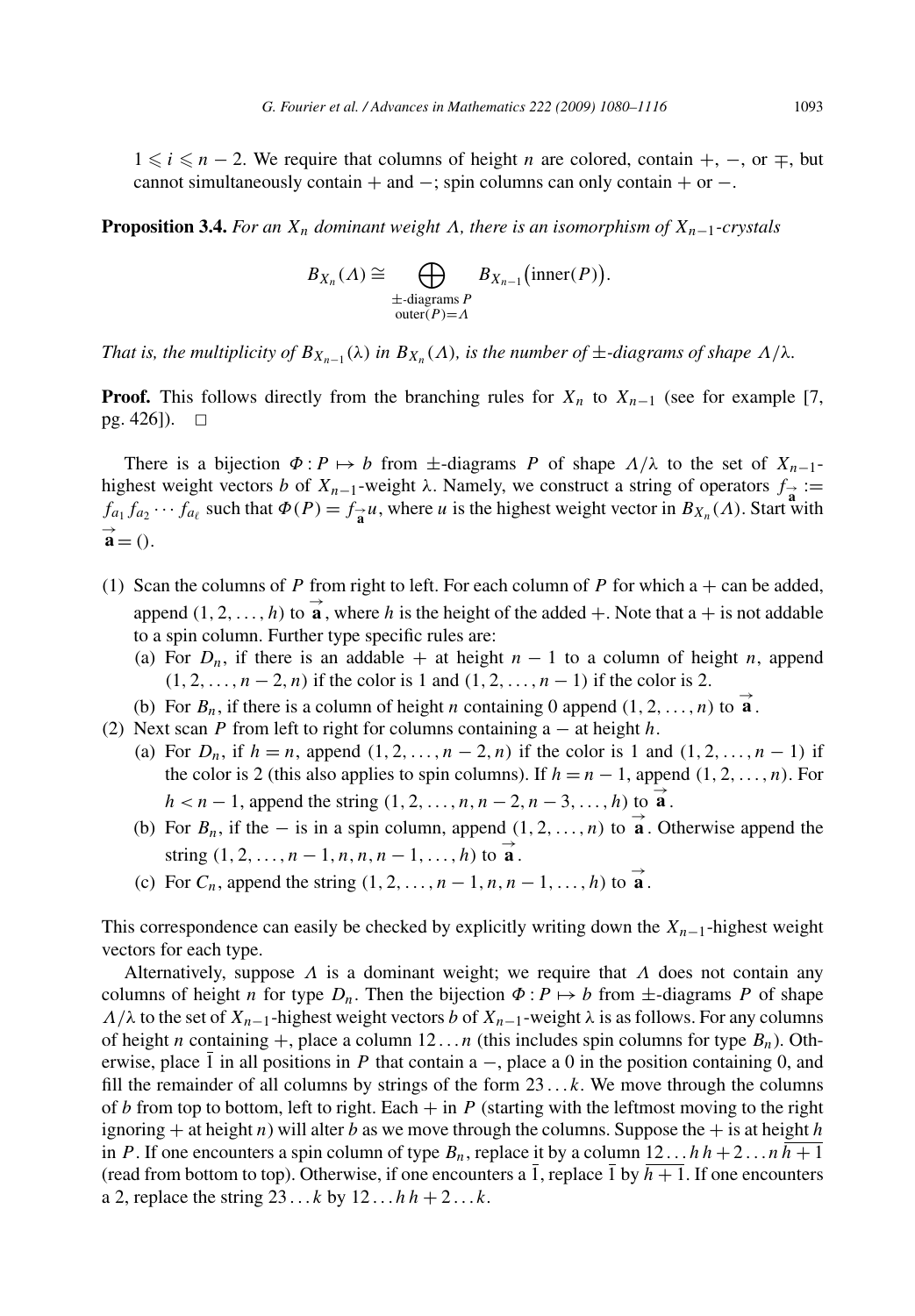#### *3.3. Properties of*  $\pm$ *-diagrams for type*  $B_n$  *and*  $C_n$

Let  $B(\Lambda)$  (resp.  $B_{\mathfrak{q}_0}(\Lambda)$ ) be the  $C_n$  (resp.  $\mathfrak{g}_0$ )-crystal of the highest weight module of highest weight *Λ* and  $I_0 = \{1, 2, ..., n\}$ . Define

$$
(m_1, m_2,..., m_n) = \begin{cases} (2,...,2,2) & \text{for type } C_n, \\ (2,...,2,1) & \text{for type } B_n. \end{cases}
$$

By [20, Theorem 5.1] with  $\xi = id$ , there exists a unique injective map  $\overline{S}$ :  $B_{\mathfrak{g}_0}(A) \to B(2A)$  such that  $\overline{S}(e_i b) = e_i^{m_i} \overline{S}(b)$  and  $\overline{S}(f_i b) = f_i^{m_i} \overline{S}(b)$  for  $i \in I_0$ .

**Lemma 3.5.** *Let*  $\Lambda = \sum_{i=1}^{n} k_i \Lambda_i$ ,  $b \in B_{\mathfrak{g}_0}(\Lambda)$  *be a* {2,...,n}*-highest element, and P the corresponding*  $\pm$ *-diagram. Then the*  $\pm$ *-diagram corresponding to*  $\overline{S}(b)$  *in*  $B(\hat{\Lambda})$ *, where*  $\hat{\Lambda} = \sum_{i=1}^{n} a_i b_i A_i$ , is obtained by doubling each column of  $P$  together with its signs. This doubling  $\sum_{i=1}^{n} m_i k_i \Lambda_i$ , is obtained by doubling each column of P together with its signs. This doubling *procedure needs special treatment when a sign is in a spin column or* 0 *is at height n for type Bn. If the former occurs, we replace the spin column with a full column of the same sign. If the latter occurs, we replace it with two columns containing* + *and* −*.*

**Proof.** First we prove the claim when *P* contains only − except at height *n*. At height *n* we allow the sign to be + or 0. Let  $\lambda_i$  be the length of the *i*th row of the inner shape minus the number of columns of height *n* with  $+$ , and  $\mu_i$  the number of  $-$ 's in the *i*th row. If there is a spin column in type  $B_n$ , we regard its length or number of – (if it exists) to be 1/2. Let *v* be the number of columns with 0.  $\nu = 0$  for type  $C_n$  and 0 or 1 for type  $B_n$ . Set  $M = \mu_1 + \mu_2 + \cdots + \mu_n$ . Let *u* be the {1*,* 2*,...,n*}-highest element vector of weight given by the outer shape of *P* . Set

$$
\vec{a} = (1^{M+\lambda_1}2^{M+\lambda_2}\cdots(n-1)^{M+\lambda_{n-1}}n^{\alpha M+\nu}(n-1)^{\mu_1+\cdots+\mu_{n-1}}\cdots2^{\mu_1+\mu_2}1^{\mu_1}),
$$

where  $\alpha = 1$  for  $\mathfrak{g}_0$  of type  $C_n$  and  $\alpha = 2$  for  $\mathfrak{g}_0$  of type  $B_n$ . By direct calculation, one finds that  $\Phi(P) = f_{\vec{a}}(u)$ . Hence it is clear that  $\overline{S}(\Phi(P)) = \Phi(\hat{P})$ , where  $\hat{P}$  is the doubled  $\pm$ -diagram of *P* .

Now we show the claim for the general case by induction on  $N$ , where  $N$  is the number of  $+$ in *P* at height lower than *n*. If  $N = 0$ , the statement was shown above. Suppose  $N > 0$ . Let *h* be the height of the lowest  $+$  in *P*, and *P'* the  $\pm$ -diagram obtained by replacing the leftmost  $+$  at height *h* with a box. Let *t* be the rightmost column of  $\Phi(P)$  such that it contains  $h + 1$  or does not contain  $h + 1$ . Then  $\Phi(P')$  differs from  $\Phi(P)$  only in the column at the position where *t* is situated and there are three cases, except when  $N = 1$  and *P* has a spin column with –. (This exceptional case can be checked easily and is not considered later.) Let  $t'$  be the corresponding column in  $P'$ . Then the three cases are as follows:

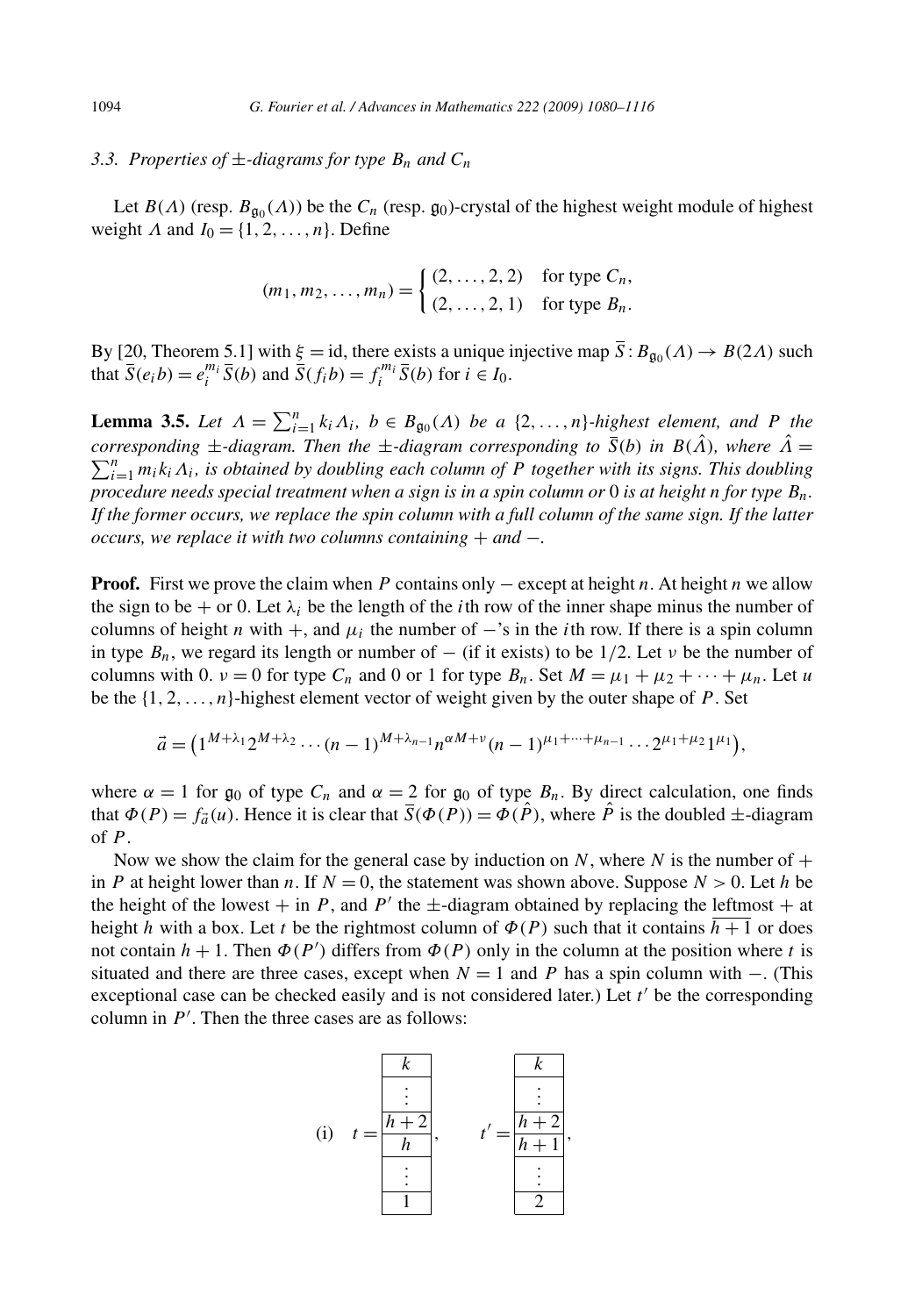

Here  $k, k' \geq h + 1$ , and  $k = h + 1$  case in (i) or (ii) means that there is no letter from  $h + 2$  to  $k$ . To the left of *t* we have columns of type



where  $h' \geq h, k \geq h' + 1, k' \geq h + 1$ , and to the right we have

$$
\begin{array}{c|c}\n\hline\nk \\
\hline\n\vdots \\
\hline\n2\n\end{array}\n\quad \text{or} \quad\n\begin{array}{c|c}\n\hline\n\text{I'} \\
\hline\nk \\
\hline\n\vdots \\
\hline\n2\n\end{array}
$$

*.*

Let *t*<sup>\*</sup> be the leftmost column of  $\Phi(P)$  that is to the right of *t* and does not contain  $h + 1$ . Let  $n_j$  $(2 \leq j \leq h)$  be the number of boxes with letter *j* that is weakly right of *t*<sup>\*</sup>. Setting

$$
\vec{a} = (12^{n_2+1} \cdots (h-1)^{n_{h-1}+1} h^{n_h+1}),
$$
  

$$
\vec{c} = (h^{n_h} (h-1)^{n_{h-1}} \cdots 2^{n_2}),
$$

we have  $\Phi(P') = e_{\vec{c}} f_{\vec{a}} \Phi(P)$  in all three cases (i), (ii), (iii).

Next we consider the doubled  $\pm$ -diagrams  $\hat{P}$  and  $\hat{P}'$  corresponding to P and P'. Then  $\Phi(\hat{P}')$ differs from  $\Phi(\hat{P})$  by two columns as in (i') and one column as in (ii'), where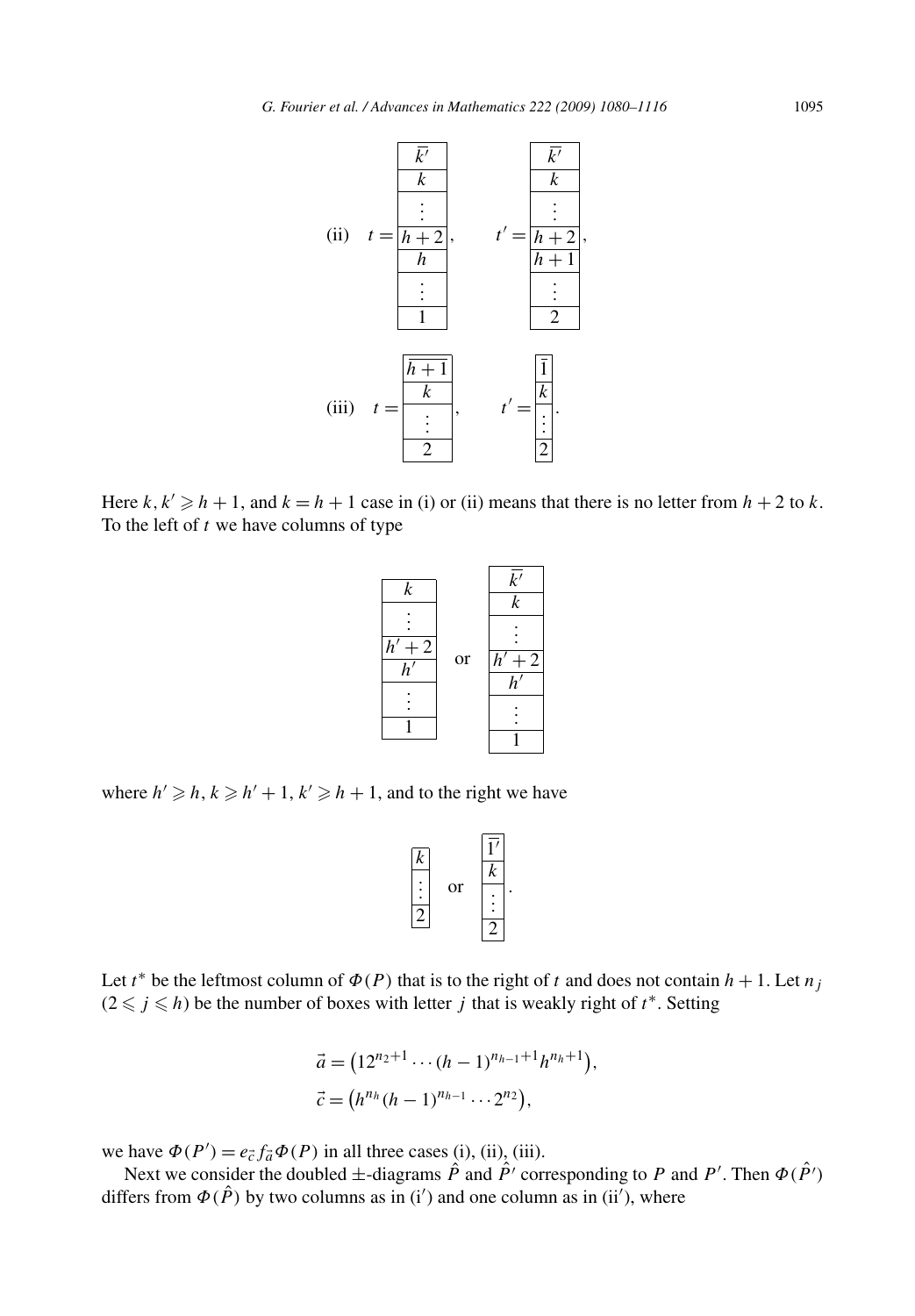

Let  $\hat{t}^*$  be the leftmost column of  $\Phi(\hat{P})$  that is to the right of the above one and does not contain *h* + 1. The number of boxes with letter *j* that is weakly right to  $\hat{i}^*$  is given by  $2c_j$ . Calculating carefully we obtain  $\Phi(\hat{P}') = e_{\vec{c}'} f_{\vec{a}'} \Phi(\hat{P})$ , where  $\vec{a}'$  and  $\vec{c}'$  are sequences obtained from  $\vec{a}, \vec{c}$  by repeating each letter twice, namely, if  $\vec{a} = (a_1, a_2, \dots, a_m)$ , then  $\vec{a}' = (a_1^2, a_2^2, \dots, a_m^2)$ . Therefore, we have

$$
S(\Phi(P)) = e_{\overline{\alpha}} f_{\overline{\zeta}} S(\Phi(P')) = e_{\overline{\alpha}} f_{\overline{\zeta}} \Phi(\hat{P}') = \Phi(\hat{P}),
$$

by using the induction hypothesis. The proof is finished.  $\Box$ 

#### **4. Combinatorial KR crystals**

In this section we define the combinatorial KR crystals  $V^{r,s}$ . In Sections 4.1 and 4.2 we review types  $A_{n-1}^{(1)}$  and  $D_n^{(1)}$ ,  $B_n^{(1)}$ ,  $A_{2n-1}^{(2)}$ , respectively. In Section 4.3 we use the folding technique to construct  $V^{r,s}$  of type  $C_n^{(1)}$  as a "virtual" crystal inside  $V^{r,s}$  of type  $A_{2n+1}^{(2)}$ , and use this in Section 4.4 to define the combinatorial KR crystals of type  $D_{n+1}^{(2)}$ ,  $A_{2n}^{(2)}$  using the similarity method of Kashiwara [20]. The construction for exceptional nodes will be given in Section 6. In Section 4.5 we derive some properties of  $\varphi_0$  that will be used later.

### *4.1. Combinatorial KR crystals of type*  $A_{n-1}^{(1)}$

The existence of the KR crystal  $B^{r,s}$  of type  $A_{n-1}^{(1)}$  was shown in [18]. A combinatorial description of this crystal was provided by Shimozono [33]. As a {1*,* 2*,...,n* − 1}-crystal

$$
B^{r,s} \cong B(s \Lambda_r) \tag{4.1}
$$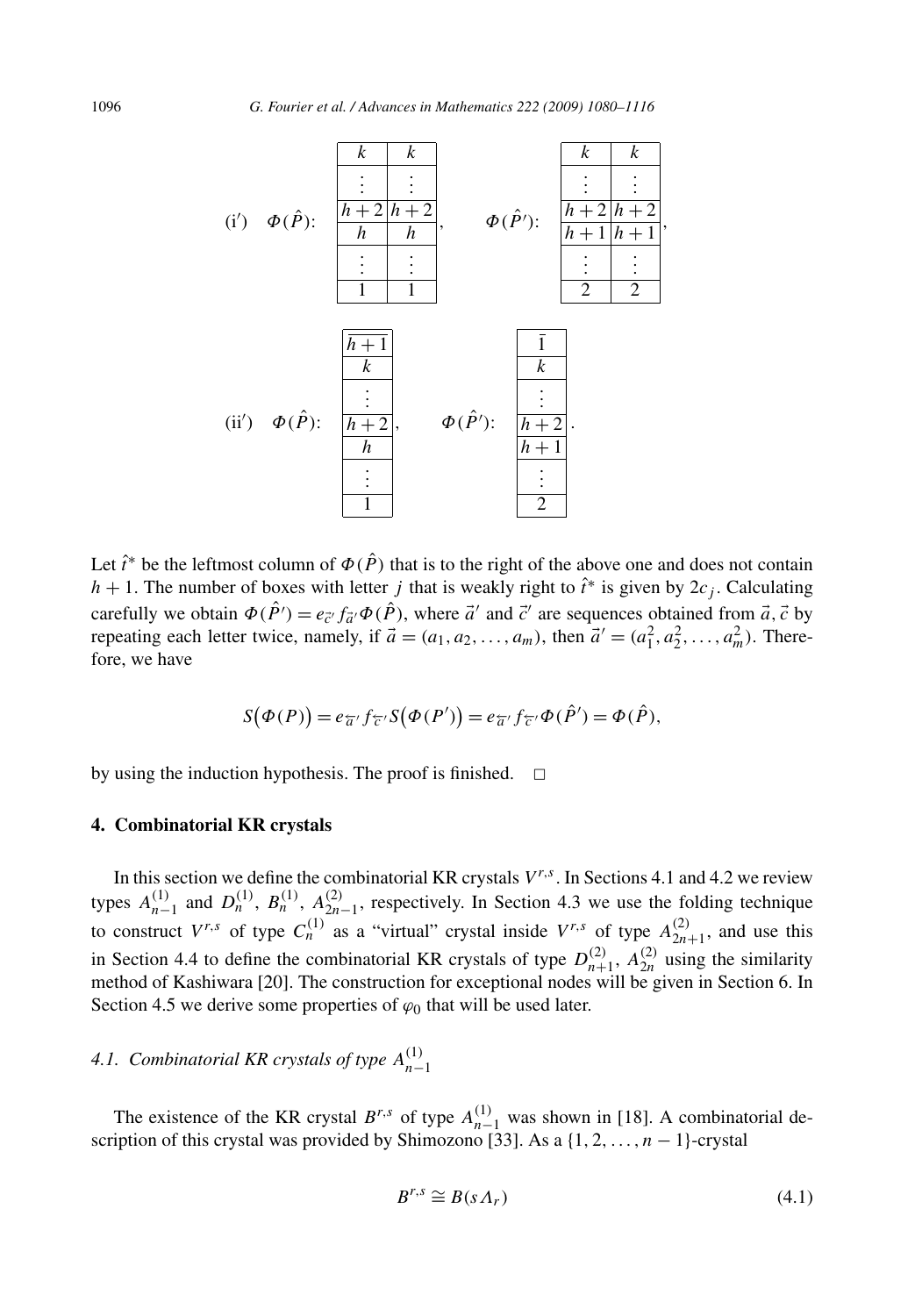which as a set are all semi-standard Young tableaux of rectangular shape *(sr)* over the alphabet 1 ≺ 2 ≺ ··· ≺ *n*. The Dynkin diagram of  $A_{n-1}^{(1)}$  has a cyclic automorphism  $i \mapsto i + 1 \pmod{n}$ . The action of the affine crystal operators  $f_0$  and  $e_0$  is given by

$$
f_0 = pr^{-1} \circ f_1 \circ pr \quad \text{and} \quad e_0 = pr^{-1} \circ e_1 \circ pr,\tag{4.2}
$$

where pr is Schützenberger's promotion operator [32], which is the analogue of the cyclic Dynkin diagram automorphism on the level of crystals. On a rectangular tableau  $b \in B^{r,s}$ , pr(b) is obtained from *b* by removing all letters *n*, adding one to each letter in the remaining tableau, using jeu-de-taquin to slide all letters up, and finally filling the holes with 1s.

**Theorem 4.1.** *(See [33, Section 3.3].) For type*  $A_{n-1}^{(1)}$ *, the crystal*  $B^{r,s}$  *decomposes as in* (4.1) *as*  $a \{1, 2, \ldots, n-1\}$ -crystal with the affine crystal action as given in (4.2).

*4.2. Combinatorial KR crystals of type*  $D_n^{(1)}$ ,  $B_n^{(1)}$ ,  $A_{2n-1}^{(2)}$ 

Let g be of type  $D_n^{(1)}$ ,  $B_n^{(1)}$ , or  $A_{2n-1}^{(2)}$  with the underlying finite Lie algebra  $\mathfrak{g}_0$  of type  $X_n =$  $D_n$ ,  $B_n$ , or  $C_n$ , respectively. In this section we review the combinatorial model for KR crystals *B<sup>r,s</sup>* of type g as given in [28,31], where  $r \neq n-1$ , *n* for  $D_n^{(1)}$ . The case  $r = n$  for  $B_n^{(1)}$  treated in Lemma 4.2 in this section is new. The cases  $r = n - 1$ , *n* for  $D_n^{(1)}$  are treated in Section 6.2. The crystals for type  $A_{2n-1}^{(2)}$  will be used in Section 4.3 in order to define the combinatorial KR crystals for type  $C_n^{(1)}$  using the folding technique.

The Dynkin diagrams of type  $D_n^{(1)}$ ,  $B_n^{(1)}$ , and  $A_{2n-1}^{(2)}$  all have an automorphism interchanging nodes 0 and 1. The analogue *σ* of this automorphism on the level of crystals exists. By construction the automorphism  $\sigma$  commutes with  $f_i$  and  $e_i$  for  $i = 2, 3, \ldots, n$ . Hence it suffices to define *σ* on  $X_{n-1}$  highest weight elements where  $X_{n-1}$  is the subalgebra whose Dynkin diagram is obtained from that of  $X_n$  by removing node 1. Because of the bijection  $\Phi$  between  $\pm$ -diagrams and *Xn*−1-highest weight elements as described in Section 3.2, it suffices to define the map on ±-diagrams.

For the following description of the map  $\mathfrak{S}$ , we assume that  $1 \leq r \leq n$  for  $A_{2n-1}^{(2)}$ ,  $1 \leq r \leq n$ *n* − 1 for  $B_n^{(1)}$  and  $1 \le r \le n - 2$  for  $D_n^{(1)}$ . Let *P* be a ±-diagram of shape  $\Lambda/\lambda$ . Let  $c_i = c_i(\lambda)$  be the number of columns of height *i* in  $\lambda$  for all  $1 \le i < r$  with  $c_0 = s - \lambda_1$ . If  $i \equiv r - 1 \pmod{2}$ , then in *P*, above each column of  $\lambda$  of height *i*, there must be a + or a –. Interchange the number of such + and − symbols. If  $i \equiv r \pmod{2}$ , then in *P*, above each column of  $\lambda$  of height *i*, either there are no signs or a  $\mp$  pair. Suppose there are  $p_i \mp$  pairs above the columns of height *i*. Change this to  $(c_i - p_i)$   $\mp$  pairs. The result is  $\mathfrak{S}(P)$ , which has the same inner shape  $\lambda$  as P but a possibly different outer shape.

**Definition 4.1.** Let  $1 \le r \le n$  for  $A_{2n-1}^{(2)}$ ,  $1 \le r \le n-1$  for  $B_n^{(1)}$  and  $1 \le r \le n-2$  for  $D_n^{(1)}$ . Let  $b \in B^{r,s}$  and  $e_{\vec{a}} := e_{a_1} e_{a_2} \cdots e_{a_\ell}$  be such that  $e_{\vec{a}}(b)$  is an  $X_{n-1}$  highest weight crystal element. Define  $f_{\mathbf{a}} := \tilde{f}_{a_\ell} f_{a_{\ell-1}} \cdots f_{a_1}$ . Then

$$
\sigma(b) := f_{\frac{\epsilon}{a}} \circ \Phi \circ \mathfrak{S} \circ \Phi^{-1} \circ e_{\frac{\epsilon}{a}}(b). \tag{4.3}
$$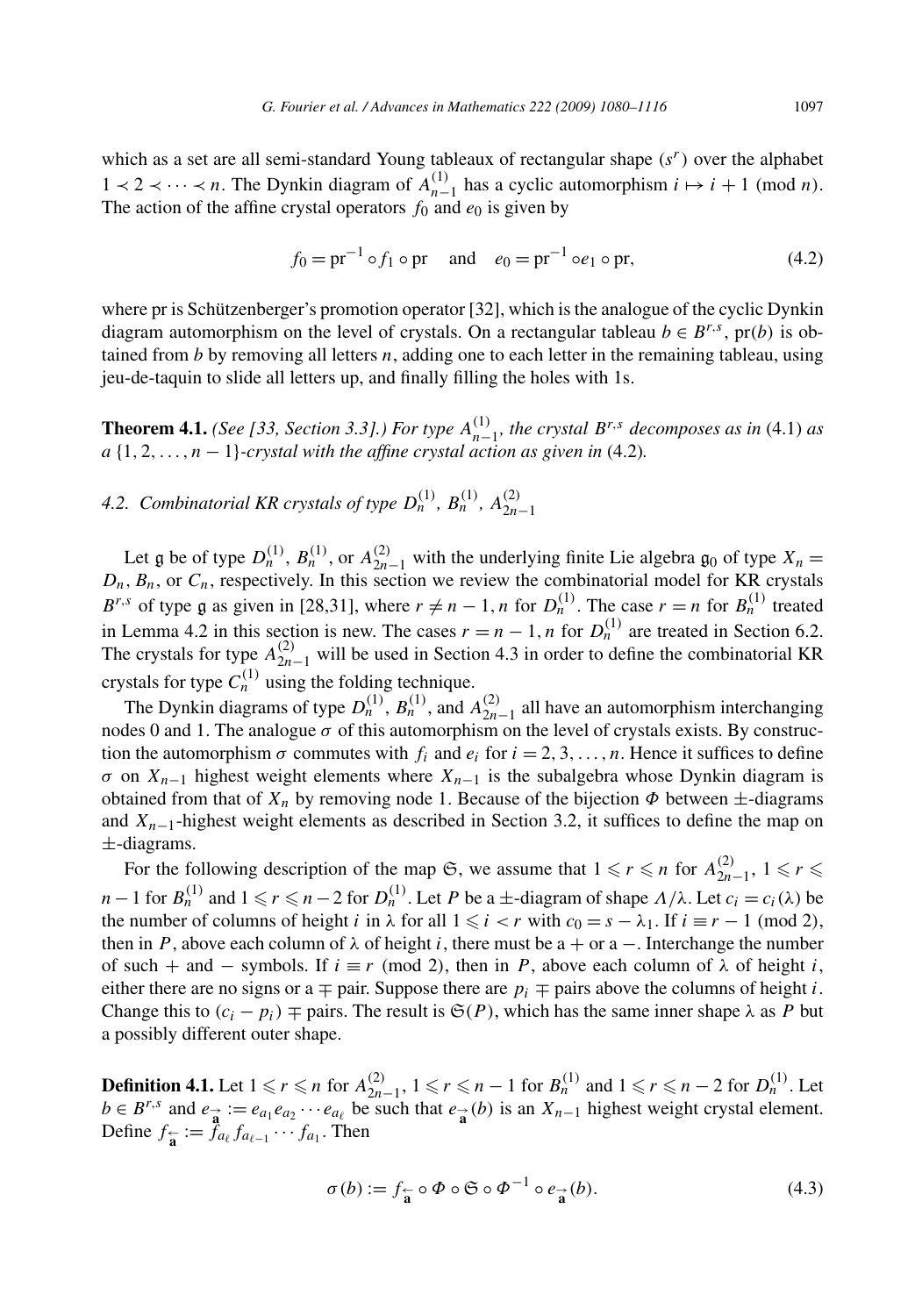As an  $X_n$ -crystal,  $B^{r,s}$  decomposes into the following irreducible components

$$
B^{r,s} \cong \bigoplus_{\Lambda} B(\Lambda),\tag{4.4}
$$

with the exception of  $r = n - 1$ , *n* for  $D_n^{(1)}$ . Here  $B(\Lambda)$  is the  $X_n$ -crystal of highest weight  $\Lambda$ and the sum runs over all dominant weights *Λ* that can be obtained from  $s\Lambda_r$  by the removal of vertical dominoes, where  $\Lambda_i$  are the fundamental weights of  $X_n$ . The decomposition (4.4) also holds as a  $\{0, 2, 3, \ldots, n\}$ -crystal.

**Definition 4.2.** Let  $V^{r,s}$  for  $s \ge 1$  and  $1 \le r \le n$  for type  $A_{2n-1}^{(2)}, 1 \le r \le n-1$  for type  $B_n^{(1)},$ and  $1 \leq r \leq n - 2$  for type  $D_n^{(1)}$  be defined as follows. As an  $X_n$  crystal

$$
V^{r,s} \cong \bigoplus_{\Lambda} B(\Lambda),\tag{4.5}
$$

where the sum runs over all dominant weights  $\Lambda$  that can be obtained from  $s\Lambda_r$  by the removal of vertical dominoes. The affine crystal operators  $e_0$  and  $f_0$  are defined as

$$
f_0 = \sigma \circ f_1 \circ \sigma,
$$
  
\n
$$
e_0 = \sigma \circ e_1 \circ \sigma.
$$
\n(4.6)

Next we give a definition of  $V^{n,s}$  for type  $B_n^{(1)}$  using Kashiwara's similarity technique [20]. Note that the classical decomposition (4.4) is still valid in this case.

**Lemma 4.2.** Let  $B^{n,s}$  be the  $A_{2n-1}^{(2)}$ -KR crystal. Then there exists a regular  $B_n^{(1)}$ -crystal  $V^{n,s}$  and *a* unique injective map  $S: V^{n,s} \to B^{n,s}$  such that

$$
S(e_i b) = e_i^{m_i} S(b), \qquad S(f_i b) = f_i^{m_i} S(b) \quad \text{for } i \in I,
$$

*where*  $(m_i)_{0 \le i \le n} = (2, 2, \ldots, 2, 1)$ *. Furthermore,*  $V^{n,s}$  *decomposes as* (4.5) *as a*  $\{1, 2, \ldots, n\}$ *crystal and as a* {0*,* 2*,...,n*}*-crystal.*

**Proof.** As a *Bn*-crystal define

$$
V^{n,s} = \bigoplus_{\mathbf{k}} B(k_{\iota}\Lambda_{\iota} + k_{\iota+2}\Lambda_{\iota+2} + \cdots + k_n\Lambda_n)
$$

where the sum is over  $\mathbf{k} \in \{(k_1, k_{1+2}, \ldots, k_n) \mid 2(k_i + k_{i+2} + \cdots + k_{n-2}) + k_n = s\}$  with  $i \equiv n$ (mod 2),  $\iota = 0$  or 1, and  $B(\Lambda)$  is the highest weight  $B_n$ -crystal of highest weight  $\Lambda$ , where we identify  $\Lambda_0 = 0$ . Then by [20, Theorem 5.1] with  $\xi = id$  and  $(m_i)_{i \in \{1, 2, \ldots, n\}}$ , one realizes that there exists a unique injective map

$$
\overline{S}: V^{n,s} \to \bigoplus_{\mathbf{k}} B_{C_n}(2k_{\iota}\Lambda_{\iota}+2k_{\iota+2}\Lambda_{\iota+2}+\cdots+2k_{n-2}\Lambda_{n-2}+k_n\Lambda_n)
$$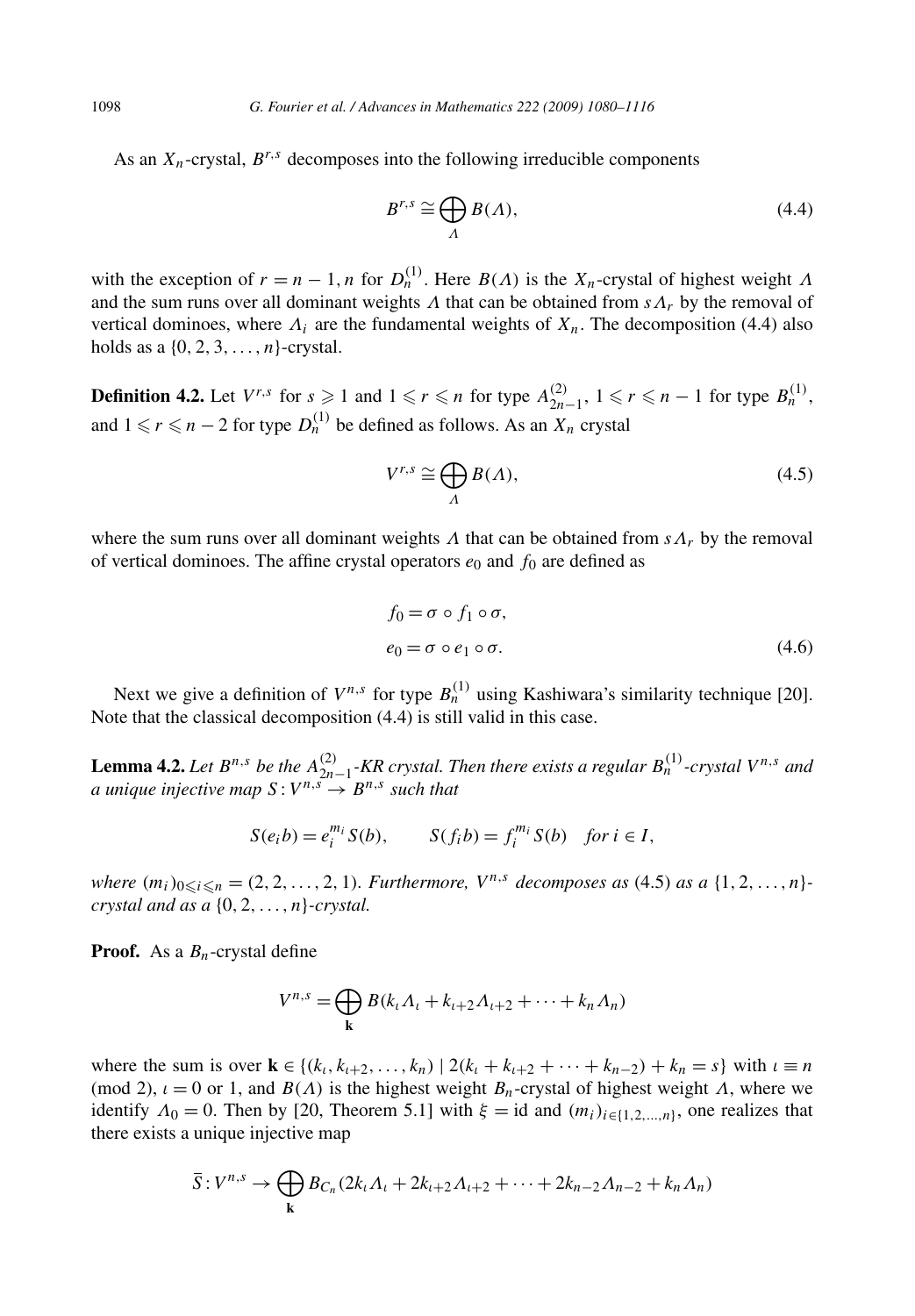such that  $\overline{S}(e_i b) = e_i^{m_i} \overline{S}(b)$  and  $\overline{S}(f_i b) = f_i^{m_i} \overline{S}(b)$  for  $i \in \{1, 2, ..., n\}$ . Note that the RHS is contained in  $B^{n,s}$ . Since  $\sigma$  is defined on  $B^{n,s}$ , to finish the proof it suffices to show that  $\overline{S}(V^{n,s})$ is closed under  $\sigma$ . This is clear from Lemma 3.5.

By construction,  $V^{n,s}$  decomposes as (4.5) as a  $\{1, 2, \ldots, n\}$ -crystal. Since  $e_0$  is defined using  $\sigma$ , the same decomposition holds as a  $\{0, 2, ..., n\}$ -crystal.  $\Box$ 

Let us now state [31, Lemma 5.1] since we will need it several times in the sequel. The lemma describes the action of  $e_1$  on  $\{3, 4, \ldots, n\}$  highest weight elements which are in one-toone correspondence with pairs of  $\pm$ -diagrams  $(P, p)$ , where the inner shape of P is the outer shape of *p*.

The operator  $e_1$  either changes a 2 into a 1 or a 1 into a 2 in *b* corresponding to the pair of  $\pm$ -diagrams  $\Psi(P, p)$ . On the level of  $(P, p)$  this means that either a + from p transfers to P, or a – moves from *P* to *p*. To describe the precise action of  $e_1$  on  $(P, p)$  perform the following algorithm:

- (1) Successively run through all  $+$  in *p* from left to right and, if possible, pair it with the leftmost yet unpaired  $+$  in  $P$  weakly to the left of it.
- (2) Successively run through all − in *p* from left to right and, if possible, pair it with the rightmost yet unpaired  $-$  in  $P$  weakly to the left.
- (3) Successively run through all yet unpaired  $+$  in  $p$  from left to right and, if possible, pair it with the leftmost yet unpaired − in *p*.

**Lemma 4.3.** *(See [31, Lemma 5.1].) If there is an unpaired*  $+$  *in p*,  $e_1$  *moves the rightmost*  $unpaired + in p$  *to*  $P$ *. Else, if there is an unpaired*  $- in P$ *, e<sub>1</sub> moves the leftmost unpaired*  $- in$ *P to*  $p$ *. Else*  $e_1$  *annihilates*  $(P, p)$ *.* 

### 4.3. Combinatorial KR crystals for  $C_n^{(1)}$

In this section we define a combinatorial crystal  $V^{r,s}$  of type  $C_n^{(1)}$ . For  $r \neq n$ , this combinatorial crystal is isomorphic to the KR crystal *Br,s* (see Theorem 5.7). The KR crystal for  $r = n$  is treated in Section 6.1. We realize  $V^{r,s}$  as a "virtual" crystal inside the ambient crystal  $\hat{V}^{r,s} = B^{r,s}_{A_{2n+1}^{(2)}}$  of type  $A_{2n+1}^{(2)}$ . Let  $I = \{0, 1, ..., n\}$  be the index set for the Dynkin diagram of type  $C_n^{(1)}$  and  $\hat{I} = \{0, 1, \ldots, n + 1\}$  be the index set of the Dynkin diagram of type  $A_{2n+1}^{(2)}$ . We denote the crystal operators of  $V^{r,s}$  by  $e_i$  and  $f_i$ , and the crystal operators of the ambient crystal  $\hat{V}^{r,s}$  by  $\hat{e}_i$  and  $\hat{f}_i$ . In this case

$$
e_i = \begin{cases} \hat{e}_0 \hat{e}_1 & \text{if } i = 0, \\ \hat{e}_{i+1} & \text{if } 1 \leq i \leq n \end{cases} \quad \text{and} \quad f_i = \begin{cases} \hat{f}_0 \hat{f}_1 & \text{if } i = 0, \\ \hat{f}_{i+1} & \text{if } 1 \leq i \leq n. \end{cases} \tag{4.7}
$$

The analogue of the Dynkin diagram automorphism of  $A_{2n+1}^{(2)}$ , which interchanges nodes 0 and 1, on the level of the crystal  $B^{r,s}_{A^{(2)}_{2n+1}}$  is denoted by  $\sigma$ .

**Definition 4.3.** Define  $V^{r,s}$  to be the subset of elements  $b \in \hat{V}^{r,s}$  that are invariant under  $\sigma$ , namely  $\sigma(b) = b$ , together with the operators  $e_i$  and  $f_i$  of (4.7).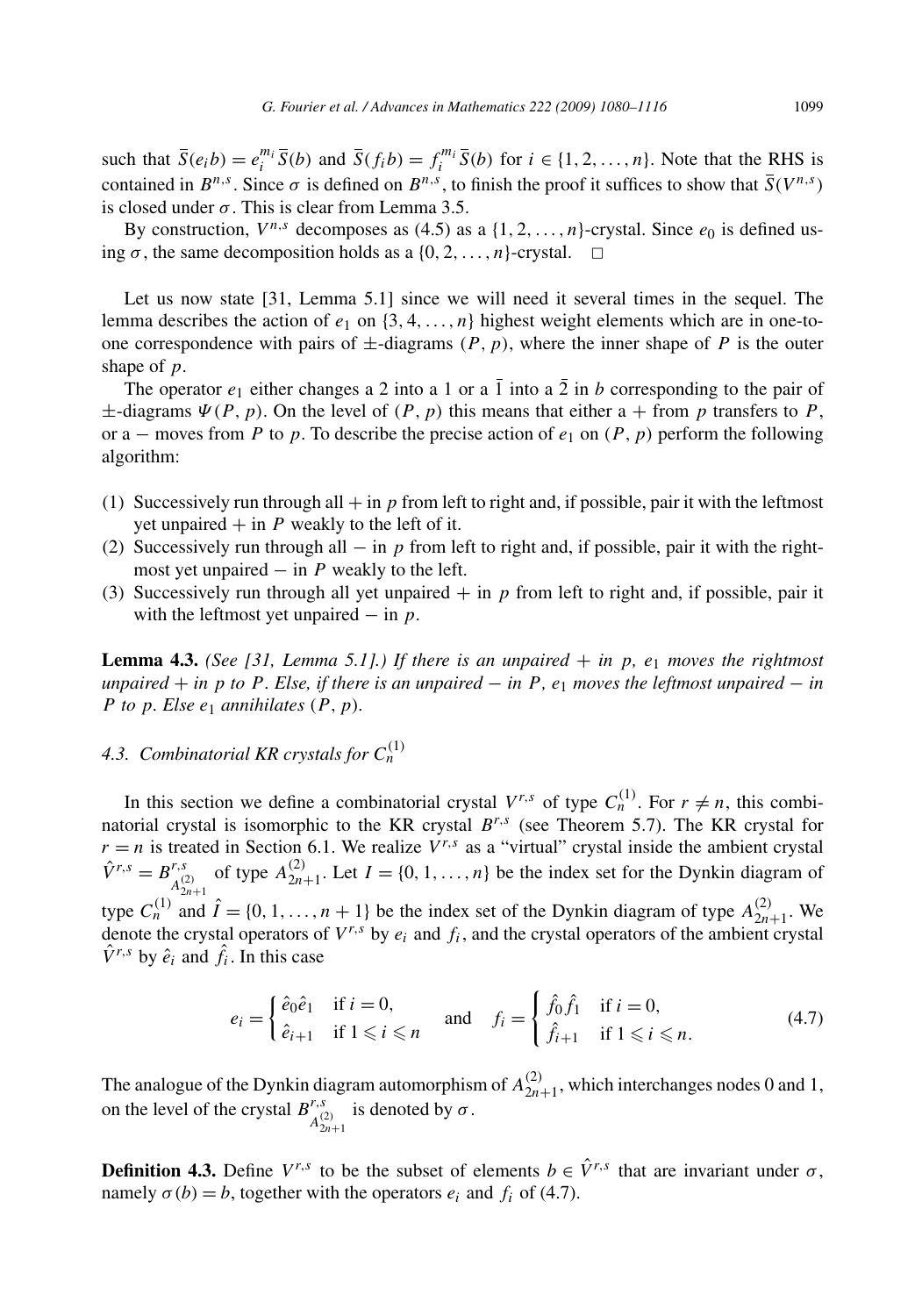**Lemma 4.4.**  $V^{r,s}$  *is closed under the operators*  $e_i$  *and*  $f_i$  *for*  $i \in I$ *.* 

**Proof.** For  $i \in \hat{I} \setminus \{0, 1\}$ , the operators  $\hat{e}_i$  and  $\hat{f}_i$  commute with  $\sigma$ . Hence for  $b \in V^{r,s}$  such that  $e_i(b) \neq \emptyset$  we have

$$
\sigma \circ e_i(b) = e_i \circ \sigma(b) = e_i(b) \quad \text{for } i \in I \setminus \{0\}
$$

and similarly for  $f_i$ . Note also that  $\hat{e}_0 = \sigma \circ \hat{e}_1 \circ \sigma$  and  $\hat{f}_0 = \sigma \circ \hat{f}_1 \circ \sigma$ . Hence for an element  $b \in V^{r,s}$  such that  $e_0(b) \neq \emptyset$  we have

$$
\sigma \circ e_0(b) = \sigma \circ \hat{e}_0 \circ \hat{e}_1(b) = \sigma \circ \hat{e}_1 \circ \hat{e}_0(b) = \sigma \circ \hat{e}_1 \circ \sigma \circ \hat{e}_1 \circ \sigma (b)
$$

$$
= (\sigma \circ \hat{e}_1 \circ \sigma) \circ \hat{e}_1(b) = \hat{e}_0 \circ \hat{e}_1(b) = e_0(b)
$$

and similarly for  $f_0$ .  $\Box$ 

**Lemma 4.5.** *As a* {1*,* 2*,...,n*}*-crystal*

$$
V^{r,s}\cong\bigoplus_{\Lambda}B(\Lambda)
$$

*where the sum is over all Λ obtained from sΛr by removing horizontal dominoes and B(Λ) is a highest weight Cn-crystal of highest weight Λ.*

**Proof.** As a  $\{1, 2, ..., n\}$ -crystal  $V^{r,s}$  is isomorphic to the connected components of  $\sigma$  invariant elements of the  $\{2, 3, ..., n + 1\}$ -crystal  $\hat{V}^{r,s}$  of type  $A_{2n+1}^{(2)}$ . Since  $\hat{e}_i$  and  $\hat{f}_i$  commute with  $\sigma$ for  $i \in \hat{I} \setminus \{0, 1\}$ , the crystal of  $\sigma$  invariant elements of the  $\{2, 3, ..., n + 1\}$ -crystal  $\hat{V}^{r,s}$  of type  $A_{2n+1}^{(2)}$  is a disjoint union of *C<sub>n</sub>*-crystals. The {2, 3, ..., *n* + 1}-highest weight elements in  $\hat{V}^{r,s}$ are in one-to-one correspondence with  $\pm$ -diagrams. Hence to find the decomposition we need to list all  $\sigma$ -invariant  $\pm$ -diagrams. Let *P* be a  $\pm$ -diagram for  $\hat{V}^{r,s}$  of type  $A_{2n+1}^{(2)}$ . Let  $\lambda$  be the outer shape of *P* and *Λ* be the inner shape of *P*. For *P* to be *σ*-invariant, for any row *i* of *Λ* with  $r - i \equiv 1 \pmod{2}$ , the cells above the cells in row *i* of *Λ* must contain the same number of + and  $-$  signs in *P*. Similarly, for rows  $i < r$  in  $\Lambda$  with  $r - i \equiv 0 \pmod{2}$ , the cells above the cells in row *i* of *Λ* must contain the same number of  $\pm$  pairs as no additional cells in *P*. This shows in particular that the rows of *Λ* have the same parity as *s*, and hence *Λ* can be obtained from *sΛr* by removal of horizontal dominoes. As a  $C_n$ -weight, the weight of the  $\{2, 3, \ldots, n + 1\}$ -highest weight element corresponding to *P* is precisely  $\Lambda$ . This proves the claim.  $\square$ 

**Lemma 4.6.** *As a* {0*,* 1*,...,n* − 1}*-crystal*

$$
V^{r,s}\cong\bigoplus_{\Lambda}B(\Lambda)
$$

*where the sum is over all Λ obtained from sΛr by removing horizontal dominoes and B(Λ) is a highest weight Cn-crystal of highest weight Λ.*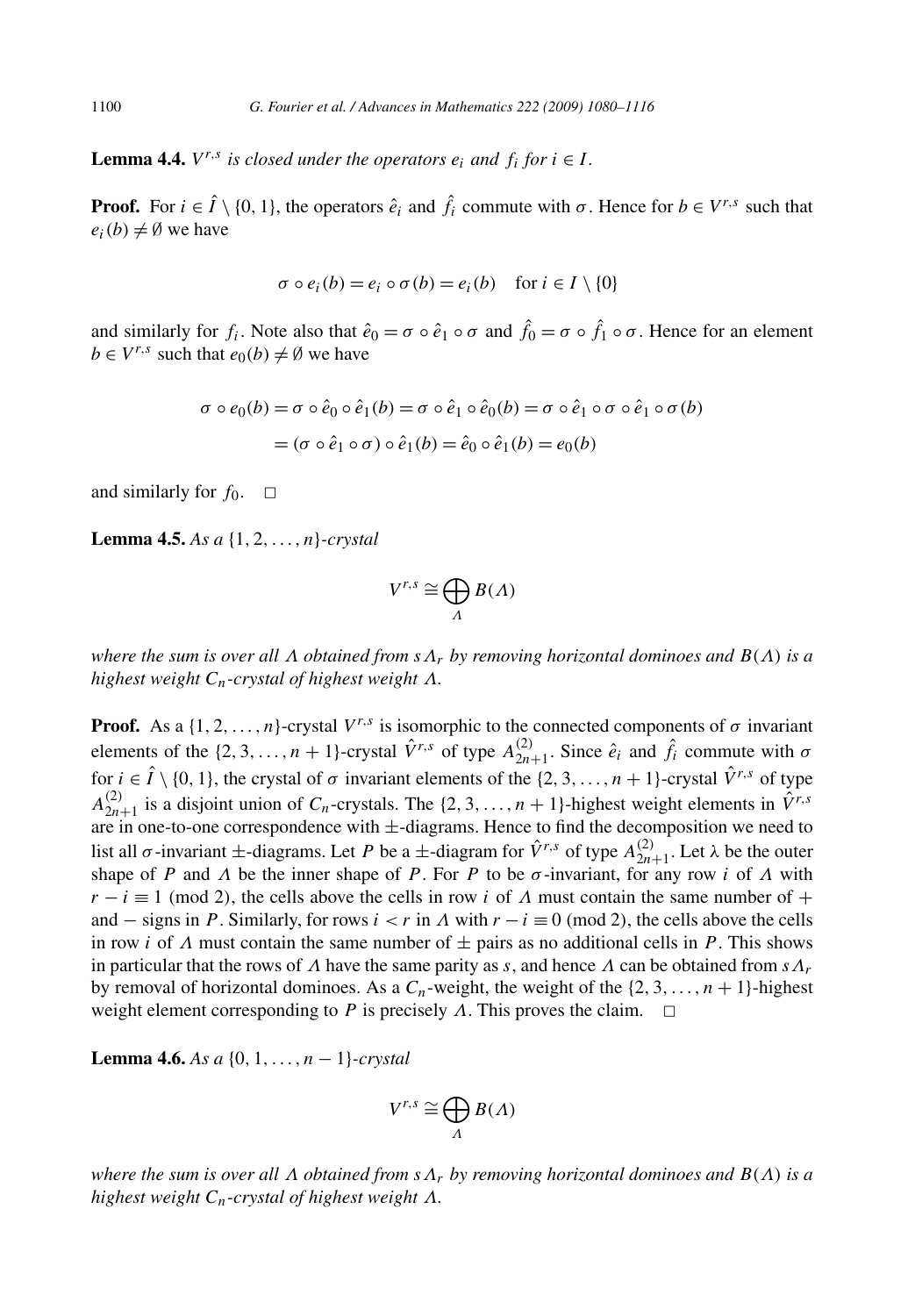**Proof.** Proposition 3.2.1 of [25] applies to the situation, where  $\mathfrak{g} = A_{2n+1}^{(2)}$ ,  $\hat{\mathfrak{g}} = C_n^{(1)}$ ,  $\omega$  is the Dynkin diagram automorphism interchanging nodes 0 and 1 (this proposition applies even though  $\omega(0) \neq 0$  in this case), and  $B = B^{r,s}$  of type  $A_{2n+1}^{(2)}$ . Then the proposition ensures that the fixed point subset  $B^{\omega}$  (or  $V^{r,s}$  in our notation) with crystal operators as in (4.7) is a regular  $U'_q(\hat{\mathfrak{g}})$ -crystal.

The Weyl group of type  $C_n$  contains an element that maps  $\Lambda_j - \Lambda_0$  to  $\Lambda_{n-j} - \Lambda_n$  for all  $1 \leq j \leq n$ . Under this map, the highest weight elements in  $V^{r,s}$  as a  $\{1, 2, ..., n\}$ -crystal map to highest weight elements in  $V^{r,s}$  as a {0, 1, ..., n – 1}-crystal. Hence the decomposition of the claim follows from Lemma 4.5.  $\Box$ 

#### **Lemma 4.7.**

- (1) Let  $b \in V^{r,s}$  be a {2,...,n}*-highest element corresponding to the*  $\pm$ *-diagram P*. Suppose the *number of* ∓*,*+*,*− *or* · *on the columns of the inner shape of the same height smaller than r is always even. Then the*  $\pm$ *-diagram corresponding to*  $e_0(b)$  *also has the same property.*
- (2) *Let Λ, Λ be weights appearing in the decomposition of V r,s as in Lemma* 4.5 *such that Λ is obtained from Λ by adding a horizontal domino. Then there exists a* {2*,...,n*}*-highest weight element*  $b \in B(\Lambda)$  *such that*  $e_0(b) \in B(\Lambda')$ *.*

**Proof.** Let us first prove (1). Inside the ambient crystal  $\hat{V}^{r,s}$ , the element *b* is a {3,..., *n* + 1} highest weight vector. It corresponds to a pair of  $\pm$ -diagrams  $(P', P)$ , where P is the same as in the statement of the lemma and  $P'$  is the  $\pm$ -diagram corresponding to the highest weight vector in the component of *b* obtained as described in the proof of Lemma 4.5. The crystal operator *e*<sub>0</sub> in  $V^{r,s}$  corresponds to  $\hat{e}_1 \hat{e}_0 = \hat{e}_1 \sigma \hat{e}_1 \sigma = \hat{e}_1 \sigma \hat{e}_1$  in  $\hat{V}^{r,s}$ , where in the last step we used that  $b \in V^{r,s}$  is invariant under  $\sigma$ . By Lemma 4.3,  $\hat{e}_1$  either moves a + from *P* to *P*', or a – from *P*' to *P*. In this case  $\sigma$  on  $\hat{e}_1(P')$  either has one extra –, or one fewer +, respectively. Since by Lemma 4.4,  $V^{r,s}$  is closed under  $e_0$  and the number of  $+$  and  $-$  is balanced in  $\pm$ -diagrams corresponding to  $\{2, \ldots, n\}$ -highest weight vectors,  $e_0(P')$  must have this property. This implies that  $e_0(P)$  either has two less + in the same row or two extra  $-$  in the same row (since the shape can only change by horizontal dominoes). This proves the claim.

For the proof of (2), let *P'* be as before with inner shape *Λ*. Suppose  $\Lambda'$  has two more boxes than *Λ* in row *j*. Let *P* be the  $\pm$ -diagram with outer shape *Λ* corresponding to the partition  $\lambda = (\lambda_1, \ldots, \lambda_n)$  such that row *n* is filled with – and each row  $\lambda_i$  for  $n > i \neq j - 1$  is filled with  $(\lambda_i - \lambda_{i+1})/2$  minus signs. Then by the previous description of  $e_0$  using Lemma 4.3, the  $\pm$ -diagram corresponding to  $e_0(b)$  has outer shape  $\Lambda'$  and two more minus signs in row *j*.  $\Box$ 

### *4.4. Combinatorial KR crystals for*  $A_{2n}^{(2)}$ ,  $D_{n+1}^{(2)}$

We use the similarity technique of Kashiwara developed in [20] to define combinatorial models of KR crystals for  $A_{2n}^{(2)}$ ,  $D_{n+1}^{(2)}$  for nonexceptional nodes from those for  $C_n^{(1)}$ . In this subsection *V<sup>r,s</sup>* stands for the  $C_n^{(1)}$ -crystal defined in the previous subsection. For types  $A_{2n}^{(2)}$ ,  $D_{n+1}^{(2)}$  define positive integers  $m_i$  for  $i \in I$  as follows:

$$
(m_0, m_1, \dots, m_{n-1}, m_n) = \begin{cases} (1, 2, \dots, 2, 2) & \text{for } A_{2n}^{(2)}, \\ (1, 2, \dots, 2, 1) & \text{for } D_{n+1}^{(2)}. \end{cases}
$$
(4.8)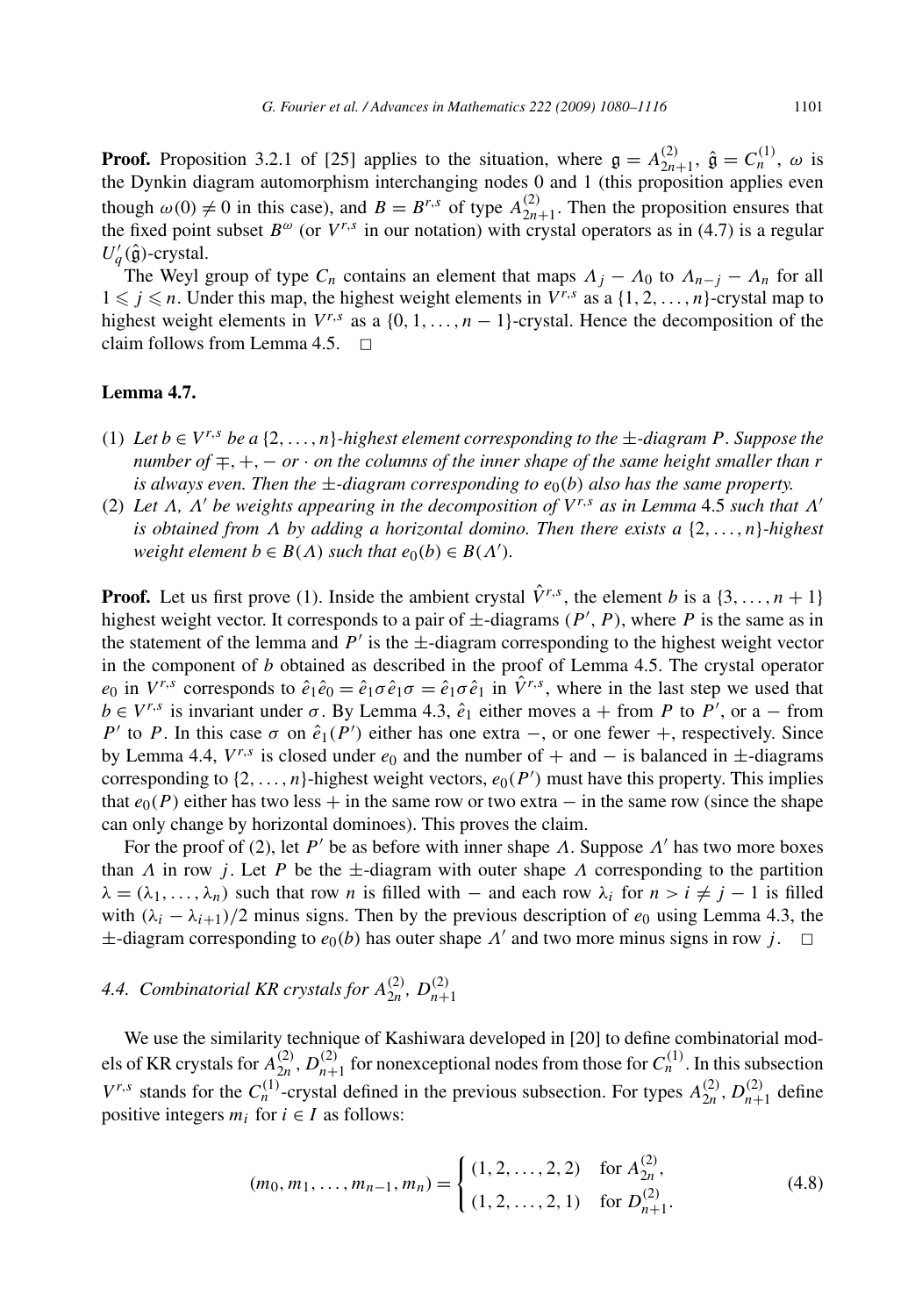The next theorem ensures the existence of crystals  $V_{\mathfrak{g}}^{r,s}$  for type  $A_{2n}^{(2)}$  and  $D_{n+1}^{(2)}$ . They are constructed from type  $C_n^{(1)}$  crystals by an affine extension of  $\overline{S}$  of Section 3.3.

**Theorem 4.8.** For  $1 \le r \le n$  for  $\mathfrak{g} = A_{2n}^{(2)}$ ,  $1 \le r < n$  for  $\mathfrak{g} = D_{n+1}^{(2)}$  and  $s \ge 1$ , there exists a  $\mathfrak{g}$ -crystal  $V_{\mathfrak{g}}^{r,s}$  and a unique injective map  $S: V_{\mathfrak{g}}^{r,s} \to V^{r,2s}$  such that

$$
S(e_i b) = e_i^{m_i} S(b), \qquad S(f_i b) = f_i^{m_i} S(b) \quad \text{for } i \in I.
$$

**Proof.** Let *Λ* be a dominant integral weight of  $\mathfrak{g}_0$  where  $\mathfrak{g}_0$  is  $C_n$ ,  $B_n$  for  $\mathfrak{g} = A_{2n}^{(2)}$ ,  $D_{n+1}^{(2)}$ , respectively. We assume if  $\mathfrak{g} = D_{n+1}^{(2)}$ , the coefficient of the *n*th fundamental weight of *Λ* is zero. As before let  $B(\Lambda)$  (resp.  $B_{g_0}(\Lambda)$ ) be the  $C_n$  (resp.  $g_0$ )-crystal of the highest weight module of highest weight *Λ*. We saw that by [20, Theorem 5.1], there exists a unique injective map  $\overline{S}$ :  $\overline{B}_{g_0}(A) \to \overline{B}(2A)$  such that  $\overline{S}(e_i b) = e_i^{m_i} \overline{S}(b)$  and  $\overline{S}(f_i b) = f_i^{m_i} \overline{S}(b)$  for  $i \in I_0 = I_0$  $\{1, 2, \ldots, n\}.$ 

Now define  $V_{\mathfrak{g}}^{r,s}$ , as a  $\mathfrak{g}_0$ -crystal, by

$$
V_{\mathfrak{g}}^{r,s} = \bigoplus_{\Lambda} B_{\mathfrak{g}_0}(\Lambda),\tag{4.9}
$$

where the sum is over all  $\Lambda$  obtained from  $s\Lambda_r$  by removing nodes. Then from the above we have an injective map  $S: V_g^{r,s} \to V^{r,2s}$ . To make  $V_g^{r,s}$  a g-crystal, it suffices to introduce the 0-action on  $V_{\mathfrak{g}}^{r,s}$ . Take an element  $b \in V_{\mathfrak{g}}^{r,s}$ . One can assume *b* is  $\{2,\ldots,n\}$ -highest, hence *b* corresponds to a  $\pm$ -diagram *P*. Then *S(b)* corresponds to a  $\pm$ -diagram *P*, where the number of ∓*,*+*,*− or · on the columns of the inner shape of the same height is doubled from that of *P* by Lemma 3.5. By Lemma 4.7,  $e_0S(b)$  also has the same property, so there exists a  $b' \in V^{r,s}_{\mathfrak{g}}$ such that  $S(b') = e_0 S(b)$ . Then one can define  $e_0 b = b'$  on  $V_{\mathfrak{g}}^{f,s}$  and we have  $S(e_0 b) = e_0 S(b)$ by definition. The case  $f_0$  is similar.  $\Box$ 

**Lemma 4.9.** *For*  $1 \le r \le n$  *for*  $\mathfrak{g} = A_{2n}^{(2)}$ ,  $1 \le r < n$  *for*  $\mathfrak{g} = D_{n+1}^{(2)}$  *and*  $s \ge 1$ *,* 

(1) *as a* {1*,* 2*,...,n*}*-crystal*

$$
V_{\mathfrak{g}}^{r,s} \simeq \bigoplus_{\Lambda} B_{\mathfrak{g}_0}(\Lambda)
$$

*where the sum is over all*  $\Lambda$  *obtained from an*  $r \times s$  *rectangle by removing boxes and*  $B_{\mathfrak{a}_0}(\Lambda)$ *is a highest weight*  $\mathfrak{g}_0$ -crystal of highest weight  $Λ$ *;* 

(2) *as a* {0*,* 1*,...,n* − 1}*-crystal*

$$
V_{\mathfrak{g}}^{r,s}\simeq \bigoplus_{\Lambda}B_{B_n}(\Lambda)
$$

*where the sum is over all Λ obtained from an r* × *s rectangle by removing horizontal dominoes for*  $\mathfrak{g} = A_{2n}^{(2)}$  *and boxes for*  $\mathfrak{g} = D_{n+1}^{(2)}$ *, and*  $B_{B_n}(\Lambda)$  *is a highest weight*  $B_n$ *-crystal of highest weight Λ.*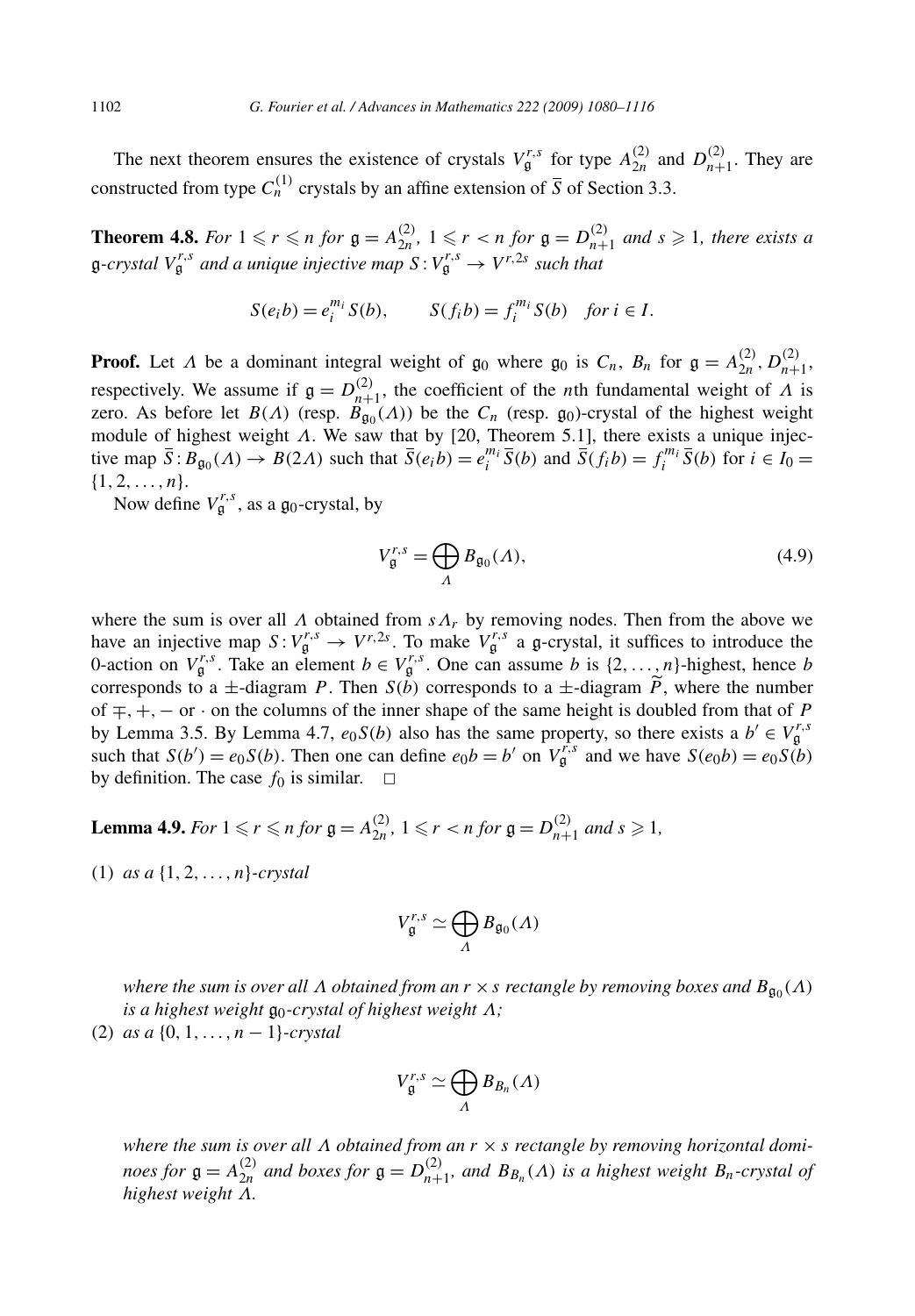**Proof.** Decomposition (1) is true by construction, see the proof of Theorem 4.8 and in particular (4.9). Once (1) is established, the decomposition as a  $\{0, 1, \ldots, n - 1\}$ -crystal is unique. See e.g. Section 6.2 of [9] for this result.  $\Box$ 

#### *4.5. Some properties of ϕ*<sup>0</sup>

In this section  $V^{r,s}$  is the crystal of type  $C_n^{(1)}$ ,  $A_{2n}^{(2)}$  or  $D_{n+1}^{(2)}$  as defined in Sections 4.3 and 4.4.

**Proposition 4.10.** *Let*  $b \in V^{r,s}$  *be a* {2, ...,n}*-highest weight element and P the corresponding* ±*-diagram.*

- (1) *Suppose that P* contains only empty columns  $\cdot$  or  $\varepsilon$  ( $\varepsilon = +$  or  $-$ ). Let  $\lambda$  be the inner shape *of P . We move through the columns of λ with height less than r from left to right. (We consider there are s* − *width(b) columns of height* 0*.) Delete all (*·*,ε) pairs successively until we have some ε's followed by some* ·*'s. Then, setting*  $m_0 = 2$  *for*  $C_n^{(1)}$  *and*  $m_0 = 1$ *for*  $A_{2n}^{(2)}$  *and*  $D_{n+1}^{(2)}$ :
	- (a) *If*  $\varepsilon = +$ *,*  $\varphi_0(b)$  *is the number of the remaining*  $\cdot$  *divided by m*<sub>0</sub>*.*
	- (b) If  $\varepsilon = -$ ,  $\varphi_0(b)$  is the number of the remaining  $-$  divided by  $m_0$  plus  $(s c_r)/m_0$ , where *cr is the number of columns in λ of height r.*
- (2) *Suppose that the outer shape of P has at least one column of height strictly less than*  $n 1$ , *but P* does not contain any  $+$  *in columns of height strictly less than*  $n - 1$ *. Then*  $\varphi_0(b) > 0$ *.*

**Proof.** We first treat case (1) for type  $C<sub>n</sub><sup>(1)</sup>$ . As in the proof of Lemma 4.7, inside the ambient crystal  $\hat{V}^{r,s}$ , the element *b* is a {3,..., *n* + 1}-highest weight vector and corresponds to a pair of  $\pm$ -diagrams  $(P', P)$ , where *P* is the same as in the statement of the lemma and *P'* is the  $\pm$ -diagram corresponding to the highest weight vector in the component of *b* which is invariant under  $\sigma$ . Since  $f_0$  corresponds to  $\hat{f}_0 \hat{f}_1$  in  $\hat{V}^{r,s}$ , and  $\hat{f}_0$  and  $\hat{f}_1$  commute, it suffices to determine  $\hat{\varphi}_1$  of the element corresponding to the pair of  $\pm$ -diagrams  $(P', P)$  to obtain  $\varphi_0(b)$ . We again employ Lemma 4.3.

First suppose that  $\varepsilon = +$ . Recall that this means that *P* does not contain any –. After bracketing the + in *P* with the + in *P'*,  $\varphi_0$  is determined by the number of unbracketed + in *P'* by Lemma 4.3. Recall that if *b* sits in the  $C_n$  component of highest weight  $\Lambda$ , then  $P'$  is obtained by adding above each column in *Λ* either the same number of + and −, or the same number of ∓ and ·. With this, it is not hard to check that the rule stated in the lemma coincides with the bracketing arguments of Lemma 4.3.

Next suppose that  $\varepsilon = -$ . In this case *P* only contains – and after bracketing the – in *P* with the – in *P'*,  $\varphi_0$  is obtained by the number of + in *P'* (which equals  $(s - c_r)/2$ ) plus the number of unbracketed – in *P* (which by similar arguments as in the case  $\varepsilon = +$  is equal to half of the number of unbracketed − by the rule of the lemma).

The proof for type  $A_{2n}^{(2)}$  and  $D_{n+1}^{(2)}$  is now immediate by Lemma 3.5.

For case (2), we consider again the pair  $(P', P)$  as before. Since there is at least one column of height strictly less than  $n - 1$  and there are no +s in *P* in columns of height strictly less than  $n - 1$ , we conclude by Lemma 4.3 that there is at least one unbracketed  $+$  in *P'* and hence  $\varphi_0(b) > 0$ . <del></del>□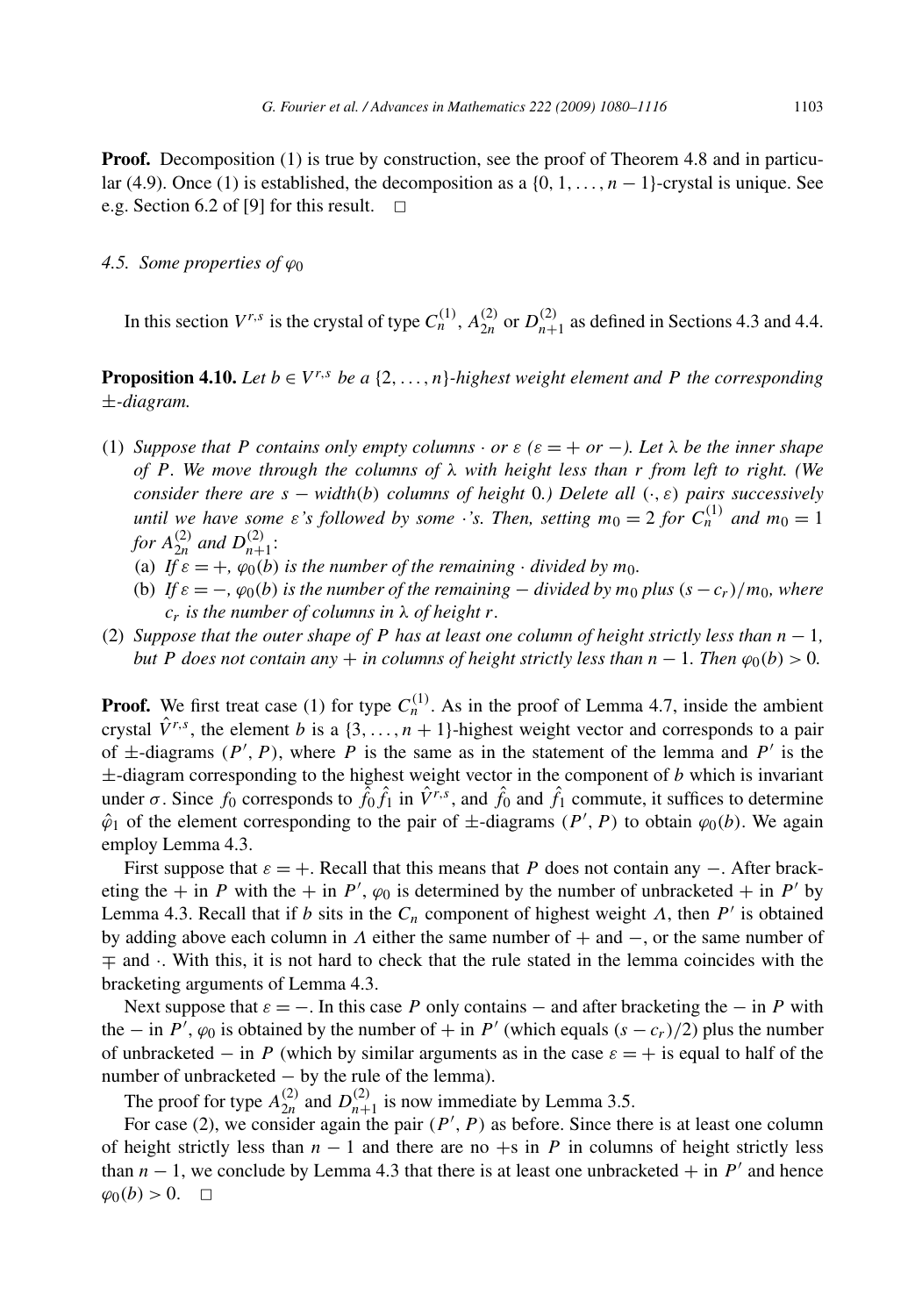#### **5. Uniqueness theorem**

Recall that  $B^{r,s}$  denotes the KR crystal and  $V^{r,s}$  denotes the combinatorial crystals defined in Section 4. In this section we show that given certain decompositions of  $B^{r,s}$  into subcrystals,  $B^{r,s}$  is uniquely determined, thereby proving that  $V^{r,s} \cong B^{r,s}$ . In Section 5.1 we review the proof of [28] for types  $D_n^{(1)}$ ,  $B_n^{(1)}$ ,  $A_{2n-1}^{(2)}$  and extend it to  $r = n$  of type  $B_n^{(1)}$ . For type  $C_n^{(1)}$ ,  $D_{n+1}^{(2)}$ ,  $A_{2n}^{(2)}$ the uniqueness proof is given in Theorem 5.7 in Section 5.2.

*5.1. Uniqueness for types*  $D_n^{(1)}$ ,  $B_n^{(1)}$ ,  $A_{2n-1}^{(2)}$ 

Let  $V^{r,s}$  be the combinatorial crystal of type  $D_n^{(1)}$ ,  $B_n^{(1)}$ , or  $A_{2n-1}^{(2)}$  as defined in Section 4.2. By definition of  $V^{r,s}$  we know that for  $1 \leq r \leq n-2$  for type  $D_n^{(1)}$  and for  $1 \leq r \leq n$  for types  $B<sub>n</sub><sup>(1)</sup>$  and  $A<sub>2n-1</sub><sup>(2)</sup>$  there exist the isomorphisms

> *Ψ*<sub>0</sub>:  $V^{r,s} \simeq B^{r,s}$  as an isomorphism of  $\{1, 2, ..., n\}$ -crystals, *Ψ*<sub>1</sub>:  $V^{r,s} \simeq B^{r,s}$  as an isomorphism of {0*,* 2*, ...,n*}-crystals.

**Theorem 5.1.** Let  $s \ge 1$  and  $1 \le r \le n$  for type  $A_{2n-1}^{(2)}$ ,  $1 \le r \le n-1$  for type  $B_n^{(1)}$ , and  $1 \le n$  $r \leq n - 2$  *for type*  $D_n^{(1)}$ *. Then*  $\Psi_0(b) = \Psi_1(b)$  *for all*  $b \in V^{r,s}$ *, and hence there exists a unique*  $I$ -crystal isomorphism  $\Psi : V^{r,s} \cong B^{r,s}$ .

We review the proof of [28, Proposition 6.1] of this theorem here, with special attention to the case  $r = n$  for type  $A_{2n-1}^{(2)}$ . This result is used in Theorem 5.3 below for the uniqueness proof for  $r = n$  of type  $B_n^{(1)}$ . Let us first recall a lemma and remark that is needed for the proof of Theorem 5.1.

**Lemma 5.2.** *Let b* ∈ *V<sup>r,s</sup> be an*  $X_{n-2}$ *-highest weight vector corresponding to the tuple of* ±*-diagrams (P,p) where all columns of height less than n* − 1 *in p are empty and all columns of height*  $n - 1$  *in*  $p$  *contain* −*. Assume that*  $\varepsilon_0(b)$ ,  $\varepsilon_1(b) > 0$ *. Then* inner(*b*) *is strictly contained in* inner $(e_0(b))$ , inner $(e_1(b))$ *, and* inner $(e_0e_1(b))$ *.* 

**Proof.** By assumption p does not contain any  $+$  and  $e_1$  is defined. Hence by Lemma 4.3,  $e_1$  moves  $a - in P$  to p. This implies that the inner shape of b is strictly contained in the inner shape of  $e_1(b)$ .

The involution  $\sigma$  does not change the inner shape of *b* (only the outer shape). By the same arguments as before, the inner shape of *b* is strictly contained in the inner shape of  $e_1\sigma(b)$ . Since *σ* does not change the inner shape, this is still true for  $e_0(b) = σ e_1 σ(b)$ .

Now let us consider  $e_0e_1(b)$ . For the change in inner shape we only need to consider  $e_1\sigma e_1(b)$ . By the same arguments as before,  $e_1$  moves  $a$  – from P to p and  $\sigma$  does not change the inner shape. The next  $e_1$  will move another  $-$  in  $\sigma e_1(b)$  to p. Hence p will have grown by two  $-$ , so that the inner shape of  $e_1 \sigma e_1(b)$  is increased by two boxes.  $\Box$ 

**Remark 5.1.** Note that  $\Psi_0$  and  $\Psi_1$  preserve weights, that is, wt $(b) = \text{wt}(\Psi_0(b)) = \text{wt}(\Psi_1(b))$ for all  $b \in V^{r,s}$ . This is due to the fact that if all but one coefficient  $m_j$  are known for a weight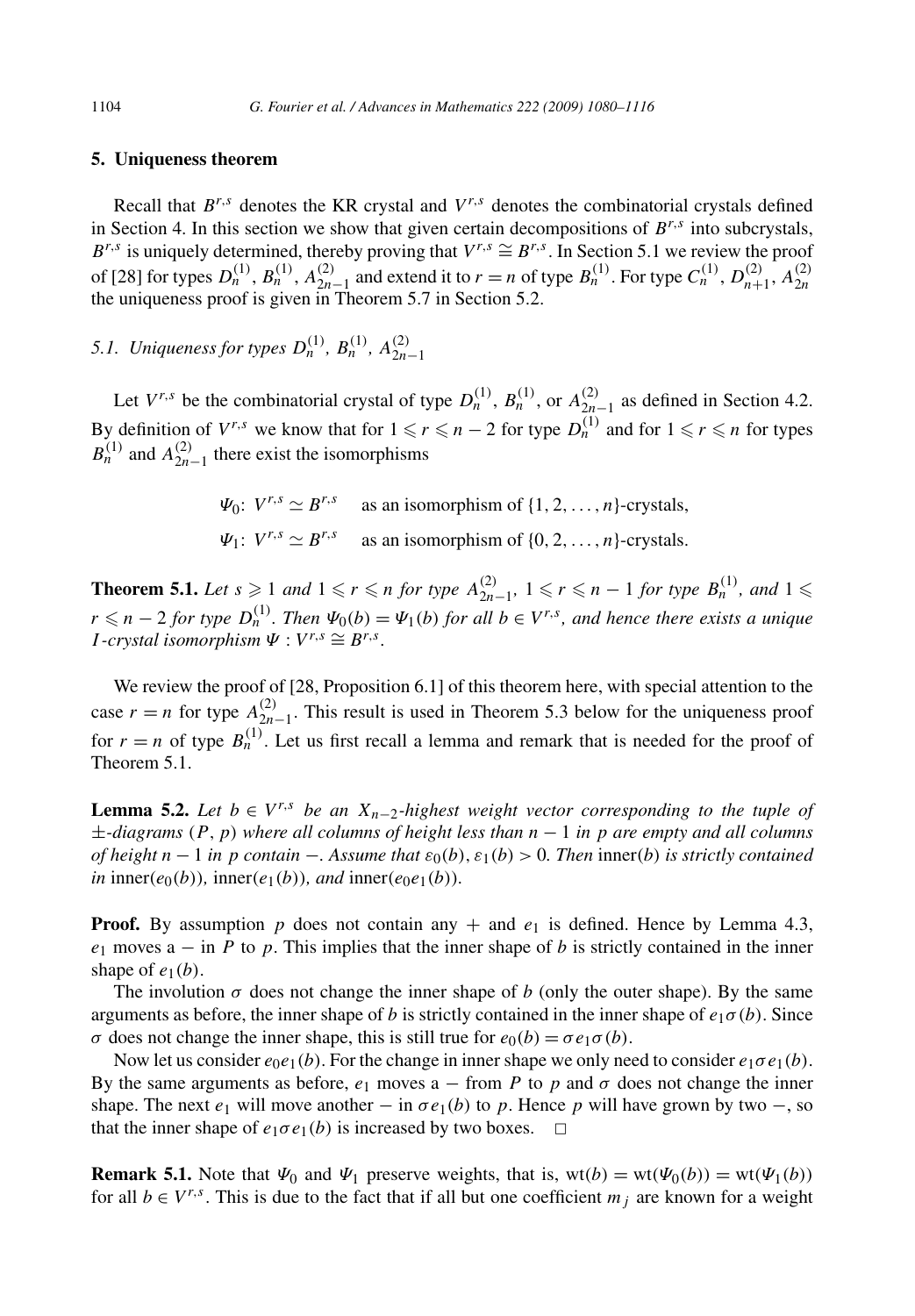$\Lambda = \sum_{j=0}^{n} m_j \Lambda_j$ , then the missing  $m_j$  is also determined by the condition that the weights in KR crystals are of level zero.

**Proof of Theorem 5.1.** If  $\Psi_0(b) = \Psi_1(b)$  for a *b* in a given  $X_{n-1}$ -component  $C$ , then  $\Psi_0(b') =$  $\Psi_1(b')$  for all  $b' \in C$  since  $e_i \Psi_0(b') = \Psi_0(e_i b')$  and  $e_i \Psi_1(b') = \Psi_1(e_i b')$  for  $i \in J = \{2, 3, ..., n\}.$ Hence it suffices to prove  $\Psi_0(b) = \Psi_1(b)$  for only one element *b* in each  $X_{n-1}$ -component *C*. We are going to establish the theorem for *b* corresponding to the pairs of  $\pm$ -diagrams  $(P, p)$  where all columns of *p* of height smaller than  $n - 1$  are empty and the columns of height  $n - 1$  are filled with  $-$  (*p* can only contain columns of height *n* − 1 for type  $A_{2n-1}^{(2)}$  and *r* = *n*). Note that this is an *Xn*−2-highest weight vector, but not necessarily an *Xn*−1-highest weight vector.

We proceed by induction on inner(*b*) by containment. First suppose that both  $\varepsilon_0(b)$ ,  $\varepsilon_1(b) > 0$ . By Lemma 5.2, the inner shape of  $e_0e_1b$ ,  $e_0b$ , and  $e_1b$  is bigger than the inner shape of *b*, so that by induction hypothesis  $\Psi_0(e_0e_1b) = \Psi_1(e_0e_1b)$ ,  $\Psi_0(e_0b) = \Psi_1(e_0b)$ , and  $\Psi_0(e_1b) = \Psi_1(e_1b)$ . Therefore we obtain

$$
e_0e_1\Psi_0(b) = e_0\Psi_0(e_1b) = e_0\Psi_1(e_1b) = \Psi_1(e_0e_1b) = \Psi_0(e_0e_1b)
$$
  
=  $e_1\Psi_0(e_0b) = e_1\Psi_1(e_0b) = e_1e_0\Psi_1(b)$ .

This implies that  $\Psi_0(b) = \Psi_1(b)$ .

Next we need to consider the cases when  $\varepsilon_0(b) = 0$  or  $\varepsilon_1(b) = 0$ , which comprises the base case of the induction. Let us first treat the case  $\varepsilon_1(b) = 0$ . Recall that all columns of p of height smaller than *n* − 1 are empty and columns of height *n* − 1 are filled with −. Hence it follows from the description of the action of  $e_1$  of Lemma 4.3, that  $\varepsilon_1(b) = 0$  if and only if all columns of height smaller than  $n$  in  $P$  are either empty or contain  $+$  and the columns of height  $n$  contain either  $+$  or  $-$ .

**Claim.**  $\Psi_0(b) = \Psi_1(b)$  for all b corresponding to the pair of  $\pm$ -diagrams  $(P, p)$  where all *columns of height smaller than n in P are either empty or contain* +*, and all columns of p of height smaller than n* − 1 *are empty and columns of height n* − 1 *are filled with* −*.*

The claim is proved by induction on  $k + k_$ , where k is the number of empty columns in P of height strictly smaller than *r* and  $k_$  is the number of  $-$  in *P*. For  $k + k_$  = 0 the claim is true by weight considerations. Now assume the claim is true for all  $0 \le k' < k + k_-$  and we will establish the claim for  $k + k_-\$ . Suppose that  $\Psi_1(b) = \Psi_0(\tilde{b})$  where  $\tilde{b} \neq b$ . By weight considerations  $\tilde{b}$  must correspond to a pair of  $\pm$ -diagrams  $(\overline{P}, p)$ , where  $\overline{P}$  has the same number of columns containing only + or − as *P* and some of the empty columns of *P* of height *h* strictly smaller than *r* could be replaced by columns of height  $h + 2$  containing  $\mp$ . Denote by  $k_{+}$  the number of columns of height strictly less than  $n$  in  $P$  containing  $+$ . Then

$$
m := \varepsilon_0(b) = k_+ + k,
$$

since under  $\sigma$  all empty columns in *P* become columns with  $\mp$  and columns containing  $+$ become columns with  $-$ . By Lemma 4.3, then  $e_1$  acts on  $(\mathfrak{S}(P), p)$  as often as there are minus signs in  $\mathfrak{S}(P)$  of height less than *n*, which is  $k_+ + k$ . Set  $\hat{b} = e_1^a \tilde{b}$ , where  $a > 0$  is the number of columns in  $\overline{P}$  containing  $\mp$  plus the number of columns of  $\overline{P}$  of height strictly less than *n* containing –. If  $(\hat{P}, \hat{p})$  denotes the tuple of  $\pm$ -diagrams associated to  $\hat{b}$ , then compared to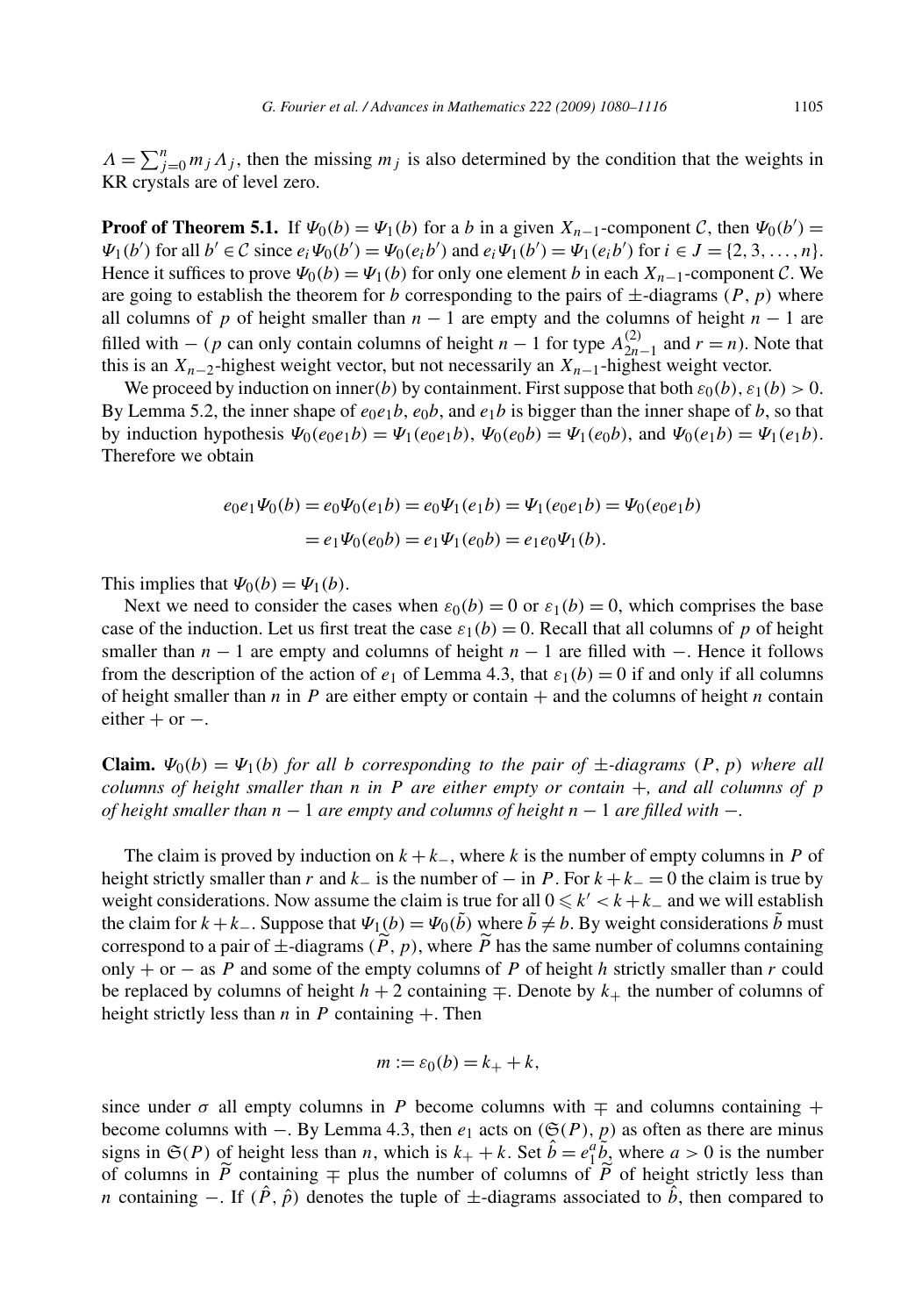*(P, p)* all − from the  $\mp$  pairs in *P* and all − in columns of height less than *n* moved to *p*. Note that the induction variable for  $\hat{P}$  is  $k + k - a < k + k$ , so that by induction hypothesis  $\Psi_0(\hat{b}) = \Psi_1(\hat{b})$ . Hence

$$
\Psi_1(b) = \Psi_0(\tilde{b}) = \Psi_0(f_1^a \hat{b}) = f_1^a \Psi_0(\hat{b}) = f_1^a \Psi_1(\hat{b}).
$$
\n(5.1)

Note that

$$
\varepsilon_0(\hat{b}) = \varepsilon_0(\tilde{b}) = m - a < m.
$$

Hence

$$
e_0^m \Psi_1(b) = \Psi_1(e_0^m b) \neq \emptyset
$$
  
but 
$$
e_0^m f_1^a \Psi_1(\hat{b}) = f_1^a \Psi_1(e_0^m \hat{b}) = \emptyset
$$

which contradicts (5.1). This implies that we must have  $\tilde{b} = b$  proving the claim.

The case  $\varepsilon_0(b) = 0$  can be proven in a similar fashion to the case  $\varepsilon_1(b) = 0$ . Using the explicit action of  $\mathfrak S$  on *P* and Lemma 4.3, it follows that  $\varepsilon_0(b) = 0$  if and only if all columns of *P* of height strictly less than *n* contain either  $-$  or  $\mp$  pairs.

**Claim.**  $\Psi_0(b) = \Psi_1(b)$  for all b corresponding to the pair of  $\pm$ -diagrams  $(P, p)$  where all *columns of P of height strictly less than n contain either*  $-$  *or*  $\mp$  *pairs, and all columns of p of height smaller than n* − 1 *are empty and columns of height n* − 1 *are filled with* −*.*

By induction on the number of  $\mp$  pairs plus the number of  $+$  at height *n* in *P*, this claim can be proven similarly as before (using the fact that  $\mathfrak S$  changes columns with − into columns with  $+$  and columns with  $\mp$  pairs into empty columns).  $\Box$ 

**Theorem 5.3.** *For type*  $B_n^{(1)}$  *with*  $V^{n,s}$  *as in Lemma* 4.2*, we have*  $V^{n,s} \cong B^{n,s}$ *.* 

**Proof.** The proof follows in the same way as the proof of Theorem 5.1 for type  $A_{2n-1}^{(2)}$ , keeping in mind that  $\pm$ -diagrams in  $V^{n,s}$  are characterized using Lemma 3.5.  $\Box$ 

*5.2. Uniqueness for types*  $C_n^{(1)}$ ,  $D_{n+1}^{(2)}$ ,  $A_{2n}^{(2)}$ 

In this section  $V^{r,s}$  is the combinatorial crystal of type  $C_n^{(1)}$  of Section 4.3 or of type  $A_{2n}^{(2)}$ or  $D_{n+1}^{(2)}$  as defined in Section 4.4. By Lemmas 4.5, 4.6 and 4.9,  $V^{r,s}$  is isomorphic to  $B^{r,s}$  as a  $\{1, 2, \ldots, n\}$ -crystal and as a  $\{0, 1, \ldots, n-1\}$ -crystal. We define the isomorphisms

$$
\Psi_0
$$
:  $V^{r,s} \simeq B^{r,s}$  as an isomorphism of  $\{1, 2, ..., n\}$ -crystals,  
\n $\Psi_n$ :  $V^{r,s} \simeq B^{r,s}$  as an isomorphism of  $\{0, 1, ..., n-1\}$ -crystals.

In this section we show in Theorem 5.7 that, given  $\Psi_0$  and  $\Psi_n$ , there exists a unique  $\{0, 1, \ldots, n\}$ crystals isomorphism  $\Psi : V^{r,s} \simeq B^{r,s}$  (with the exception of  $r = n$  for  $C_n^{(1)}$  and  $D_{n+1}^{(2)}$  which is treated in Section 6.1).

We first prepare three preliminary lemmas that are used in the proof.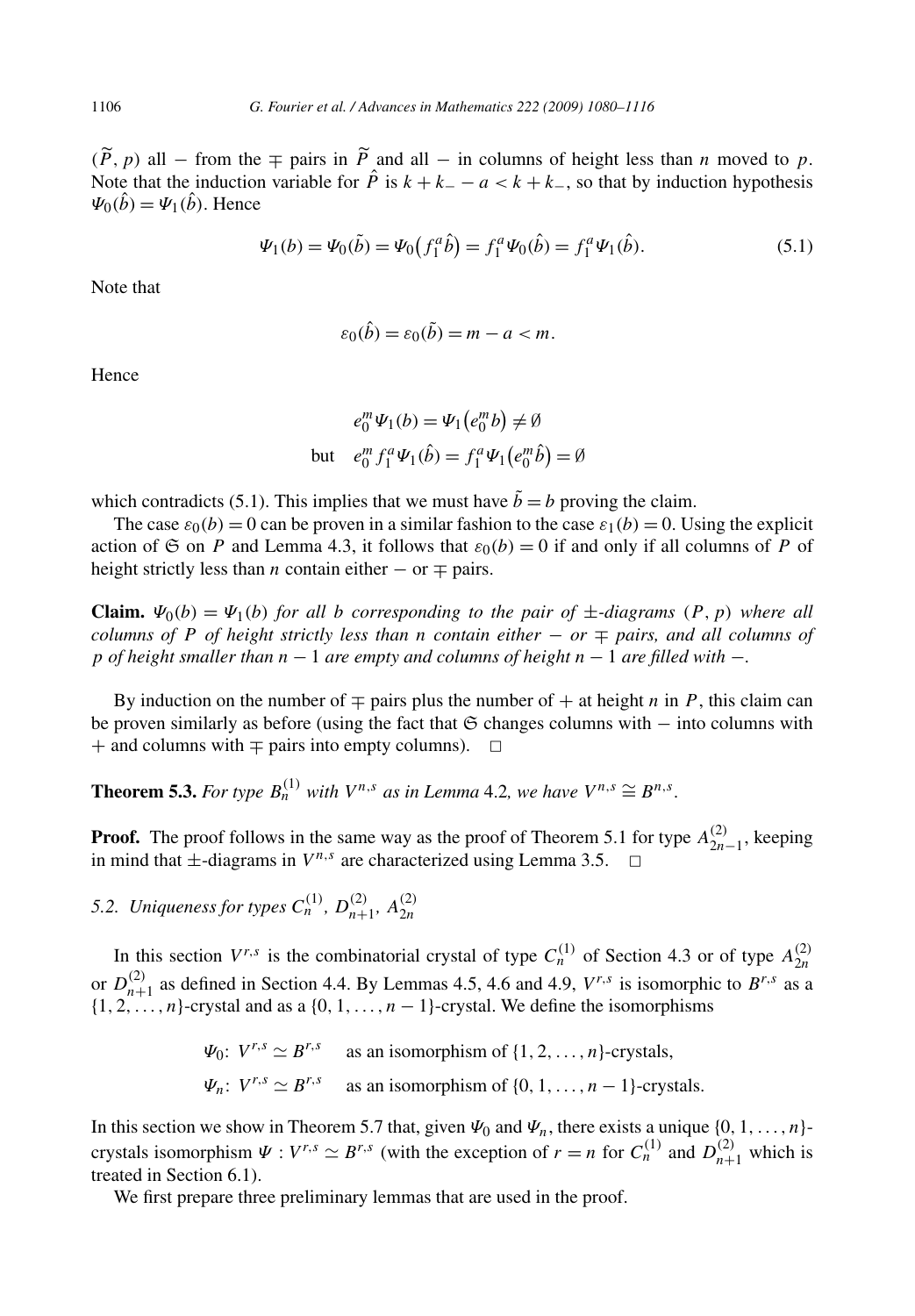**Lemma 5.4.** *Let*  $b \in V^{r,s}$  *be a J -lowest weight element. If b contains a*  $\overline{p}$ *, with*  $p \neq 1$ *, then there exists a sequence*  $\vec{a}$  *with letters in* {2*,...,n* − 1}*, such that*  $\varepsilon_n(e_{\vec{a}}b) > 0$ *.* 

**Proof.** By Lemma 3.1 the form of *b* is known. Let  $\ell$  be the rightmost column, that contains a barred letter  $\bar{p}$  which is not 1. If there is no unbarred letter in column  $\ell$ , then by operating with  $e_{n-1}^{\max} \cdots e_p^{\max}$  one changes the  $\overline{p}$  to  $\overline{n}$ . This cannot be bracketed below, since there is no unbarred letter below and to the right, so  $\varepsilon_n(e_{n-1}^{\max}\cdots e_p^{\max}b) > 0$ . Otherwise column  $\ell$  has the form



where  $l_i < k$  for all  $1 \leq i \leq t$ ,  $0^\alpha$  stands for  $\alpha$  boxes filled with 0, and to the right of this column there are only unbarred letters and possibly  $\overline{1}$ . By operating with  $e_{k-2}^{\max} \cdots e_{l_1}^{\max}$  the rightmost box that is changed is the  $l_1$  of column  $\ell$ . Applying in addition  $e_{n-2}^{\max} \cdots e_{k-1}^{\max}$  column  $\ell$  becomes



and the columns to the right of column  $\ell$  become



where  $m \geq k - 1$  and  $\beta \geq 0$ . By operating with  $e_{n-1}^{\max}$ , the letter  $\overline{n-1}$  in column  $\ell$  becomes  $\overline{n}$  and all the *n* below and to the right become  $n - 1$ . If there is a 0 it is unbracketed below. If there is no 0, then  $\bar{n}$  is unbracketed below. Therefore  $\varepsilon_n(e_{n-1}^{\max} \cdots e_{l_1}^{\max} b) > 0$ .  $\Box$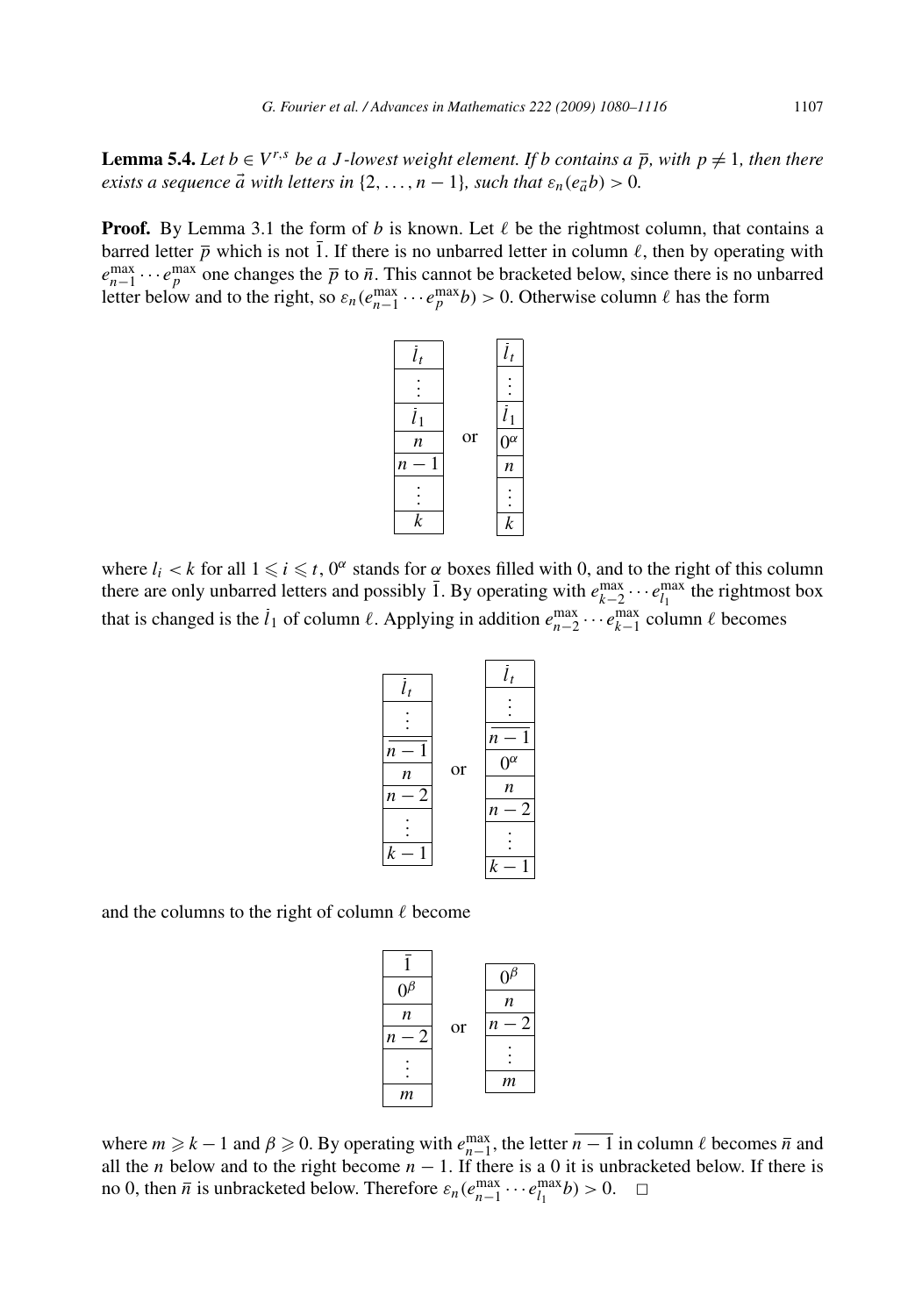**Lemma 5.5.** Let  $b \in V^{n,s}$  be J-lowest such that b does not contain any  $\overline{k}$  with  $k \neq 1$ , contains at *least one* 1 *at height n, and has at least one column of height strictly less than n* − 1*. Then there exists a sequence*  $\vec{a}$  *with elements in* {1*,...,n* − 1} *such that*  $\varepsilon_n(e_{\vec{a}}b) > 0$  *and*  $\varphi_0(e_{\vec{a}}b) > 0$ .

**Proof.** Since *b* is *J*-lowest, its columns of height *n* from top to bottom must be  $n, n-1, \ldots, 1$ or  $\overline{1}, n, n-1, \ldots, 2$  or for the classical subalgebra  $B_n$  possibly  $0^\alpha, n, n-1, \ldots, 1+\alpha$  with  $\alpha \geq 1$ . Since no more than one 0 can appear in the same row, there can be at most one column of the form  $0^\alpha$ , n, n – 1,..., 1 +  $\alpha$ . Furthermore, since *b* is supposed to contain at least one  $\overline{1}$  at height *n*, we must have  $\alpha = 1$  if a column containing 0 exists.

Set  $k = 2\ell + j$  if there is no column of height *n* containing 0 and  $k = 2\ell + j - 1$  otherwise, where  $\ell$  is the number of columns of height *n* not of the form  $n, n-1, \ldots, 1$  and *j* is the number of columns of *b* of height  $n-1$  of the form  $n, n-1, \ldots, 2$ . Then  $e_1^k(b)$  is a tableau, where the columns of height *n* not of the form  $n, n-1, \ldots, 1$  consist of the letters  $\overline{2}, n, n-1, \ldots, 3, 1$ or  $0, n, n-1, \ldots, 3, 1$ . By passing to the  $\{2, \ldots, n-1\}$ -highest weight element, one obtains a tableau  $e_{\vec{a}}b$  without *n* (except in the columns of height *n* of the form  $n, n-1, \ldots, 1$ ), but with  $\overline{n}$ or 0 in the last  $\ell$  columns of height *n*, where  $\vec{a}$  has elements in {1,..., *n* − 1}. Hence  $\varepsilon_n(e_{\vec{a}}b) > 0$ . The corresponding  $\pm$ -diagram possibly has  $+$  signs in rows of height *n* or *n* − 1, but no other + signs. Since by assumption there is at least one column of height strictly less than *n* − 1, it follows from Proposition 4.10(2) that  $\varphi_0(e_a^b) > 0$ .  $\Box$ 

**Lemma 5.6.** Let  $b_1, b_2 \in V^{r,s}$  be J-lowest,  $b_1 \neq b_2$ ,  $wt(b_1) = wt(b_2), b_1 \sim_{J'} b_2$ , and assume *that*  $b_1$  *does not contain any*  $\overline{k} \neq \overline{1}$ *. If*  $b_1$ *,*  $b_2$  *differ in boxes in rows strictly below*  $n-1$ *, we have* 

$$
\varphi_0\big(e_1^{\max}b_1\big), \varphi_0\big(e_1^{\max}b_2\big) > 0 \quad \text{and} \quad e_1^{\max}b_1 \sim_{J'} e_1^{\max}b_2.
$$

**Proof.** By Corollary 3.3,  $b_1$  and  $b_2$  have the same inner tableau and only differ in the positions of the  $\overline{1}$ ; the number of  $\overline{1}$  in  $b_1$  and  $b_2$  must be the same since wt $(b_1) = \text{wt}(b_2)$ .

By Lemma 3.1,  $b_1$  and  $b_2$  contain 1 in certain positions and the remainder of each column is filled with  $n, n-1, \ldots, k$  for some k. The  $\pm$ -diagrams corresponding to  $b_1$  and  $b_2$  contain columns with  $-$  (in the position where  $b_1$  and  $b_2$  contain 1, respectively) and otherwise only empty columns. By acting with  $e_1^{\text{max}}$  every 2 changes into 1 and every  $\overline{1}$  changes to  $\overline{2}$ . The  $\pm$ -diagram of  $e_1^{\text{max}}b_i$  will possibly have some + at height *n* and *n* − 1, and otherwise only contains empty columns. Therefore the inner shape of  $e_1^{\max}b_1$  and  $e_1^{\max}b_2$  is different and hence  $e_1^{\max}b_1 \approx J$   $e_1^{\max}b_2$ . By Proposition 4.10(2) we conclude that  $\varphi_0(e_1^{\max}b_1), \varphi_0(e_1^{\max}b_2) > 0$ .  $\Box$ 

**Theorem 5.7.** Let  $1 \leq r \leq n$  for type  $A_{2n}^{(2)}$ , and  $1 \leq r < n$  for types  $C_n^{(1)}$  and  $D_{n+1}^{(2)}$ . We *have*  $\Psi_0(b) = \Psi_n(b)$  *for all*  $b \in V^{r,s}$  *and hence there exists a unique I*-crystal *isomorphism*  $\Psi: V^{r,s} \cong B^{r,s}.$ 

**Proof.** Since  $e_i\Psi_0 = \Psi_0e_i$  and  $e_i\Psi_n = \Psi_ne_i$  for  $i \in J$ , it suffices to show that  $\Psi_n(b) = \Psi_0(b)$ for *J*-lowest elements *b*. We prove this by downward induction on  $(wtb, \sum_{i=1}^{n} \epsilon_i)$ , where  $\epsilon_i$ are the canonical basis vectors in  $P = \mathbb{Z}^n$  and  $(\cdot, \cdot)$  is the canonical inner product; the quantity (wt*b*,  $\sum_{i=1}^{n} \epsilon_i$ ) corresponds to the difference between the number of unbarred and barred letters in the tableau of *b*. If this value is maximal, there is only one *J* -lowest element.

First assume that *b* is a *J* -lowest element satisfying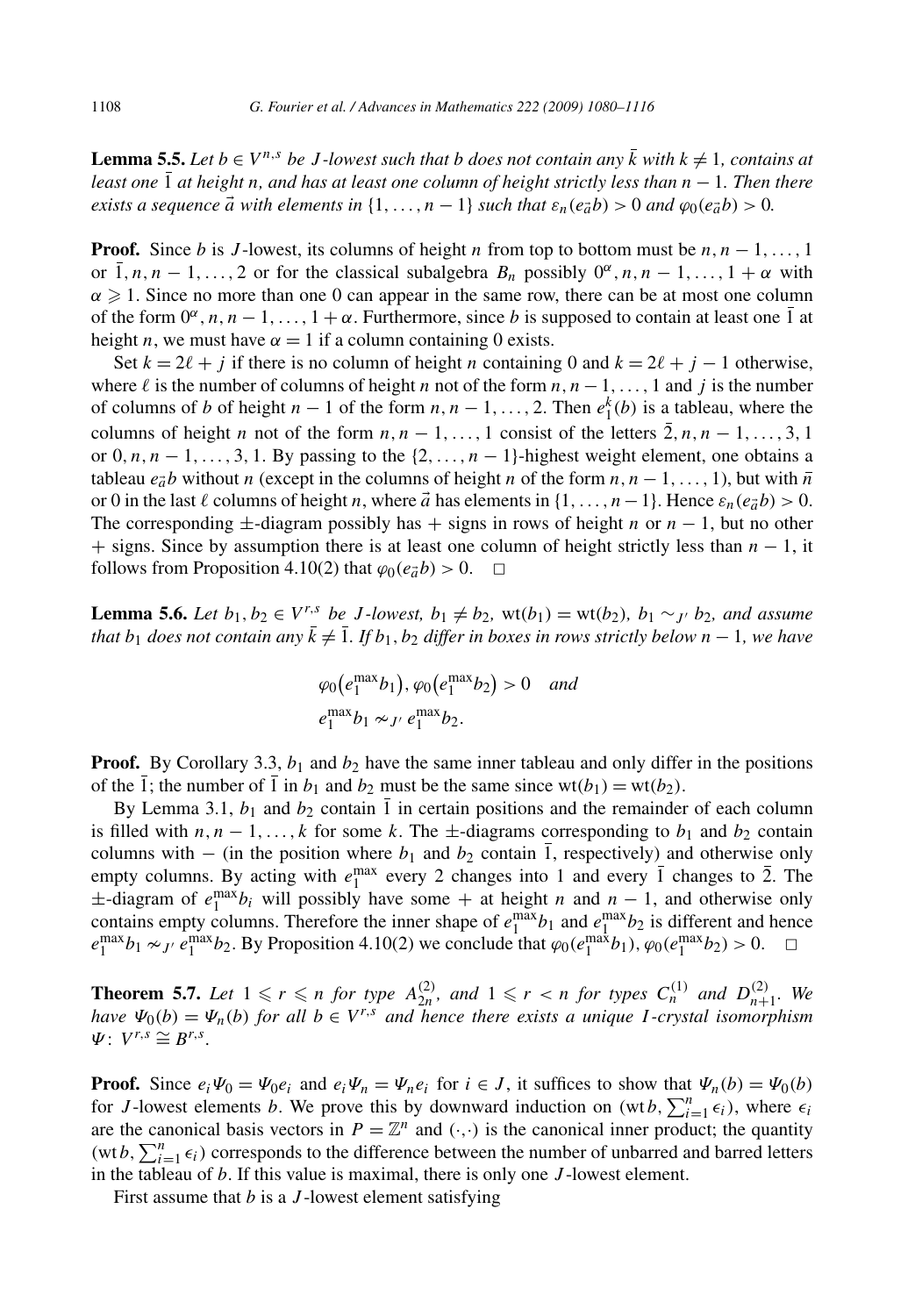$\varphi_0(b) > 0$  and (1) *b* contains  $\overline{k}$  with  $k > 1$  or (2) *b* satisfies the conditions of Lemma 5.5.

In case 1 by Lemma 5.4 there exists a sequence  $\vec{a}$  consisting of elements in  $\{2, \ldots, n-1\}$  such that  $\varepsilon_n(e_{\vec{a}}b) > 0$ . Then we also have  $\varphi_0(e_{\vec{a}}b) > 0$ . In case 2 by Lemma 5.5 there exists a sequence *a* with elements in  $\{1, 2, ..., n-1\}$  such that  $\varphi_0(e_{\vec{a}}b) > 0$  and  $\varepsilon_n(e_{\vec{a}}b) > 0$ . Set  $b' = e_{\vec{a}}b$ . We have

$$
e_n f_0 \Psi_n(b') = e_n \Psi_n(f_0 b') = e_n \Psi_0(f_0 b') = \Psi_0(e_n f_0 b')
$$
  
= 
$$
\Psi_n(f_0 e_n b') = f_0 \Psi_n(e_n b') = f_0 \Psi_0(e_n b') = f_0 e_n \Psi_0(b').
$$

Here in the 2nd, 4th and 6th equality we have used the induction hypothesis. Hence we have  $\Psi_n(b) = \Psi_0(b)$  in this case.

Next assume that the *J* -lowest element *b* satisfies

 $\varphi_0(b) > 0$  and *b* does not contain  $\overline{k}$  with  $k > 1$  and *b* does not satisfy the conditions of Lemma 5.5.

Suppose

$$
\Psi_n(b) = \Psi_0(b') \tag{5.2}
$$

for *b*, *b'* such that  $b \neq b'$ . One can assume *b'* is also *J*-lowest and wt $b = \text{wt } b'$ . We show by contradiction that this is not possible. We have

$$
\Psi_0(b') = e_0 \Psi_n(f_0 b) = e_0 \Psi_0(f_0 b).
$$

The second equality is due to the induction hypothesis. From the equality of the LHS and RHS we have  $b \sim_{J'} b'$ . If *b'* contains  $\bar{k}$  with  $k > 1$  or *b'* satisfies the conditions of Lemma 5.5, we already know  $\Psi_n(b') = \Psi_0(b')$  from the previous case. Hence we can assume that *b'* does not contain  $\bar{k}$  with  $k > 1$  and does not satisfy the conditions of Lemma 5.5 either.

Suppose that *b* and *b'* do not differ in boxes in rows strictly below *n* − 1. Since  $b \sim_{J'} b'$ , this means by Corollary 3.3 that they differ in boxes containing 1 in row *n* and *n* − 1. But then at least one of *b* or *b'* satisfies the conditions of Lemma 5.5 which is a contradiction. Hence *b* and *b*' must differ in boxes in row strictly below *n* − 1. Then by Lemma 5.6 we have  $\varphi_0(e_1^{\max}b) > 0$ and

$$
e_1^{\max}b \sim_{J'} e_1^{\max}b'.
$$
\n
$$
(5.3)
$$

From (5.2) one has

$$
\Psi_0(e_1^{\max}b') = \Psi_n(e_1^{\max}b) = e_0\Psi_n(f_0e_1^{\max}b) = e_0\Psi_0(f_0e_1^{\max}b).
$$

In the last equality we used the induction hypothesis. But the equality of the LHS and RHS contradicts (5.3).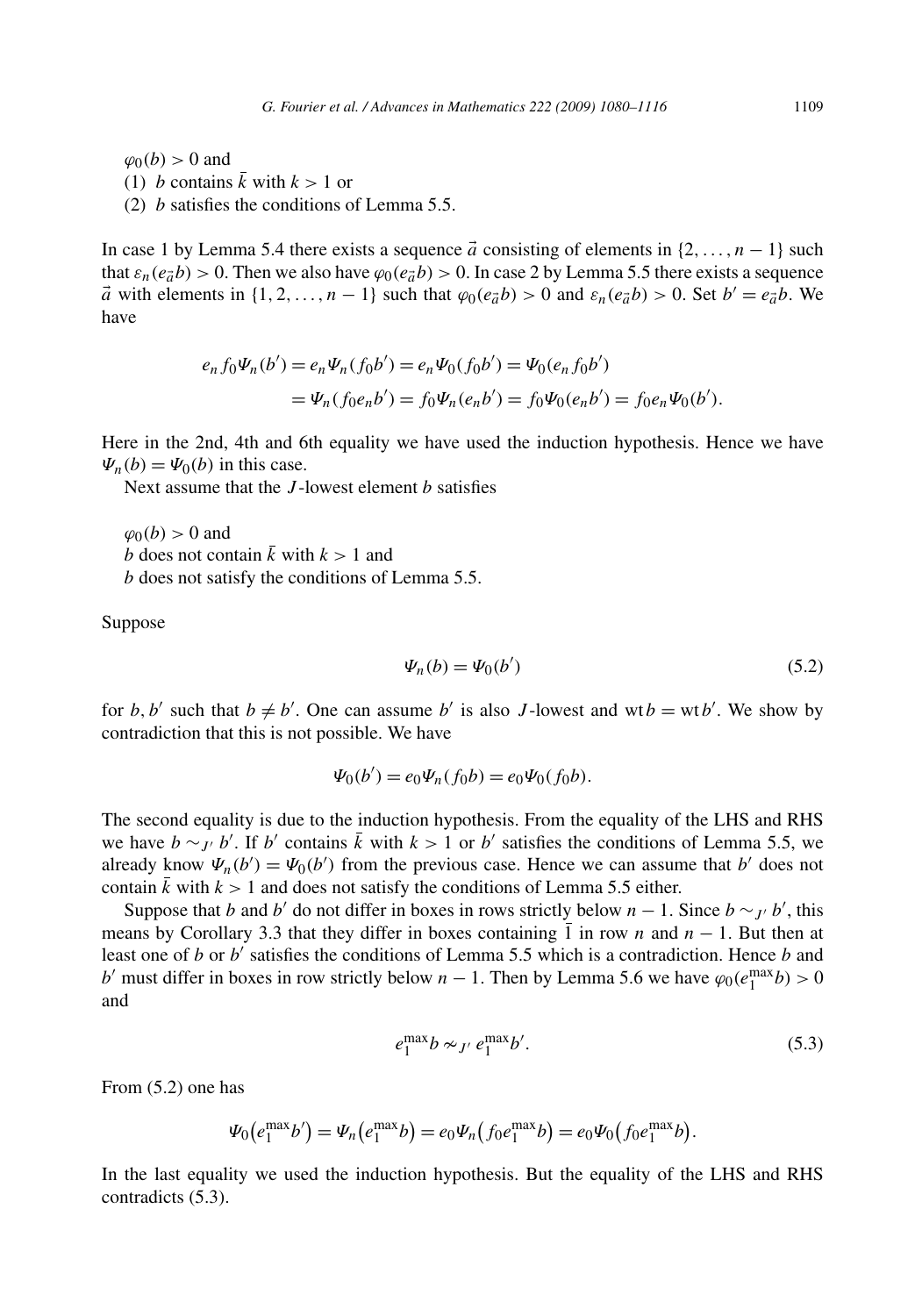We are left to show  $\Psi_n(b) = \Psi_0(b)$  when  $\varphi_0(b) = 0$ . However, from Lemma 4.6 for type  $C_n^{(1)}$ and Lemma 4.9 for types  $A_{2n}^{(2)}$  and  $D_{n+1}^{(2)}$  such an element *b* is unique if we specify the weight. So one has to have  $\Psi_n(b) = \Psi_0(b)$  also in this case. This completes the proof.  $\Box$ 

#### **6. KR crystals for exceptional nodes**

A node *r* in the Dynkin diagram is called special if there is a Dynkin diagram automorphism that maps  $r$  to 0. When  $r$  is a special node, the corresponding KR crystal  $B^{r,s}$  is irreducible as a  $\{1, 2, \ldots, n\}$ -crystal. For type  $A_n^{(1)}$ , all nodes *r* are special and have already been treated in Section 4.1. For types  $B_n^{(1)}$ ,  $A_{2n-1}^{(2)}$  and  $D_n^{(1)}$ , the node  $r = 1$  is special and has already been treated in Section 4.2. The remaining special nodes are  $r = n$  for types  $C_n^{(1)}$  and  $D_{n+1}^{(2)}$ , and  $r = n - 1$ , *n* for type  $D_n^{(1)}$ , for which the usual decomposition (1.1) does not hold anymore. The KR crystals for these exceptional nodes are treated in Sections 6.1 and 6.2, respectively.

### *6.1.*  $B^{n,s}$  *of type*  $C_n^{(1)}$ ,  $D_{n+1}^{(2)}$

In this section we give the combinatorial description of the KR-crystal  $B^{n,s}$  of types  $C_n^{(1)}$  and  $D_{n+1}^{(2)}$ . As a {1, 2, ..., *n*}-crystal we have the isomorphism

$$
B^{n,s} \cong B(s\Lambda_n). \tag{6.1}
$$

First consider type  $C_n^{(1)}$ . The elements in  $B(s \Lambda_n)$  are KN-tableaux of shape  $(s^n)$  (see Section 2.2). Recall from Section 3.2, that the  $J'$ -highest weight elements of shape  $(s^n)$  are in bijection with  $\pm$ -diagrams. Since all columns are of height *n* and the classical subalgebra of  $C^{(1)}_n$  is  $C_n$ , each column is either filled with  $+$ ,  $-$ , or  $\mp$ . Hence, if there are  $\ell_1$  columns containing +, <sup>2</sup> columns containing −, and <sup>3</sup> columns containing ∓, we may identify ±-diagrams *P* with triples  $(\ell_1, \ell_2, \ell_3)$  such that  $\ell_1 + \ell_2 + \ell_3 = s$  and  $\ell_1, \ell_2, \ell_3 \ge 0$ .

In order to describe the affine structure, it suffices to define  $e_0$  on such triples, since  $e_0$  commutes with  $e_2, \ldots, e_n$ . Acting with  $e_0$  changes neither the inner shape of P (since  $e_0$  commutes with  $e_2, \ldots, e_n$ ) nor the outer shape of *P* (by the decomposition (6.1)). Hence  $\ell_3$  is invariant under  $e_0$ . If  $\varepsilon_0(\ell_1, \ell_2, \ell_3) > 0$ , for weight reasons we must have  $e_0(\ell_1, \ell_2, \ell_3) = (\ell_1 - 1, \ell_2 + 1, \ell_3)$ . Again for weight reasons, if  $\ell_1 = 0$ , then  $e_0(\ell_1, \ell_2, \ell_3) = \emptyset$ . We now calculate  $\varepsilon_0(\ell_1, \ell_2, \ell_3)$ .

**Lemma 6.1.**  $\varepsilon_0(\ell_1, \ell_2, \ell_3) = \ell_1$ .

**Proof.** If  $\ell_2 = 0$ , then  $\varepsilon_0(\ell_1, 0, \ell_3) - \varphi_0(\ell_1, 0, \ell_3) = \ell_1$  and therefore  $\varepsilon_0(\ell_1, 0, \ell_3) \geq \ell_1$ . But by the previous observation  $\varepsilon_0(\ell_1, \ell_2, \ell_3) \leq \ell_1$ . The claim follows.  $\Box$ 

**Definition 6.1.** The combinatorial crystal  $V^{n,s}$  of type  $C_n^{(1)}$  is defined to be  $B(s\Lambda_n)$  as a  $\{1, 2, \ldots, n\}$ -crystal. The action of  $f_0$  and  $e_0$  on  $\{2, 3, \ldots, n\}$ -highest weight elements is given by

$$
f_0(\ell_1, \ell_2, \ell_3) = \begin{cases} (\ell_1 + 1, \ell_2 - 1, \ell_3) & \text{if } \ell_2 > 0, \\ \emptyset & \text{otherwise,} \end{cases}
$$
  

$$
e_0(\ell_1, \ell_2, \ell_3) = \begin{cases} (\ell_1 - 1, \ell_2 + 1, \ell_3) & \text{if } \ell_1 > 0, \\ \emptyset & \text{otherwise.} \end{cases}
$$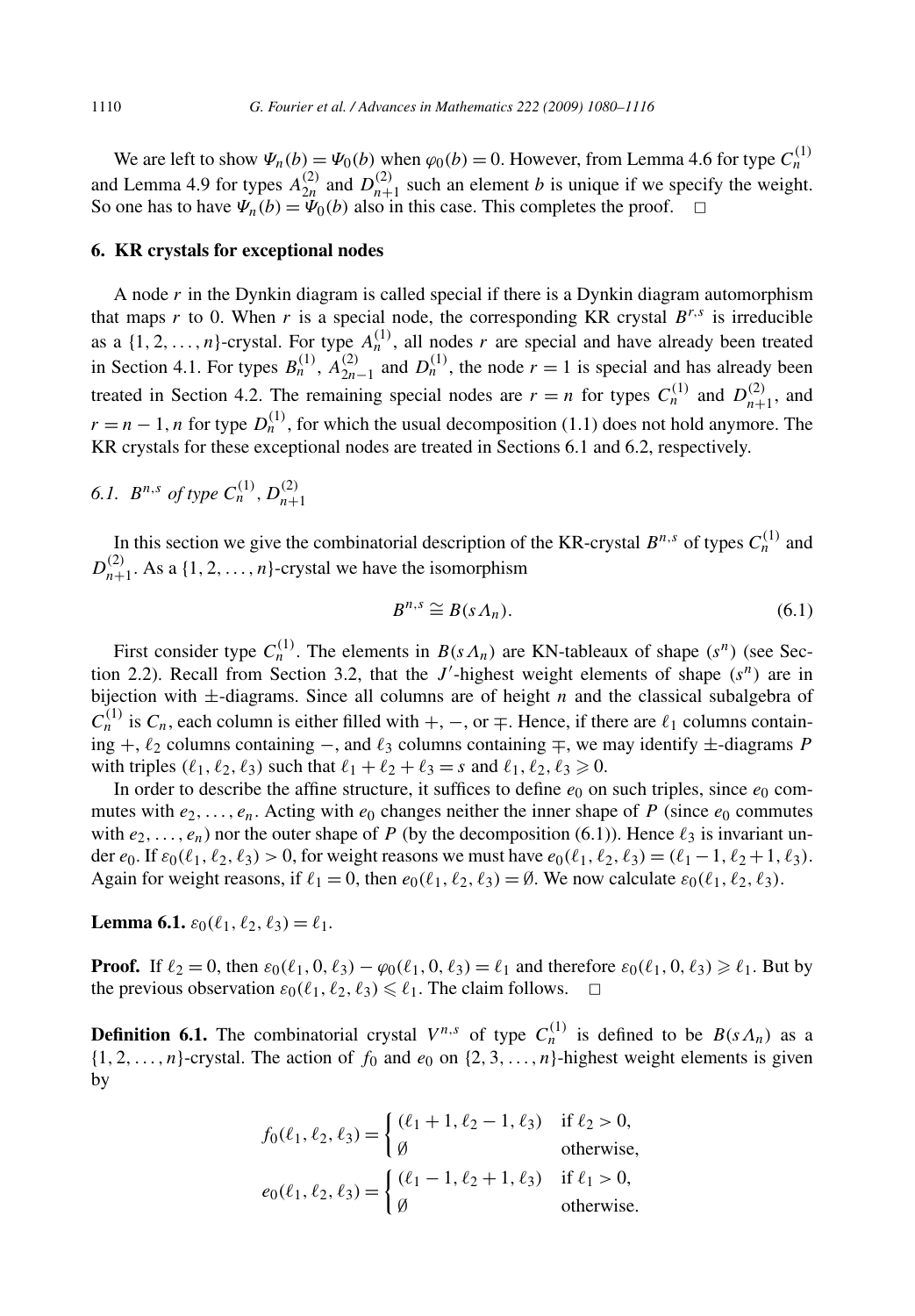Next consider type  $D_{n+1}^{(2)}$  whose classical subalgebra is of type  $B_n$ . Since  $\Lambda_n = \frac{1}{2}(\epsilon_1 + \cdots + \epsilon_n)$  $\epsilon_n$ ), the elements in *B(sA<sub>n</sub>)* are KN-tableaux of shape  $((s/2)^n)$  when *s* is even and of shape  $(((s-1)/2)^n)$  plus an extra spin column when *s* is odd. By Section 3.2, the *J*'-highest weight elements are in bijection with ±-diagrams, where columns of height *n* can contain +, −, ∓ and at most one 0; the spin column of half width can contain  $+$  or  $-$ .

We may again encode a  $\pm$ -diagram *P* as a triple  $(\ell_1, \ell_2, \ell_3)$ , where  $\ell_1$  is twice the number of columns containing a single  $+$  sign,  $\ell_2$  is twice the number of columns containing a single  $$ sign (where spin column are counted as  $1/2$  columns), and  $\ell_3$  is twice the number of columns containing  $\mp$ . If *P* contains a 0-column, then  $\ell_1 + \ell_2 + \ell_3 = s - 2$ , otherwise  $\ell_1 + \ell_2 + \ell_3 = s$ .

As in the case  $C_n^{(1)}$ , since  $e_0$  commutes with  $e_2, \ldots, e_n$  it suffices to specify the action of  $e_0$ on  $\{2, 3, \ldots, n\}$ -components or equivalently on triples  $(\ell_1, \ell_2, \ell_3)$ .

**Lemma 6.2.**  $\varepsilon_0(\ell_1, \ell_2, \ell_2) = \ell_1 + \gamma$ , where  $\gamma$  is 1 if there is a 0 column, and 0 otherwise.

**Proof.** The proof is the same as above for  $C_n^{(1)}$ .  $\Box$ 

**Definition 6.2.** The combinatorial crystal  $V^{n,s}$  of type  $D_{n+1}^{(2)}$  is defined to be  $B(s\Lambda_n)$  as a  $\{1, 2, \ldots, n\}$ -crystal. The action of  $f_0$  and  $e_0$  on  $\{2, 3, \ldots, n\}$ -highest weight elements is given by

$$
f_0(\ell_1, \ell_2, \ell_3) = \begin{cases} (\ell_1 + 2, \ell_2, \ell_3) & \text{if } \ell_1 + \ell_2 + \ell_3 < s, \\ (\ell_1, \ell_2 - 2, \ell_3) & \text{if } \ell_1 + \ell_2 + \ell_3 = s \text{ and } \ell_2 > 1, \\ (\ell_1 + 1, 0, \ell_3) & \text{if } \ell_1 + \ell_2 + \ell_3 = s \text{ and } \ell_2 = 1, \\ \emptyset & \text{if } \ell_1 + \ell_2 + \ell_3 = s \text{ and } \ell_2 = 0, \\ (\ell_1, \ell_2 + 2, \ell_3) & \text{if } \ell_1 + \ell_2 + \ell_3 < s, \\ (\ell_1 - 2, \ell_2, \ell_3) & \text{if } \ell_1 + \ell_2 + \ell_3 = s \text{ and } \ell_1 > 1, \\ (0, \ell_2 + 1, \ell_3) & \text{if } \ell_1 + \ell_2 + \ell_3 = s \text{ and } \ell_1 = 1, \\ \emptyset & \text{if } \ell_1 + \ell_2 + \ell_3 = s \text{ and } \ell_1 = 0. \end{cases}
$$

**Theorem 6.3.** For types  $C_n^{(1)}$  and  $D_{n+1}^{(2)}$ , we have

$$
V^{n,s}\cong B^{n,s}.
$$

**Proof.** By [28, Theorem 1.1] the KR crystal  $B^{n,s}$  exists. Given the decomposition (6.1) as a  $\{1, 2, \ldots, n\}$ -crystal, the construction of  $V^{n,s}$  as an affine crystal was uniquely specified by weight considerations. Hence, since  $V^{n,s}$  and  $B^{n,s}$  have the same  $\{1, 2, \ldots, n\}$ -decomposition and  $B^{n,s}$  exists,  $V^{n,s}$  and  $B^{n,s}$  must be isomorphic.  $\Box$ 

6.2. 
$$
B^{n,s}
$$
 and  $B^{n-1,s}$  of type  $D_n^{(1)}$ 

In this section we give a combinatorial model for the KR-crystals  $B^{n,s}$  and  $B^{n-1,s}$  of type  $D<sub>n</sub><sup>(1)</sup>$  that are associated to the spin nodes *n* − 1 and *n* in the Dynkin diagram. As {1*,* 2*,...,n*}crystals we have the isomorphisms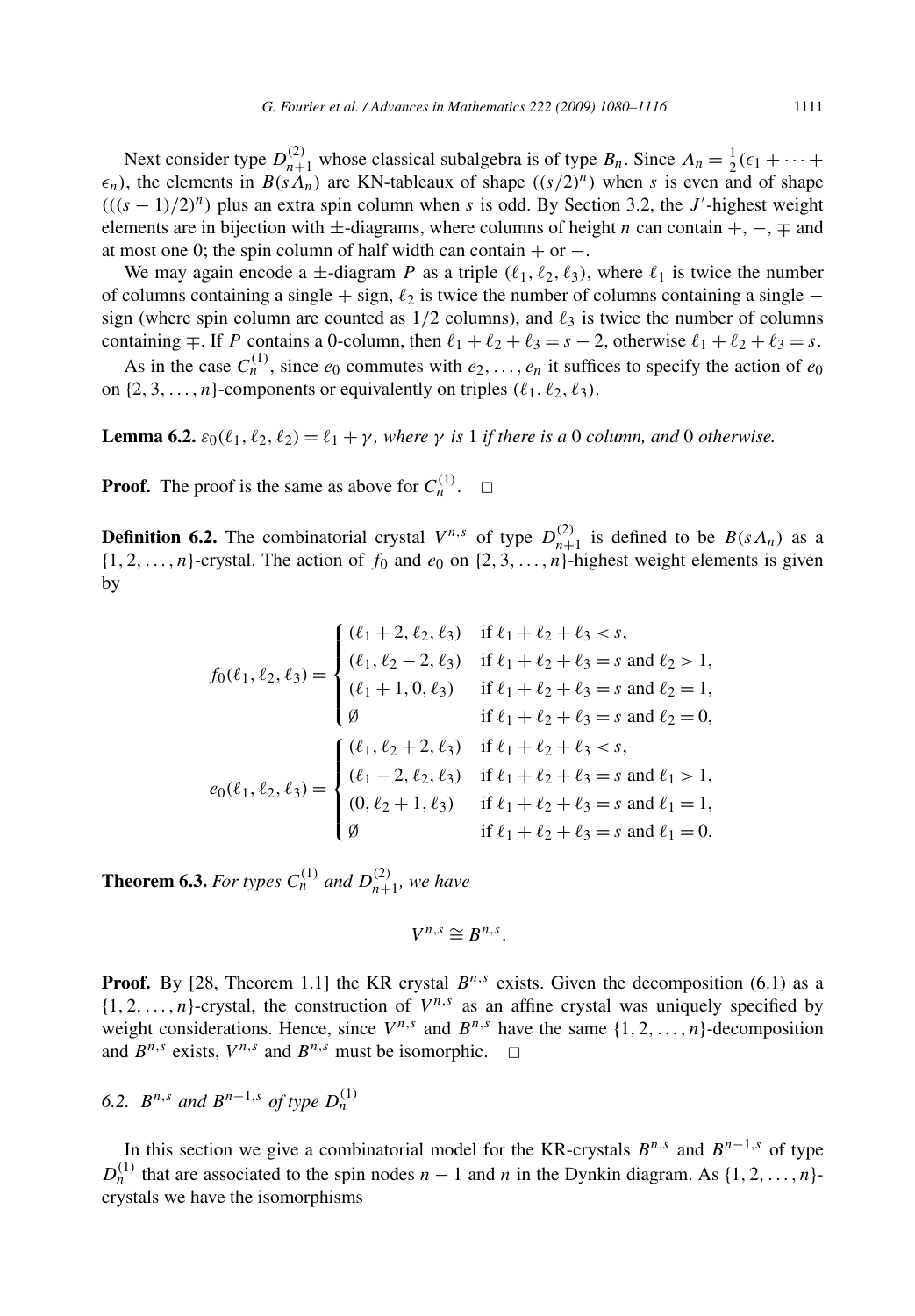$$
B^{n,s} \cong B(s \Lambda_n),
$$
  
\n
$$
B^{n-1,s} \cong B(s \Lambda_{n-1}).
$$
\n(6.2)

The combinatorial KR-crystals  $V^{n,s}$  and  $V^{n-1,s}$  are constructed to have the same classical decomposition as in (6.2). To define the affine crystal action, we first introduce an involution  $\sigma: B^{n,s} \leftrightarrow B^{n-1,s}$  corresponding to the Dynkin diagram automorphism that interchanges the nodes 0 and 1. Under this involution,  $\{2, 3, \ldots, n\}$ -components need to be mapped to  $\{2, 3, \ldots, n\}$ -components. Hence it suffices to define  $\sigma$  on  $\{2, 3, \ldots, n\}$ -highest weight elements or equivalently  $\pm$ -diagrams. Recall from Section 3.2, that for weights  $\Lambda = s\Lambda_n$  or  $s\Lambda_{n-1}$ , the  $\pm$ -diagram can contain columns with  $+$  and  $\mp$  or with  $-$  and  $\mp$  (but not a mix of  $-$  and  $+$ columns).

**Definition 6.3.** The involution  $\sigma: B^{n,s} \leftrightarrow B^{n-1,s}$  maps a  $\pm$ -diagram *P* to a  $\pm$ -diagram *P'* of opposite color where columns containing  $+$  are interchanged with columns containing  $-$  and vice versa.

**Definition 6.4.** The combinatorial crystal  $V^{n,s}$  (resp.  $V^{n-1,s}$ ) of type  $D_n^{(1)}$  is defined to be  $B(s\Lambda_n)$  (resp.  $B(s\Lambda_{n-1})$ ) as a {1, 2, ..., *n*}-crystal. The action of *f*<sub>0</sub> and *e*<sub>0</sub> is

$$
e_0 = \sigma \circ e_1 \circ \sigma \quad \text{and} \quad f_0 = \sigma \circ f_1 \circ \sigma
$$

with  $\sigma$  as in Definition 6.3.

**Theorem 6.4.** *For type*  $D_n^{(1)}$ *, we have* 

$$
V^{n,s} \cong B^{n,s},
$$
  

$$
V^{n-1,s} \cong B^{n-1,s}.
$$

**Proof.**  $V^{n,s}$  and  $B^{n,s}$  have the same decomposition as  $\{1, 2, \ldots, n\}$  and  $\{0, 2, \ldots, n\}$ -crystals

$$
\Psi_0: \quad V^{n,s} \cong B^{n,s} \cong B(s\Lambda_n) \quad \text{as a } \{1,2,\ldots,n\} \text{-crystals},
$$
  

$$
\Psi_1: \quad V^{n,s} \cong B^{n,s} \cong B(s\Lambda_{n-1}) \quad \text{as a } \{0,2,\ldots,n\} \text{-crystals}.
$$

The  $\{1, 2, \ldots, n\}$ -crystal isomorphism  $V^{n,s} \cong B(s\Lambda_n)$  is true by definition and the  $\{0, 2, \ldots, n\}$ crystal isomorphism  $V^{n,s} \cong B(s\Lambda_{n-1})$  follows by the application of  $\sigma$  since  $e_0 = \sigma e_1 \sigma$  and  $e_i =$  $\sigma e_i \sigma$  for  $i \neq 0, 1$ . Chari [2] proved that  $B^{n,s} \cong B(s \Lambda_n)$  as  $\{1, 2, \ldots, n\}$ -crystals. For the proof that  $B^{n,s} \cong B(s\Lambda_{n-1})$  as a {0, 2, ..., *n*}-crystal, it suffices to show there exists a corresponding highest weight vector, since the crystal is irreducible. Applying the Weyl group element  $r<sub>\beta</sub>$ , which is the reflection for the root  $\beta = \epsilon_1 + \epsilon_n$ , to the {1, 2, ..., n}-highest weight element yields the {0*,* 2*,...,n*}-highest weight element.

Note that if  $\Psi_0(b) = \Psi_1(b)$  for a *b* in a given  $D_{n-1}$ -component *C*, then  $\Psi_0(b') = \Psi_1(b')$  for all  $b' \in \mathcal{C}$  since  $e_i \Psi_0(b') = \Psi_0(e_i b')$  and  $e_i \Psi_1(b') = \Psi_1(e_i b')$  for  $i \in J' = \{2, 3, ..., n\}$ . Furthermore observe that by Remark 5.1  $\Psi_0$  and  $\Psi_1$  preserve weights, that is, wt $(b) = \text{wt}(\Psi_0(b)) = \text{wt}(\Psi_1(b))$ for all  $b \in V^{n,s}$ .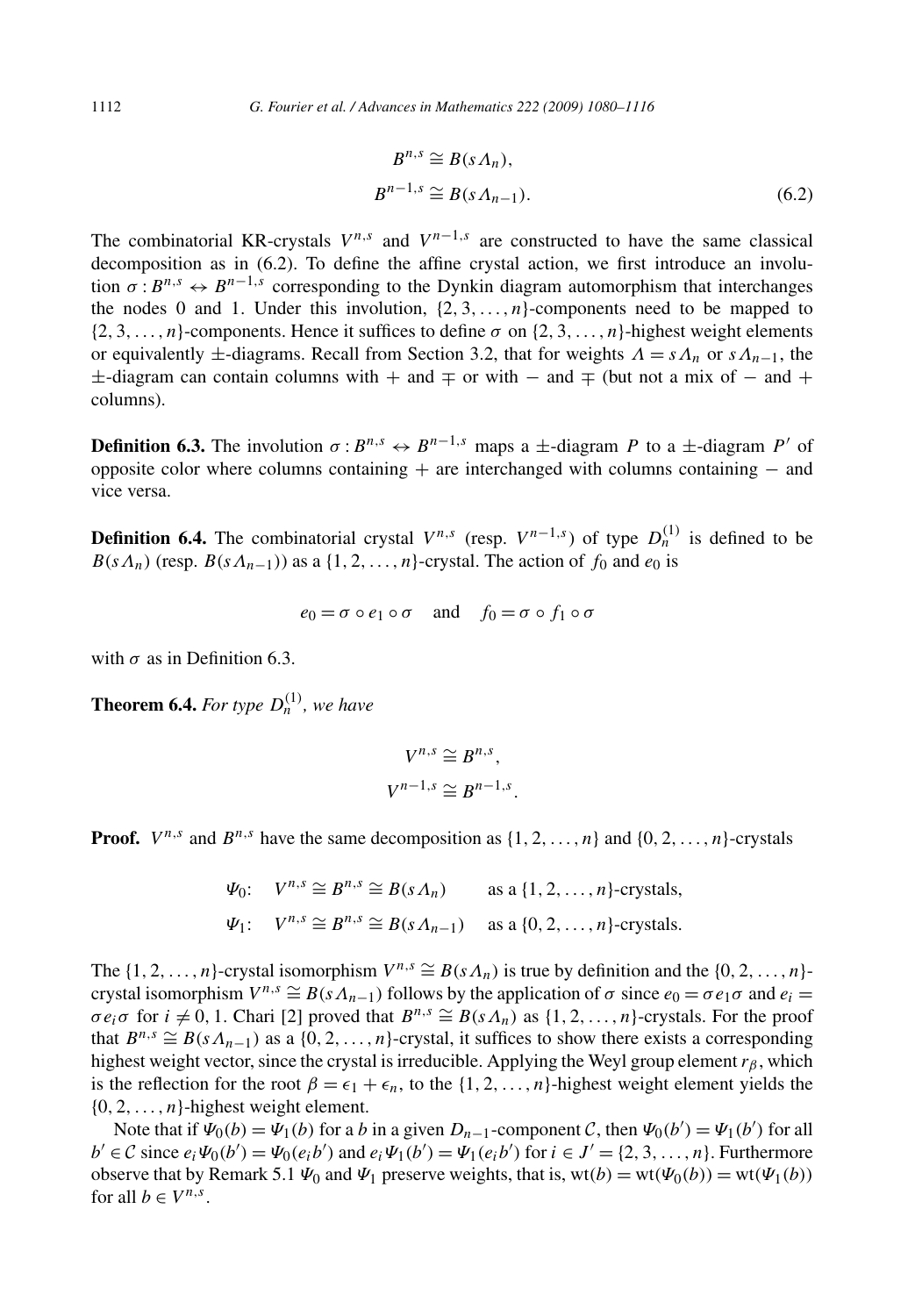Since  $e_i$  commutes with  $\Psi_0$  and  $\Psi_1$  for  $i \in J'$ , it follows that  $J'$ -components in  $V^{n,s}$  must map to  $J'$ -components in  $B^{n,s}$ . However, as can be seen from the description using  $\pm$ -diagrams, the branching  $D_n \to D_{n-1}$  on  $B(s\Lambda_n)$  and  $B(s\Lambda_{n-1})$  is multiplicity-free once the weight is fixed. Hence we must have  $\Psi_0(b) = \Psi_1(b)$  for all  $b \in V^{n,s}$ . The proof for  $V^{n-1,s}$  is analogous.

# **7.** Dynkin automorphism for type  $C_n^{(1)}$  and  $D_{n+1}^{(2)}$

By construction, the Dynkin diagram automorphism for type  $A_{n-1}^{(1)}$ ,  $B_n^{(1)}$ ,  $D_n^{(1)}$ , and  $A_{2n-1}^{(2)}$  acts on the combinatorial crystal  $V^{r,s}$ , except for  $r = n - 1$ , *n* for type  $D_n^{(1)}$ . The Dynkin diagrams for type  $C_n^{(1)}$  and  $D_{n+1}^{(2)}$  also have an automorphism mapping  $i \mapsto n-i$  for all  $i \in \{0, 1, ..., n\}$ . However, from the construction of  $V^{r,s}$  for these types using Dynkin diagram foldings and similarity methods, it is not obvious that this Dynkin diagram automorphism extends to  $V^{r,s}$ . This is proven in Theorem 7.1. This shows in particular that [6, Assumption 1] holds, which was used to show that the classical isomorphism from the Demazure crystal to the KR crystal, sends zero arrows to zero arrows.

**Theorem 7.1.** Let  $B^{r,s}$  ( $1 \leqslant r \leqslant n, s \geqslant 1$ ) be the KR crystal for type  $C_n^{(1)}$ ,  $D_{n+1}^{(2)}$ . Then there exists *an involution σ on Br,s satisfying*

$$
\sigma \circ e_i = e_{n-i} \circ \sigma \quad \text{and} \quad \sigma \circ f_i = f_{n-i} \circ \sigma \quad \text{for all } i \in I. \tag{7.1}
$$

Let  $\tilde{\mathcal{B}}^{r,s}$  be the fixed point crystal in Case (a) of Section 2.1 constructed in [25]. Naito and Sagaki [25] show that  $\widetilde{B}^{r,s}$  is a regular  $D_{n+1}^{(2)}$ -crystal which decomposes into  $\bigoplus_{A} B(A)$  for  $1 \leq$ *r* < *n* and *B*(*sΛ<sub>n</sub>*) for *r* = *n* as a *B<sub>n</sub>*-crystal, where the direct sum  $\bigoplus_{\Lambda}$  is over all  $\Lambda$  obtained from *sΛr* by removing boxes and *B(Λ)* is a highest weight *Bn*-crystal of highest weight *Λ*. They also show that as a  $D_{n+1}^{(2)}$ -crystal it is isomorphic to the virtual  $U'_q(D_{n+1}^{(2)})$ -crystal defined in [29, Section 6.7].

The next lemma is used for the proof of type  $D_{n+1}^{(2)}$ .

#### **Lemma 7.2.**

(1) *The decomposition*

$$
\widetilde{\mathcal{B}}^{r,s} \simeq \begin{cases} \bigoplus_{A} B(A) & \text{for } 1 \leq r < n, \\ B(s \Lambda_n) & \text{for } r = n \end{cases}
$$

*also holds as a* {0*,* 1*,...,n* − 1}*-crystal.* (2) *There exists an involution*  $\sigma$  *on*  $\widetilde{B}^{r,s}$  *satisfying* (7.1)*.* 

**Proof.** Note that the Weyl group of type  $B_n$  contains an element that maps  $\Lambda_j - 2\Lambda_0$  to  $\Lambda_{n-j}$  −  $2\Lambda_n$  for all  $1 \leq j \leq n$ . Hence, the decomposition as a  $\{0, 1, \ldots, n-1\}$ -crystal follows from that as a  $\{1, 2, \ldots, n\}$ -crystal as in the proof of Lemma 4.6.

We prove (2). Set  $\sigma = pr^n$ , where pr is the promotion operator on the ambient  $A_{2n-1}^{(1)}$ -crystal as defined in Section 4.1. The map  $\sigma$  satisfies (7.1) with  $x_i = \hat{x}_i$  for  $i = 0, n$  and  $\hat{x}_i = \hat{x}_i \hat{x}_{2n-i}$ otherwise, where  $x = e$ , f. Hence, it suffices to show

$$
\sigma\big(\widetilde{\mathcal{B}}^{r,s}\big) \subset \widetilde{\mathcal{B}}^{r,s}.\tag{7.2}
$$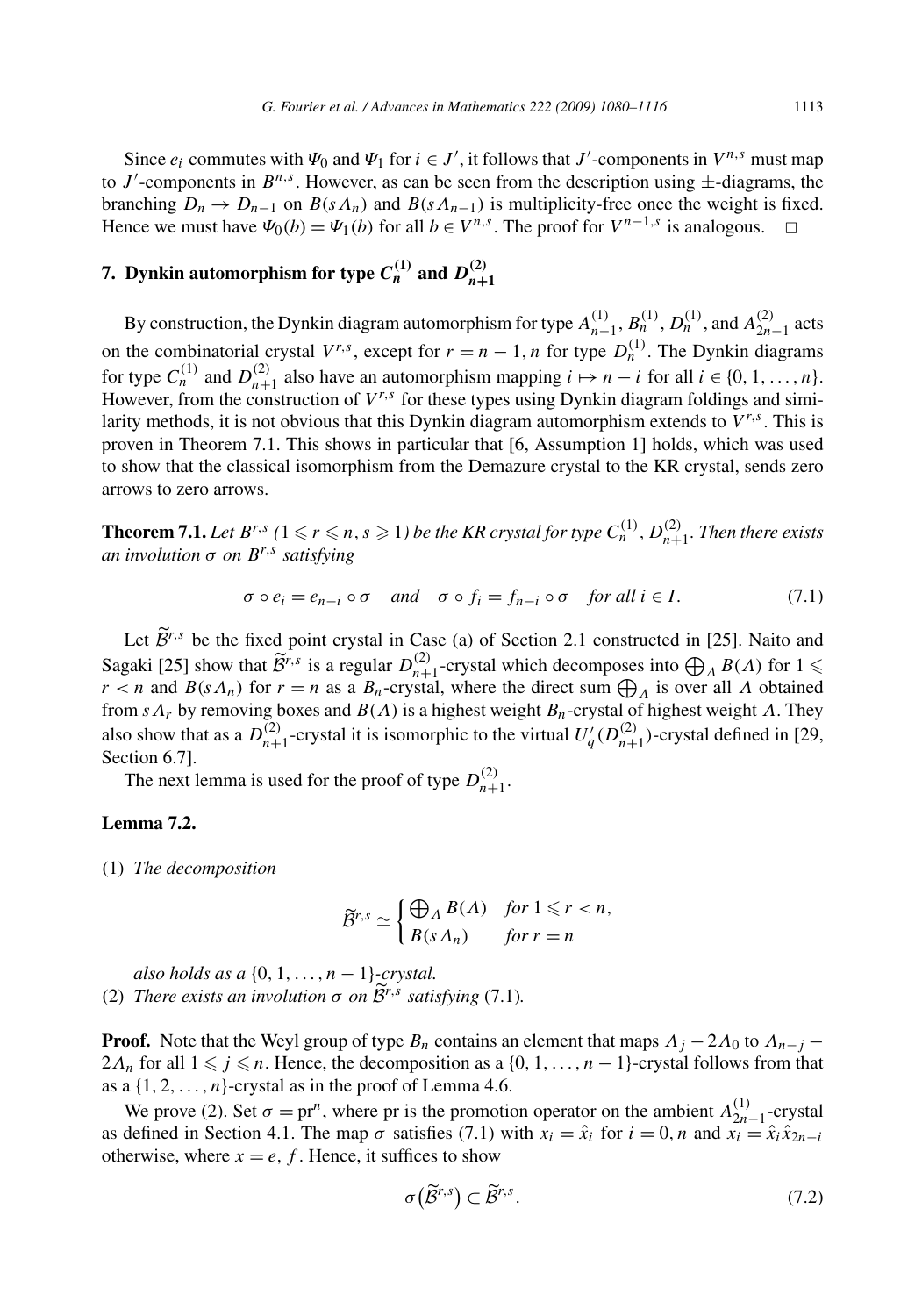Let *u* be the unique dominant extremal element in the ambient  $A_{2n-1}^{(1)}$ -crystal. Then *u* belongs to  $\tilde{\mathcal{B}}^{r,s}$ . The inclusion (7.2) is now clear, since  $\tilde{\mathcal{B}}^{r,s}$  is generated from *u* by applying  $e_i$  and  $f_i$ .  $\Box$ 

**Proof of Theorem 7.1 for type**  $D_{n+1}^{(2)}$ **.** By Theorem 5.7 we know  $B^{r,s} \simeq \widetilde{\mathcal{B}}^{r,s}$  as  $D_{n+1}^{(2)}$ -crystals. Hence  $\sigma$  exists by (2) of Lemma 7.2.  $\Box$ 

We prepare a lemma and a proposition for the proof of type  $C_n^{(1)}$ .

**Lemma 7.3.** Let  $V^{r,s}_{C_n^{(1)}}$  be the  $C_n^{(1)}$ -crystal constructed in Section 4.3. Let b be a  $\{2,\ldots,n\}$ -highest *element of*  $V^{r,2s}_{C_n}$  *whose shape is obtained from an*  $r \times 2s$  *rectangle by removing*  $1 \times 4$  *rectangular pieces. Let P be the corresponding* ±*-diagram of b. Suppose that the number of columns with* ∓*,*+*,*−*,*· *at each height is even. Then the shape of e*<sup>2</sup> <sup>0</sup>*(b) and the corresponding* ±*-diagram have the same property.*

**Proof.** Let  $\hat{V}^{r,s}$  be the ambient crystal of type  $A_{2n-1}^{(2)}$  in the definition of the type  $C_n^{(1)}$  KR crystal. We follow the same set-up as in the proof of Lemma 4.7. For elements in  $b \in V^{r,s} := V^{r,s}_{C_n^{(1)}}$ , we have  $\sigma(b) = b$ . Hence on  $V^{r,s}$  we have  $e_0^2 = \hat{e}_1 \hat{e}_0 \hat{e}_1 \hat{e}_0 = \hat{e}_1^2 \hat{e}_0^2 = \hat{e}_1^2 (\sigma \hat{e}_1 \sigma)(\sigma \hat{e}_1 \sigma) = \hat{e}_1^2 \sigma \hat{e}_1^2$ . The proof follows that of Lemma 4.7 with all columns and operations doubled.  $\Box$ 

#### **Proposition 7.4.**

(1) There exists a  $C_n^{(1)}$ -crystal  $\widetilde{V}^{r,s}$  and a unique injective map  $S: \widetilde{V}^{r,s} \to V^{r,s}_{\substack{D/2\\D_{n+1}}}$  such that

$$
S(e_i b) = e_i^{m_i} S(b), \qquad S(f_i b) = f_i^{m_i} S(b) \quad \text{for } i \in I,
$$

*where*  $(m_0, m_1, \ldots, m_{n-1}, m_n) = (2, 1, \ldots, 1, 2)$ *.* 

- (2)  $\widetilde{V}^{r,s}$  *is connected.*
- (3) *There exists an involution*  $\sigma$  *on*  $\tilde{V}^{r,s}$  *satisfying* (7.1)*.*

**Proof.** We only prove the case  $1 \le r \le n - 1$ . The case  $r = n$  is similar and easier.

Let us prove (1). Let  $B(\Lambda)$  (resp.  $B_{B_n}(\Lambda)$ ) be the  $C_n$  (resp.  $B_n$ )-crystal of the highest weight module of highest weight *Λ*. By [20, Theorem 5.1], there exists a unique injective map *S* :  $B(A) \to B_{B_n}(A)$  such that  $\overline{S}(e_i b) = e_i^{m_i} \overline{S}(b)$  and  $\overline{S}(f_i b) = f_i^{m_i} \overline{S}(b)$  for  $i \in I_0 = \{1, 2, ..., n\}.$ 

Now define  $\widetilde{V}^{r,s}$ , as a  $C_n$ -crystal, by

$$
\widetilde{V}^{r,s} = \bigoplus_{\Lambda} B(\Lambda),\tag{7.3}
$$

where the sum is over all *Λ* obtained from *sΛr* by removing horizontal dominoes. From the above explanation we have an injective map  $S: \widetilde{V}^{r,s} \to V^{r,s}_{D^{(2)}_{n+1}}$ . We introduce the 0-action on  $\widetilde{V}^{r,s}$ . Recall the construction of an injective map *S* (denoted here by *S'*) :  $V_{D_{n+1}}^{r,s} \rightarrow V_{C_n^{(1)}}^{r,2s}$  of Sec-<br> $D_{n+1}^{(2)}$ tion 4.4. For a  $\{2,\ldots,n\}$ -highest element *b* in  $V_{D_{n+1}^{(2)}}^{r,s}$ , it is shown that  $S'S(b)$  satisfies the assumptions of Lemma 7.3 by using Lemma 3.5. Hence,  $e_0^2 S' S(b)$  also has the same property, so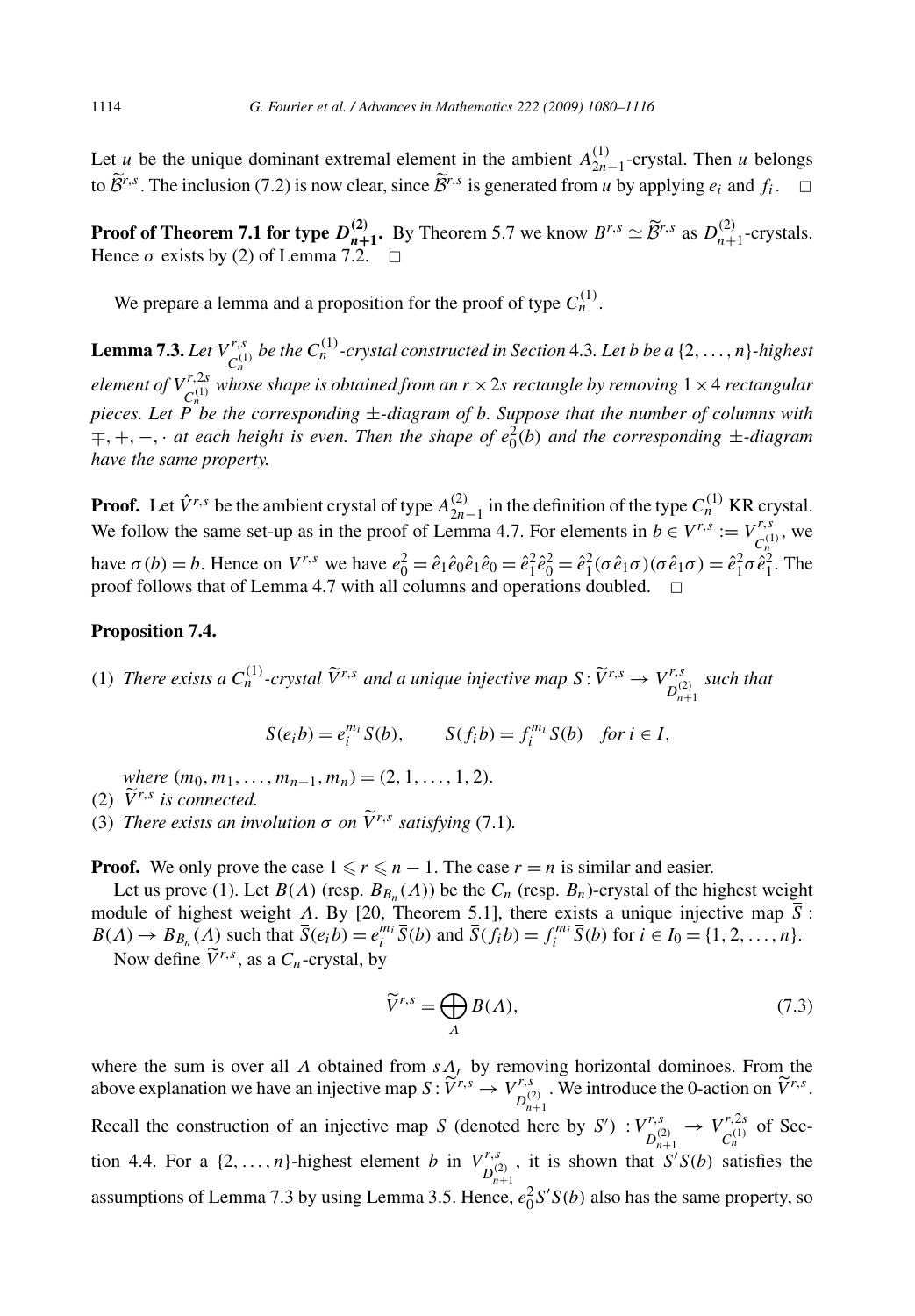there exists a  $b' \in \tilde{V}^{r,s}$  such that  $S'S(b') = e_0^2 S'S(b)$ . One can define  $e_0(b) = b'$  on  $\tilde{V}^{r,s}$  and we have  $S(e_0b) = e_0^2 S(b)$ . The case  $f_0$  is similar.

Next we prove (2). Suppose that  $\tilde{V}^{r,s}$  is not connected. Then there must exist *Λ*, *Λ'* in the decomposition (7.3) that differ only in one horizontal domino, but lie in different components (otherwise all  $\Lambda$  would lie in the same component and hence  $\tilde{V}^{r,s}$  would be connected). By Lemma 4.7 there exists a {2, 3, ...,n}-highest weight element  $b \in V^{r,s}$  of type  $C_n^{(1)}$  such that  $b \in B(\Lambda)$  and  $b' := e_0(b) \in B(\Lambda')$ . Identifying the classical decomposition of  $V^{r,s}$  as in Lemma 4.5 and  $\tilde{V}^{r,s}$  as in (7.3), we may consider the corresponding elements  $\tilde{b} \in B(\Lambda) \subset \tilde{V}^{r,s}$ and  $\tilde{b}' \in B(A') \subset \tilde{V}^{r,s}$ . Then  $S'S(\tilde{b}) \in B(2A)$  and  $S'S(\tilde{b}') \in B(2A')$ , and using Lemma 3.5 for the corresponding  $\pm$ -diagrams we find that  $S'S(\tilde{b}') = e_0^2 S'S(\tilde{b})$ . This implies by the definition of *e*<sub>0</sub> on  $\tilde{V}^{r,s}$  that  $\tilde{b}' = e_0(\tilde{b})$  which contradicts the assumption that *B(Λ)* and *B(Λ')* lie in different components of  $\widetilde{V}^{r,s}$ . Hence  $\widetilde{V}^{r,s}$  must be connected.

Finally we prove (3). By (1) one can consider the problem in the image of *S*. By Theorem 7.1 for type  $D_{n+1}^{(2)}$  we know that there exists an involution  $\sigma$  satisfying (7.1) on  $V_{D_{n+1}^{(2)}}^{r,s}$ . Since Im *S* is generated by  $e_i^{m_i}$  using (2), it is clear that Im *S* is closed under  $\sigma$ .  $\Box$ 

**Proof of Theorem 7.1 for type**  $C_n^{(1)}$ **.** By construction,  $\tilde{V}^{r,s}$  of Proposition 7.4 and  $B^{r,s}$  have the same decomposition as  $\{1, \ldots, n\}$ -crystals. From Proposition 7.4(3) it follows that  $\widetilde{V}^{r,s}$  and  $B^{r,s}$ have the same decomposition also as  $\{0, \ldots, n-1\}$ -crystals. Then by Theorem 5.7 we know that  $B^{r,s} \simeq \tilde{V}^{r,s}$  as  $C_n^{(1)}$ -crystals. Hence  $\sigma$  on  $B^{r,s}$  exists by (3) of Proposition 7.4.  $\Box$ 

#### **Acknowledgments**

G.F. was supported in part by DARPA and AFOSR through the grant FA9550-07-1-0543 and by the DFG-Projekt "Kombinatorische Beschreibung von Macdonald und Kostka–Foulkes Polynomen". M.O. was supported by grant JSPS 20540016. A.S. was partially supported by the NSF grants DMS-0501101, DMS-0652641, and DMS-0652652.

G.F. and A.S. would like to thank the program "Combinatorial representation theory" held at MSRI from January through May 2008, where part of this research was carried out. M.O. and A.S. would like to thank the organizers of the conference "Quantum affine Lie algebras, extended affine Lie algebras, and applications" held at Banff where part of this work was carried out and presented. The implementation (by one of the authors) of crystals and in particular KR crystals in MuPAD-Combinat [13] and Sage [30] was extremely useful in undertaking the research for this article.

#### **References**

- [1] G. Benkart, I. Frenkel, S.-J. Kang, H. Lee, Level 1 perfect crystals and path realizations of basic representations at *q* = 0, Int. Math. Res. Not. 2006 (2006), Art. ID 10312, 28 pp.
- [2] V. Chari, On the fermionic formula and the Kirillov–Reshetikhin conjecture, Int. Math. Res. Not. 12 (2001) 629– 654.
- [3] V. Chari, A. Pressley, Quantum affine algebras and their representations, in: Representations of Groups, in: CMS Conf. Proc., vol. 16, Amer. Math. Soc., Providence, RI, 1995, pp. 59–78.
- [4] V. Chari, A. Pressley, Twisted quantum affine algebras, Comm. Math. Phys. 196 (1998) 461–476.
- [5] G. Fourier, P. Littelmann, Weyl modules, Demazure modules, KR-modules, crystals, fusion products and limit constructions, Adv. Math. 211 (2) (2007) 566–593.
- [6] G. Fourier, A. Schilling, M. Shimozono, Demazure structure inside Kirillov–Reshetikhin crystals, J. Algebra 309 (2007) 386–404.